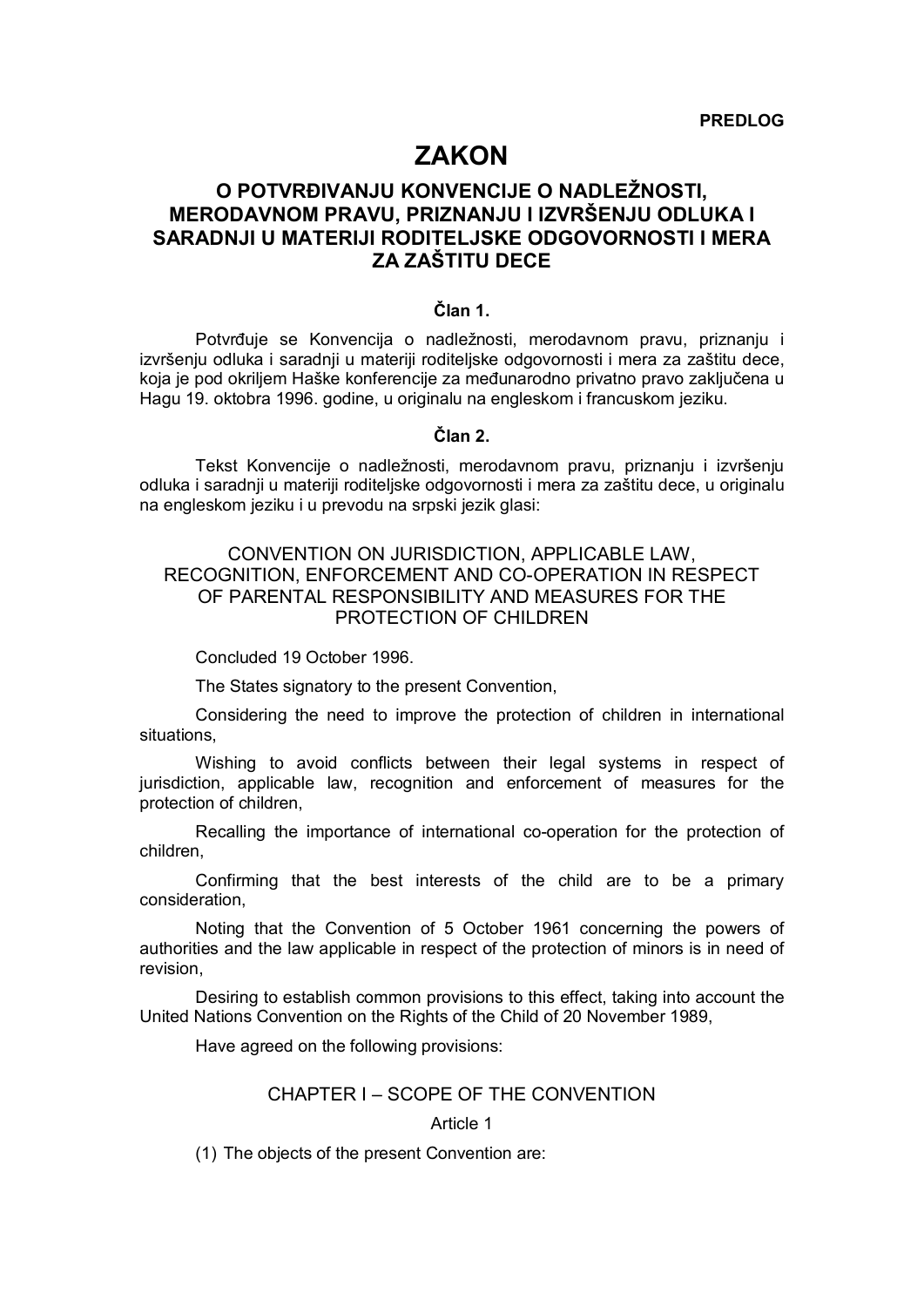a) to determine the State whose authorities have jurisdiction to take measures directed to the protection of the person or property of the child;

b) to determine which law is to be applied by such authorities in exercising their jurisdiction:

c) to determine the law applicable to parental responsibility;

d) to provide for the recognition and enforcement of such measures of protection in all Contracting States;

e) to establish such co-operation between the authorities of the Contracting States as may be necessary in order to achieve the purposes of this Convention.

(2) For the purposes of this Convention, the term 'parental responsibility' includes parental authority, or any analogous relationship of authority determining the rights, powers and responsibilities of parents, guardians or other legal representatives in relation to the person or the property of the child.

#### Article 2

The Convention applies to children from the moment of their birth until they reach the age of 18 years.

#### Article 3

The measures referred to in Article 1 may deal in particular with:

a) the attribution, exercise, termination or restriction of parental responsibility, as well as its delegation;

b) rights of custody, including rights relating to the care of the person of the child and, in particular, the right to determine the child's place of residence, as well as rights of access including the right to take a child for a limited period of time to a place other than the child's habitual residence;

c) quardianship, curatorship and analogous institutions:

d) the designation and functions of any person or body having charge of the child's person or property, representing or assisting the child;

e) the placement of the child in a foster family or in institutional care, or the provision of care by kafala or an analogous institution;

f) the supervision by a public authority of the care of a child by any person having charge of the child;

g) the administration, conservation or disposal of the child's property.

#### Article 4

The Convention does not apply to:

a) the establishment or contesting of a parent-child relationship;

b) decisions on adoption, measures preparatory to adoption, or the annulment or revocation of adoption;

c) the name and forenames of the child;

d) emancipation;

e) maintenance obligations;

f) trusts or succession: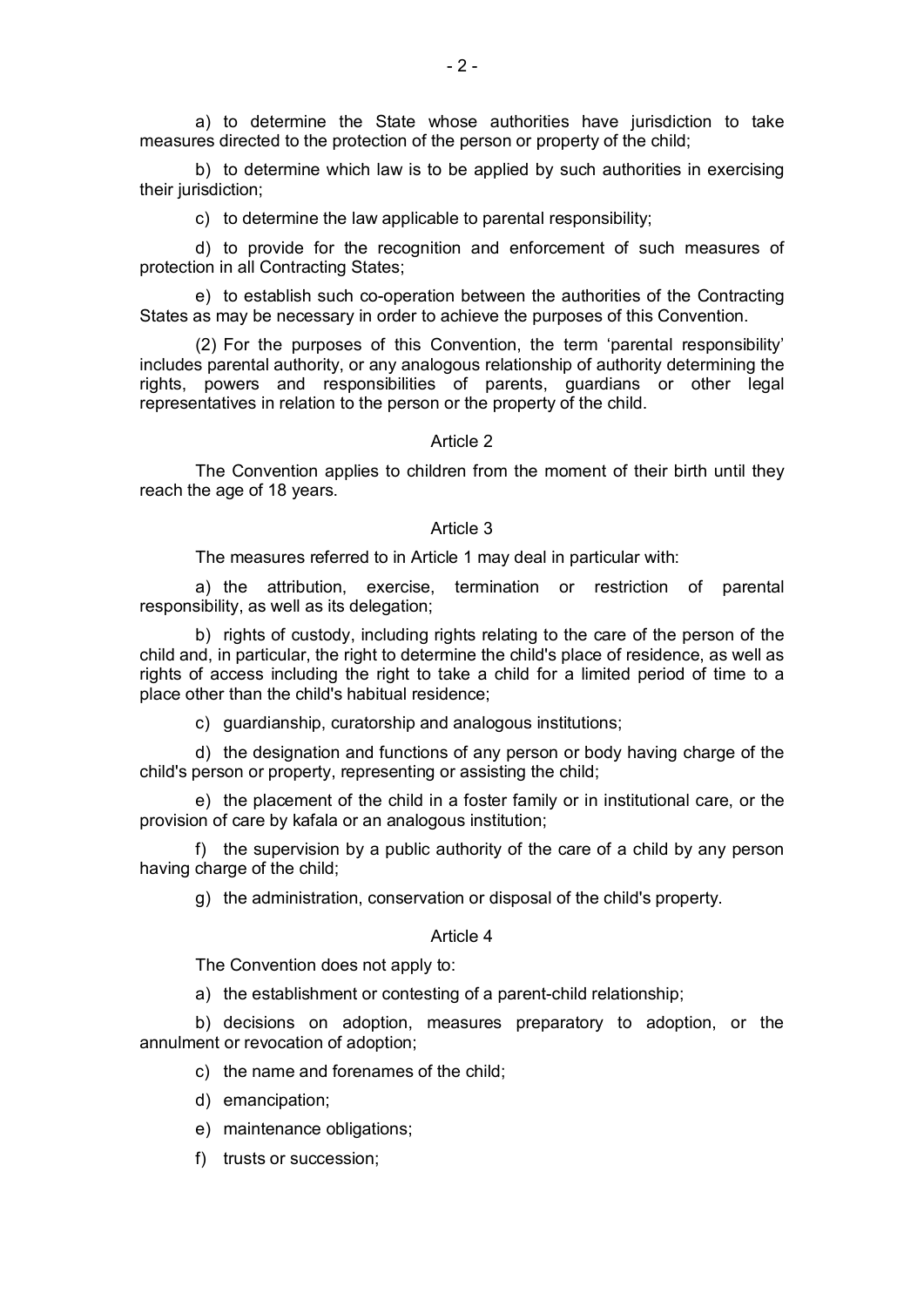- g) social security;
- h) public measures of a general nature in matters of education or health:
- i) measures taken as a result of penal offences committed by children;
- i) decisions on the right of asylum and on immigration.

### CHAPTER II - JURISDICTION

#### Article 5

(1) The judicial or administrative authorities of the Contracting State of the habitual residence of the child have jurisdiction to take measures directed to the protection of the child's person or property.

(2) Subject to Article 7, in case of a change of the child's habitual residence to another Contracting State, the authorities of the State of the new habitual residence have jurisdiction.

#### Article 6

(1) For refugee children and children who, due to disturbances occurring in their country, are internationally displaced, the authorities of the Contracting State on the territory of which these children are present as a result of their displacement have the jurisdiction provided for in paragraph 1 of Article 5.

(2) The provisions of the preceding paragraph also apply to children whose habitual residence cannot be established.

#### Article 7

(1) In case of wrongful removal or retention of the child, the authorities of the Contracting State in which the child was habitually resident immediately before the removal or retention keep their jurisdiction until the child has acquired a habitual residence in another State, and

a) each person, institution or other body having rights of custody has acquiesced in the removal or retention; or

b) the child has resided in that other State for a period of at least one year after the person, institution or other body having rights of custody has or should have had knowledge of the whereabouts of the child, no request for return lodged within that period is still pending, and the child is settled in his or her new environment.

(2) The removal or the retention of a child is to be considered wrongful where:

a) it is in breach of rights of custody attributed to a person, an institution or any other body, either jointly or alone, under the law of the State in which the child was habitually resident immediately before the removal or retention; and

b) at the time of removal or retention those rights were actually exercised. either jointly or alone, or would have been so exercised but for the removal or retention.

The rights of custody mentioned in sub-paragraph a above, may arise in particular by operation of law or by reason of a judicial or administrative decision, or by reason of an agreement having legal effect under the law of that State.

(3) So long as the authorities first mentioned in paragraph 1 keep their jurisdiction, the authorities of the Contracting State to which the child has been removed or in which he or she has been retained can take only such urgent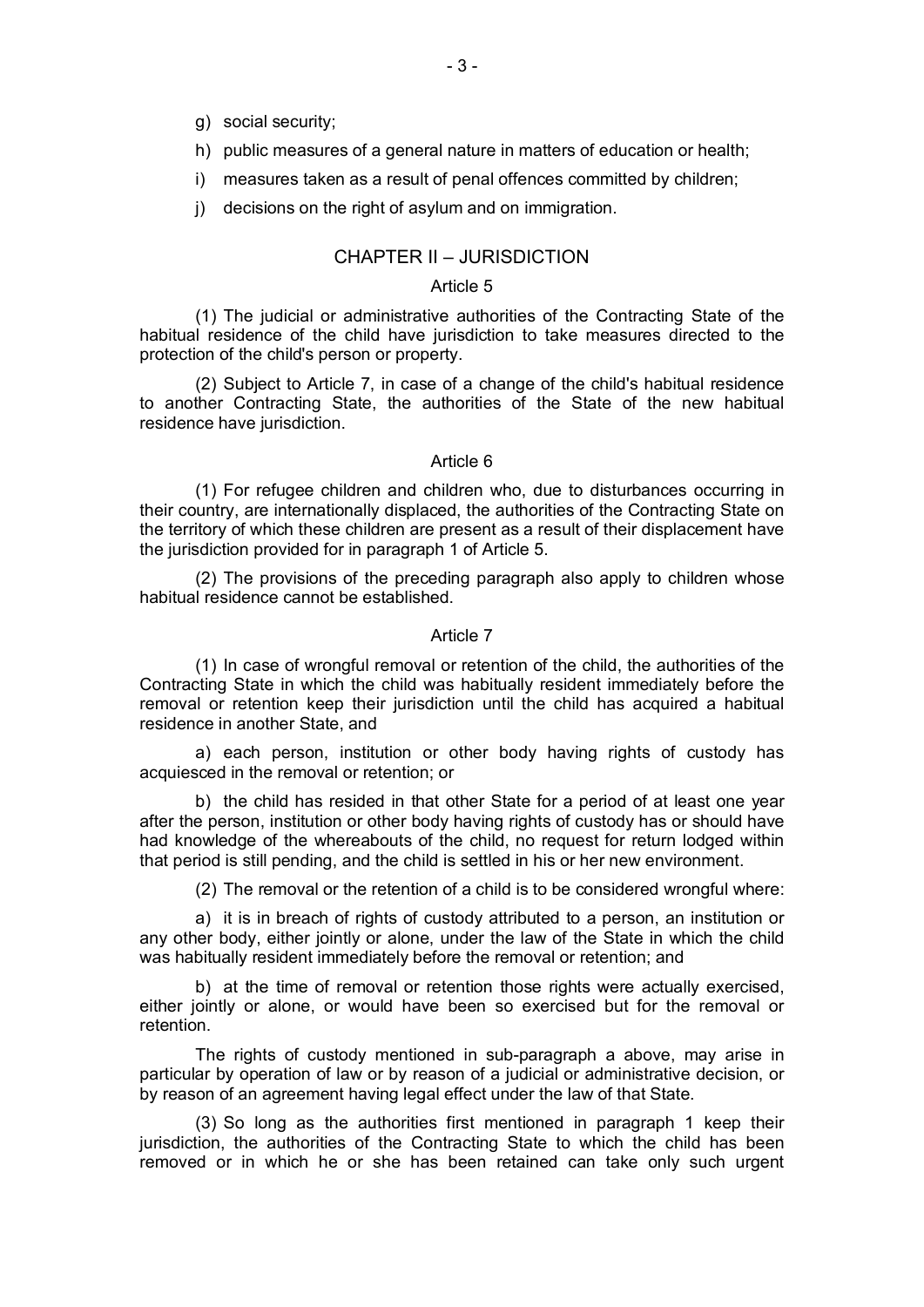measures under Article 11 as are necessary for the protection of the person or property of the child.

#### Article 8

(1) By way of exception, the authority of a Contracting State having jurisdiction under Article 5 or 6, if it considers that the authority of another Contracting State would be better placed in the particular case to assess the best interests of the child, may either

- request that other authority, directly or with the assistance of the Central Authority of its State, to assume jurisdiction to take such measures of protection as it considers to be necessary, or

- suspend consideration of the case and invite the parties to introduce such a request before the authority of that other State.

(2) The Contracting States whose authorities may be addressed as provided in the preceding paragraph are:

a) a State of which the child is a national,

b) a State in which property of the child is located,

c) a State whose authorities are seised of an application for divorce or legal separation of the child's parents, or for annulment of their marriage.

d) a State with which the child has a substantial connection.

(3) The authorities concerned may proceed to an exchange of views.

(4) The authority addressed as provided in paragraph 1 may assume jurisdiction, in place of the authority having jurisdiction under Article 5 or 6, if it considers that this is in the child's best interests.

### Article 9

(1) If the authorities of a Contracting State referred to in Article 8, paragraph 2, consider that they are better placed in the particular case to assess the child's best interests, they may either

- request the competent authority of the Contracting State of the habitual residence of the child, directly or with the assistance of the Central Authority of that State, that they be authorised to exercise jurisdiction to take the measures of protection which they consider to be necessary, or

- invite the parties to introduce such a request before the authority of the Contracting State of the habitual residence of the child.

(2) The authorities concerned may proceed to an exchange of views.

(3) The authority initiating the request may exercise jurisdiction in place of the authority of the Contracting State of the habitual residence of the child only if the latter authority has accepted the request.

### Article 10

(1) Without prejudice to Articles 5 to 9, the authorities of a Contracting State exercising jurisdiction to decide upon an application for divorce or legal separation of the parents of a child habitually resident in another Contracting State, or for annulment of their marriage, may, if the law of their State so provides, take measures directed to the protection of the person or property of such child if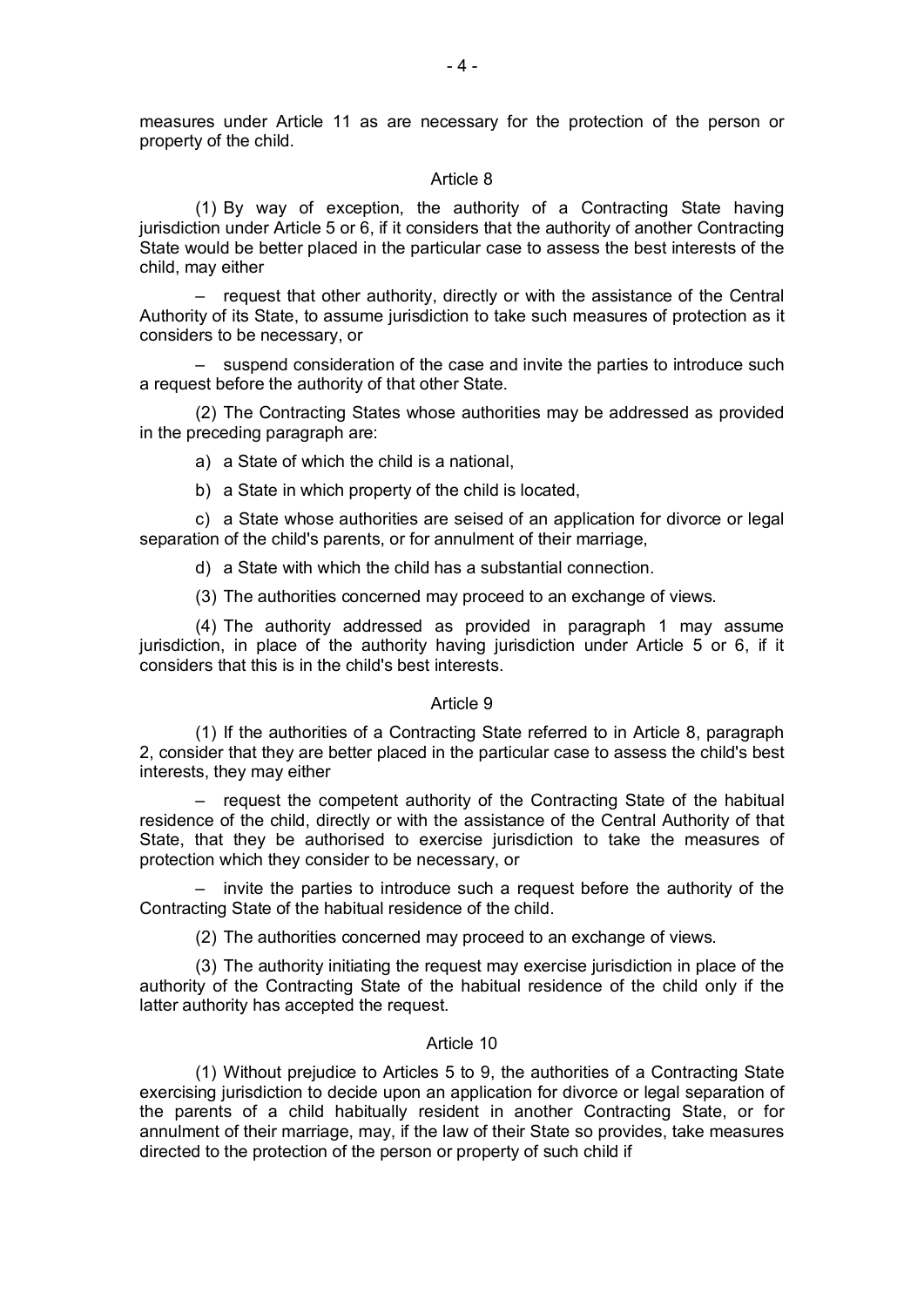a) at the time of commencement of the proceedings, one of his or her parents habitually resides in that State and one of them has parental responsibility in relation to the child, and

b) the jurisdiction of these authorities to take such measures has been accepted by the parents, as well as by any other person who has parental responsibility in relation to the child, and is in the best interests of the child.

(2) The jurisdiction provided for by paragraph 1 to take measures for the protection of the child ceases as soon as the decision allowing or refusing the application for divorce, legal separation or annulment of the marriage has become final, or the proceedings have come to an end for another reason.

#### Article 11

(1) In all cases of urgency, the authorities of any Contracting State in whose territory the child or property belonging to the child is present have jurisdiction to take any necessary measures of protection.

(2) The measures taken under the preceding paragraph with regard to a child habitually resident in a Contracting State shall lapse as soon as the authorities which have jurisdiction under Articles 5 to 10 have taken the measures required by the situation.

(3) The measures taken under paragraph 1 with regard to a child who is habitually resident in a non-Contracting State shall lapse in each Contracting State as soon as measures required by the situation and taken by the authorities of another State are recognised in the Contracting State in question.

### Article 12

(1) Subject to Article 7, the authorities of a Contracting State in whose territory the child or property belonging to the child is present have jurisdiction to take measures of a provisional character for the protection of the person or property of the child which have a territorial effect limited to the State in question, in so far as such measures are not incompatible with measures already taken by authorities which have jurisdiction under Articles 5 to 10.

(2) The measures taken under the preceding paragraph with regard to a child habitually resident in a Contracting State shall lapse as soon as the authorities which have jurisdiction under Articles 5 to 10 have taken a decision in respect of the measures of protection which may be required by the situation.

(3) The measures taken under paragraph 1 with regard to a child who is habitually resident in a non-Contracting State shall lapse in the Contracting State where the measures were taken as soon as measures required by the situation and taken by the authorities of another State are recognised in the Contracting State in question.

#### Article 13

(1) The authorities of a Contracting State which have jurisdiction under Articles 5 to 10 to take measures for the protection of the person or property of the child must abstain from exercising this jurisdiction if, at the time of the commencement of the proceedings, corresponding measures have been requested from the authorities of another Contracting State having jurisdiction under Articles 5 to 10 at the time of the request and are still under consideration.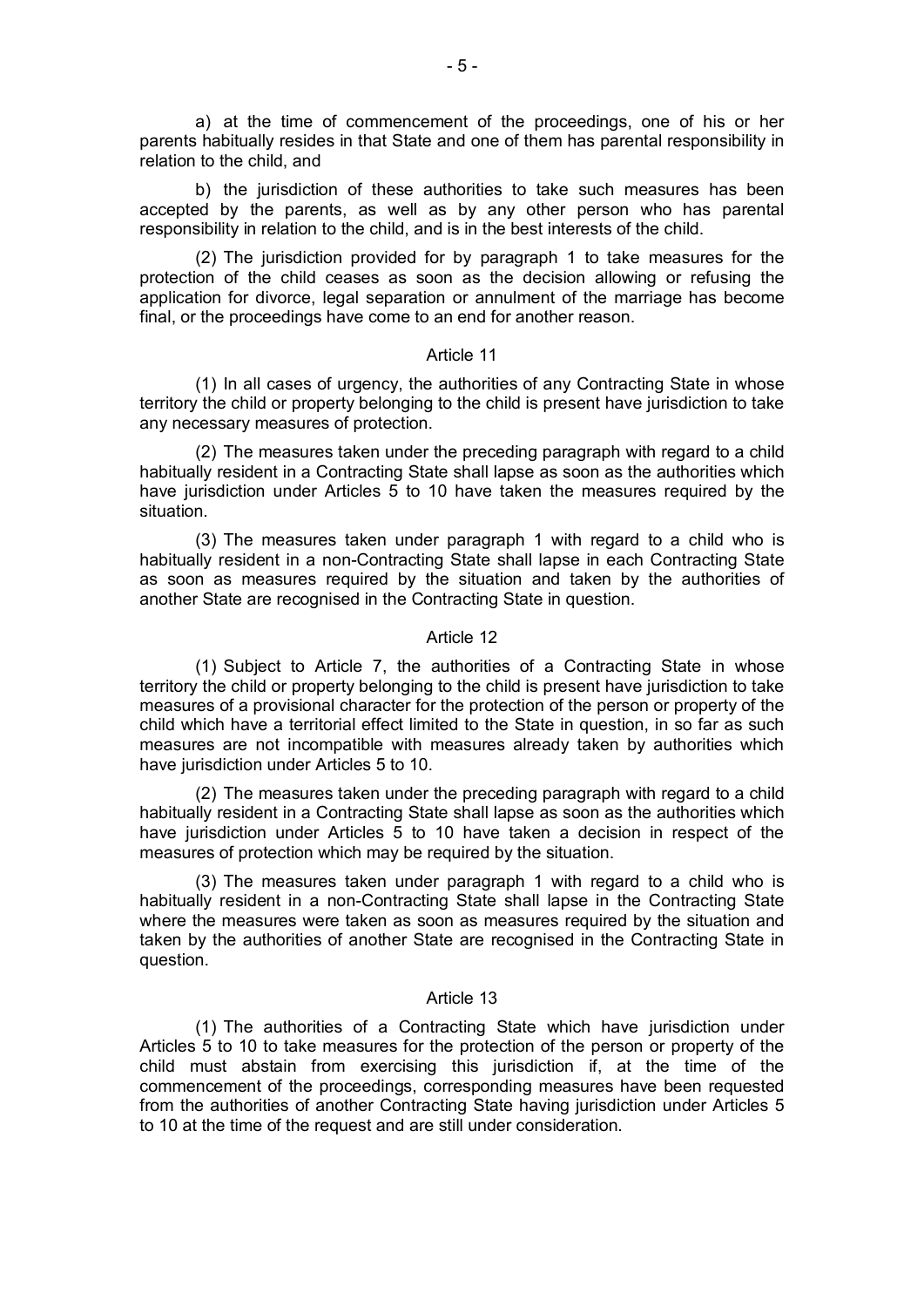(2) The provisions of the preceding paragraph shall not apply if the authorities before whom the request for measures was initially introduced have declined jurisdiction.

#### Article 14

The measures taken in application of Articles 5 to 10 remain in force according to their terms, even if a change of circumstances has eliminated the basis upon which jurisdiction was founded, so long as the authorities which have jurisdiction under the Convention have not modified, replaced or terminated such measures.

# CHAPTER III - APPLICABLE LAW

### Article 15

(1) In exercising their jurisdiction under the provisions of Chapter II, the authorities of the Contracting States shall apply their own law.

(2) However, in so far as the protection of the person or the property of the child requires, they may exceptionally apply or take into consideration the law of another State with which the situation has a substantial connection.

(3) If the child's habitual residence changes to another Contracting State, the law of that other State governs, from the time of the change, the conditions of application of the measures taken in the State of the former habitual residence.

#### Article 16

(1) The attribution or extinction of parental responsibility by operation of law, without the intervention of a judicial or administrative authority, is governed by the law of the State of the habitual residence of the child.

(2) The attribution or extinction of parental responsibility by an agreement or a unilateral act, without intervention of a judicial or administrative authority, is governed by the law of the State of the child's habitual residence at the time when the agreement or unilateral act takes effect.

(3) Parental responsibility which exists under the law of the State of the child's habitual residence subsists after a change of that habitual residence to another State.

(4) If the child's habitual residence changes, the attribution of parental responsibility by operation of law to a person who does not already have such responsibility is governed by the law of the State of the new habitual residence.

#### Article 17

The exercise of parental responsibility is governed by the law of the State of the child's habitual residence. If the child's habitual residence changes, it is governed by the law of the State of the new habitual residence.

### Article 18

The parental responsibility referred to in Article 16 may be terminated, or the conditions of its exercise modified, by measures taken under this Convention.

## Article 19

(1) The validity of a transaction entered into between a third party and another person who would be entitled to act as the child's legal representative under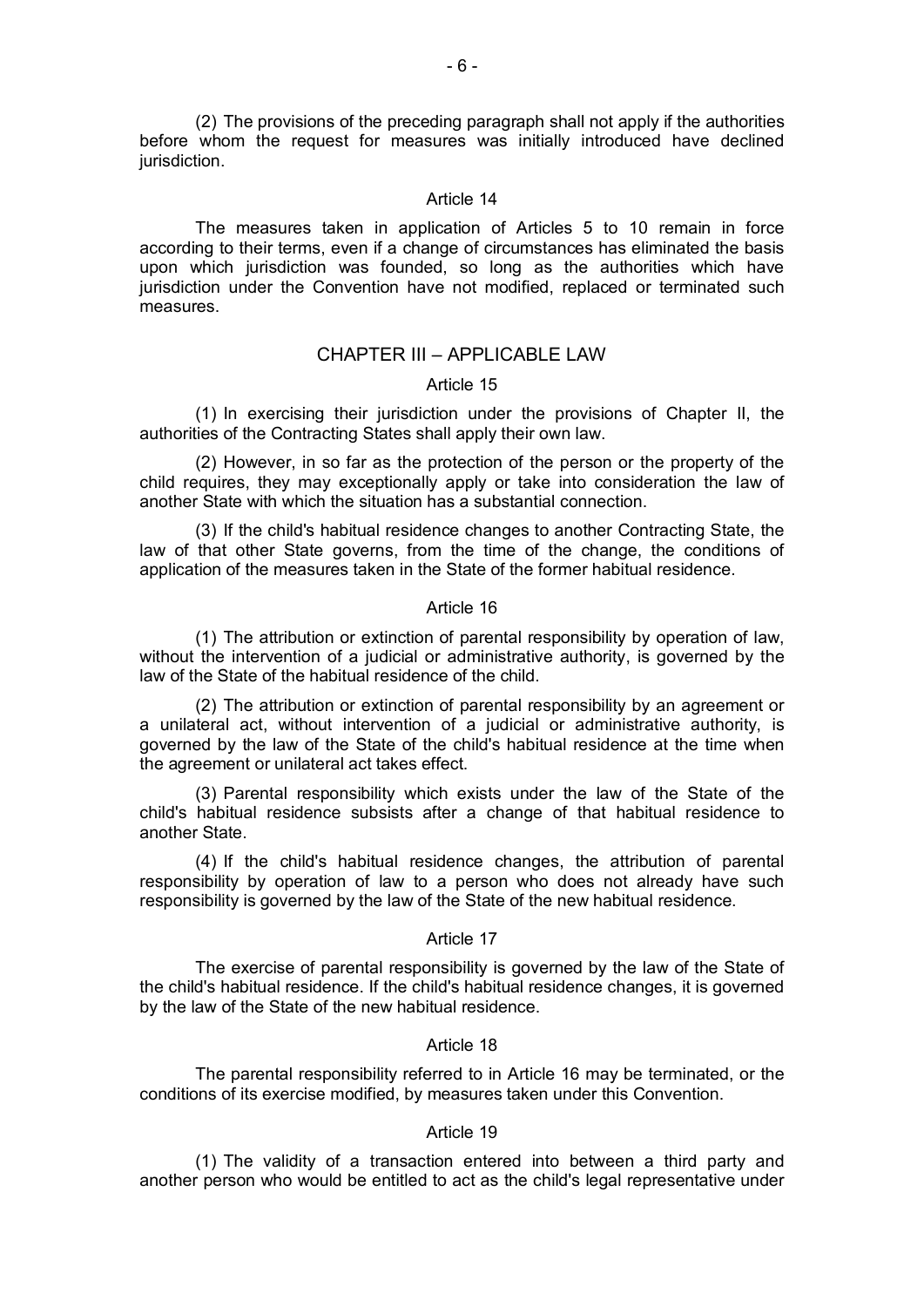the law of the State where the transaction was concluded cannot be contested, and the third party cannot be held liable, on the sole ground that the other person was not entitled to act as the child's legal representative under the law designated by the provisions of this Chapter, unless the third party knew or should have known that the parental responsibility was governed by the latter law.

(2) The preceding paragraph applies only if the transaction was entered into between persons present on the territory of the same State.

#### Article 20

The provisions of this Chapter apply even if the law designated by them is the law of a non-Contracting State.

### Article 21

(1) In this Chapter the term "law" means the law in force in a State other than its choice of law rules.

(2) However, if the law applicable according to Article 16 is that of a non-Contracting State and if the choice of law rules of that State designate the law of another non-Contracting State which would apply its own law, the law of the latter State applies. If that other non-Contracting State would not apply its own law, the applicable law is that designated by Article 16.

#### Article 22

The application of the law designated by the provisions of this Chapter can be refused only if this application would be manifestly contrary to public policy, taking into account the best interests of the child.

# CHAPTER IV - RECOGNITION AND ENFORCEMENT

### Article 23

(1) The measures taken by the authorities of a Contracting State shall be recognised by operation of law in all other Contracting States.

(2) Recognition may however be refused:

a) if the measure was taken by an authority whose jurisdiction was not based on one of the grounds provided for in Chapter II;

b) if the measure was taken, except in a case of urgency, in the context of a judicial or administrative proceeding, without the child having been provided the opportunity to be heard, in violation of fundamental principles of procedure of the requested State:

c) on the request of any person claiming that the measure infringes his or her parental responsibility, if such measure was taken, except in a case of urgency. without such person having been given an opportunity to be heard;

d) if such recognition is manifestly contrary to public policy of the requested State, taking into account the best interests of the child:

e) if the measure is incompatible with a later measure taken in the non-Contracting State of the habitual residence of the child, where this later measure fulfils the requirements for recognition in the requested State;

f) if the procedure provided in Article 33 has not been complied with.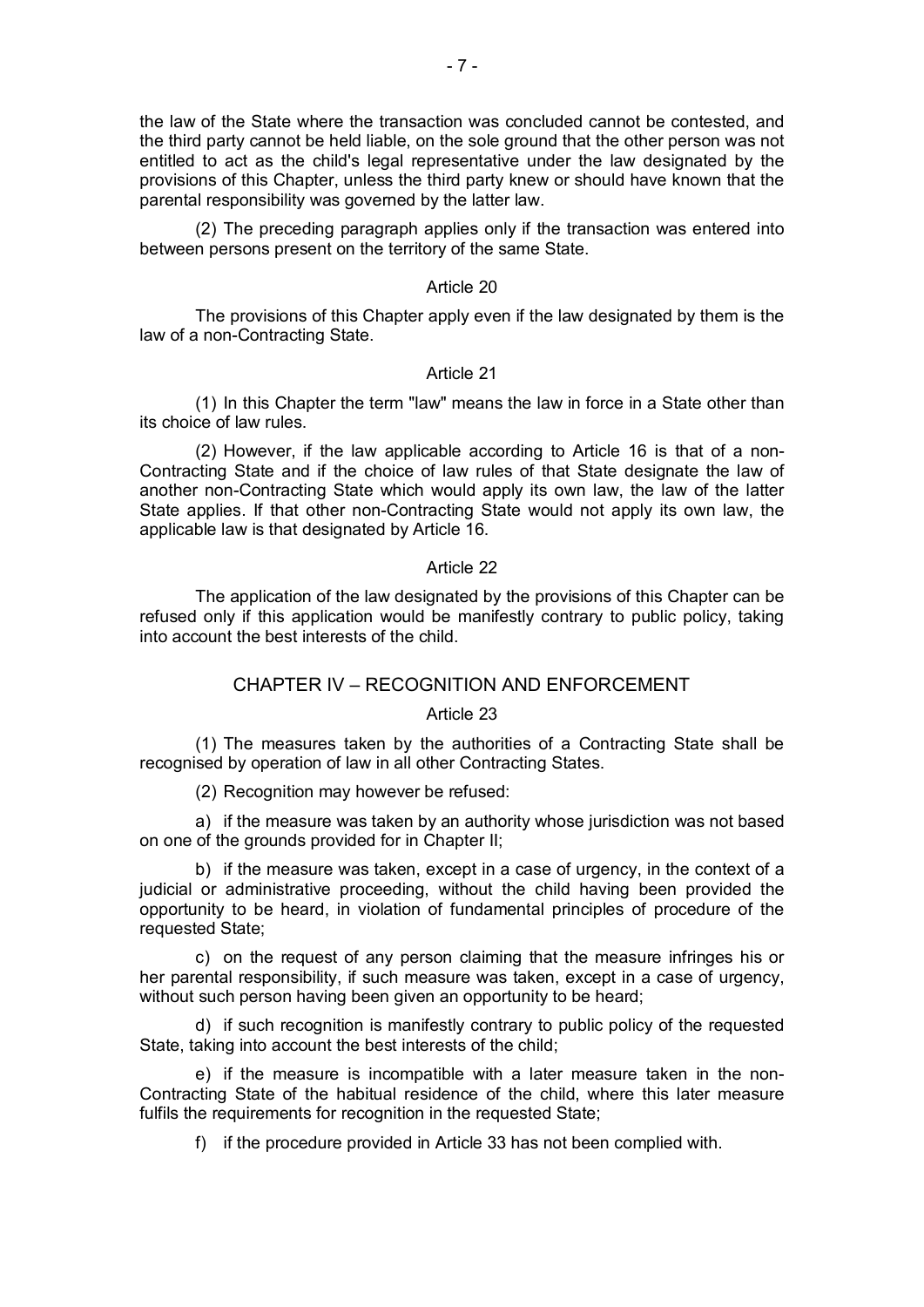Without prejudice to Article 23, paragraph 1, any interested person may request from the competent authorities of a Contracting State that they decide on the recognition or non-recognition of a measure taken in another Contracting State. The procedure is governed by the law of the requested State.

#### Article 25

The authority of the requested State is bound by the findings of fact on which the authority of the State where the measure was taken based its jurisdiction.

#### Article 26

(1) If measures taken in one Contracting State and enforceable there require enforcement in another Contracting State, they shall, upon request by an interested party, be declared enforceable or registered for the purpose of enforcement in that other State according to the procedure provided in the law of the latter State.

(2) Each Contracting State shall apply to the declaration of enforceability or registration a simple and rapid procedure.

(3) The declaration of enforceability or registration may be refused only for one of the reasons set out in Article 23, paragraph 2.

#### Article 27

Without prejudice to such review as is necessary in the application of the preceding Articles, there shall be no review of the merits of the measure taken.

#### Article 28

Measures taken in one Contracting State and declared enforceable, or registered for the purpose of enforcement, in another Contracting State shall be enforced in the latter State as if they had been taken by the authorities of that State. Enforcement takes place in accordance with the law of the requested State to the extent provided by such law, taking into consideration the best interests of the child.

# CHAPTER V - CO-OPERATION

### Article 29

(1) A Contracting State shall designate a Central Authority to discharge the duties which are imposed by the Convention on such authorities.

(2) Federal States, States with more than one system of law or States having autonomous territorial units shall be free to appoint more than one Central Authority and to specify the territorial or personal extent of their functions. Where a State has appointed more than one Central Authority, it shall designate the Central Authority to which any communication may be addressed for transmission to the appropriate Central Authority within that State.

# Article 30

(1) Central Authorities shall co-operate with each other and promote cooperation amongst the competent authorities in their States to achieve the purposes of the Convention.

(2) They shall, in connection with the application of the Convention, take appropriate steps to provide information as to the laws of, and services available in, their States relating to the protection of children.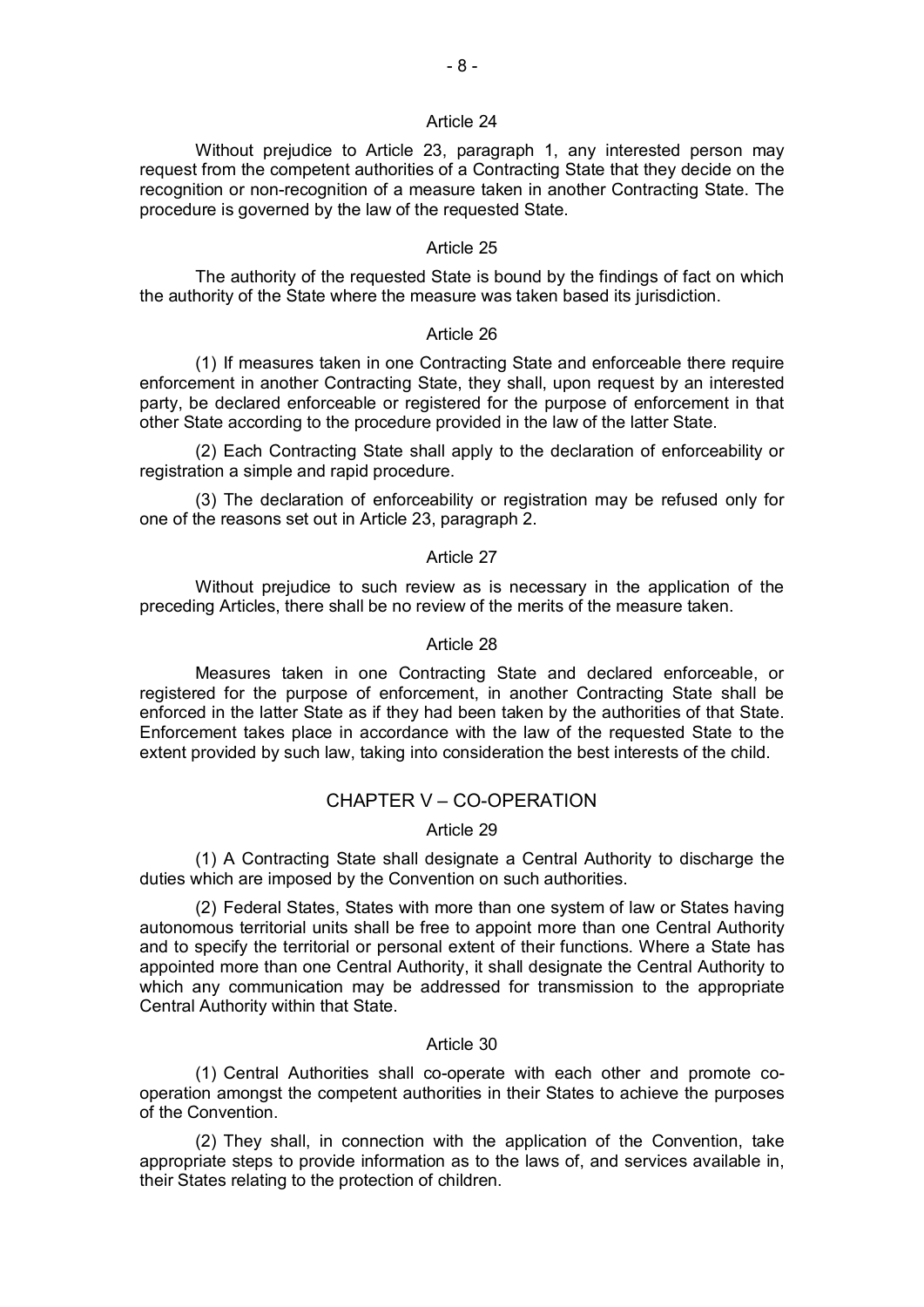The Central Authority of a Contracting State, either directly or through public authorities or other bodies, shall take all appropriate steps to:

a) facilitate the communications and offer the assistance provided for in Articles 8 and 9 and in this Chapter;

b) facilitate, by mediation, conciliation or similar means, agreed solutions for the protection of the person or property of the child in situations to which the Convention applies;

c) provide, on the request of a competent authority of another Contracting State, assistance in discovering the whereabouts of a child where it appears that the child may be present and in need of protection within the territory of the requested State.

#### Article 32

On a request made with supporting reasons by the Central Authority or other competent authority of any Contracting State with which the child has a substantial connection, the Central Authority of the Contracting State in which the child is habitually resident and present may, directly or through public authorities or other bodies.

a) provide a report on the situation of the child:

b) request the competent authority of its State to consider the need to take measures for the protection of the person or property of the child.

#### Article 33

(1) If an authority having jurisdiction under Articles 5 to 10 contemplates the placement of the child in a foster family or institutional care, or the provision of care by kafala or an analogous institution, and if such placement or such provision of care is to take place in another Contracting State, it shall first consult with the Central Authority or other competent authority of the latter State. To that effect it shall transmit a report on the child together with the reasons for the proposed placement or provision of care.

(2) The decision on the placement or provision of care may be made in the requesting State only if the Central Authority or other competent authority of the requested State has consented to the placement or provision of care, taking into account the child's best interests.

### Article 34

(1) Where a measure of protection is contemplated, the competent authorities under the Convention, if the situation of the child so requires, may request any authority of another Contracting State which has information relevant to the protection of the child to communicate such information.

(2) A Contracting State may declare that requests under paragraph 1 shall be communicated to its authorities only through its Central Authority.

#### Article 35

(1) The competent authorities of a Contracting State may request the authorities of another Contracting State to assist in the implementation of measures of protection taken under this Convention, especially in securing the effective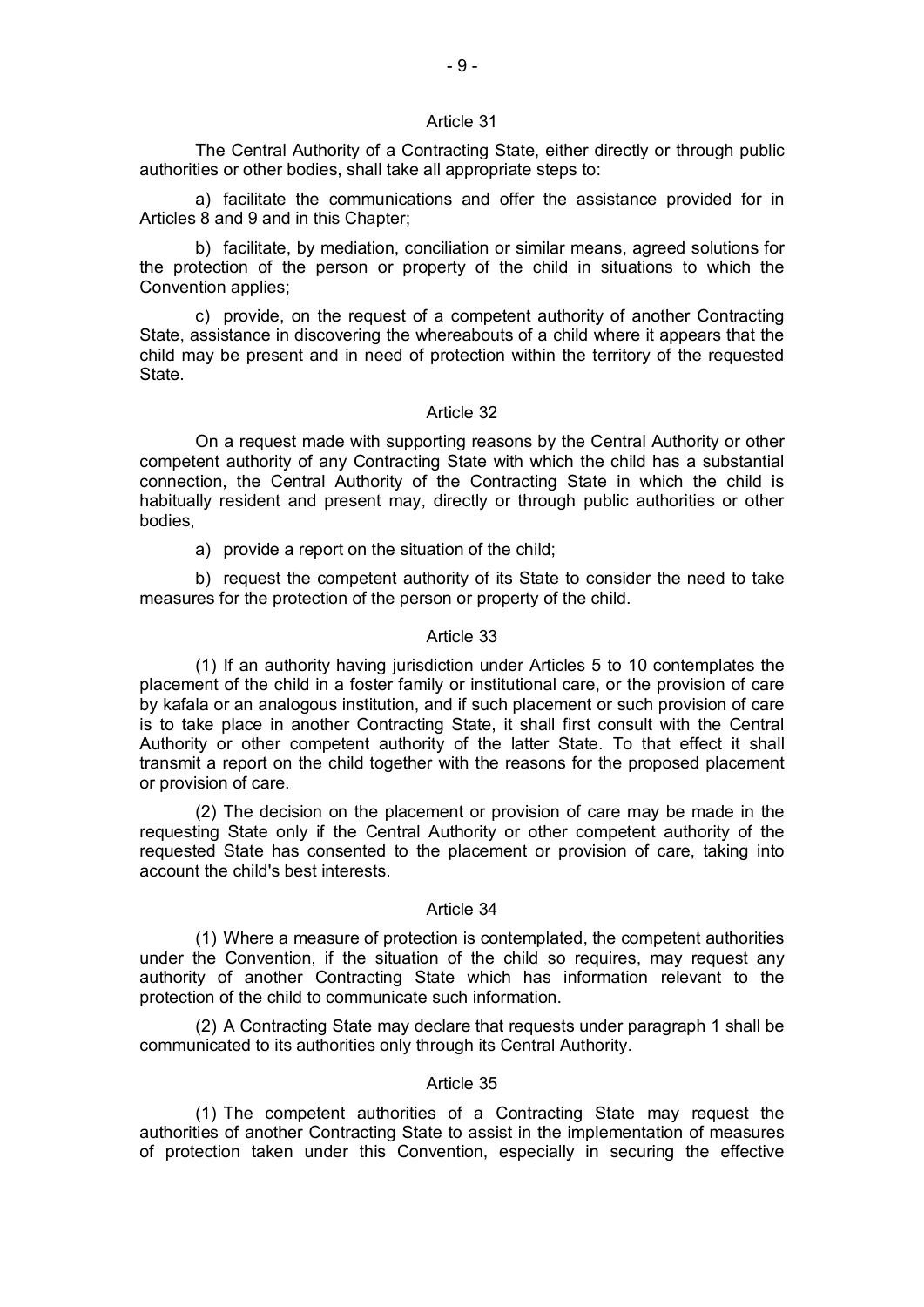exercise of rights of access as well as of the right to maintain direct contacts on a regular basis.

(2) The authorities of a Contracting State in which the child does not habitually reside may, on the request of a parent residing in that State who is seeking to obtain or to maintain access to the child, gather information or evidence and may make a finding on the suitability of that parent to exercise access and on the conditions under which access is to be exercised. An authority exercising jurisdiction under Articles 5 to 10 to determine an application concerning access to the child, shall admit and consider such information, evidence and finding before reaching its decision.

(3) An authority having jurisdiction under Articles 5 to 10 to decide on access may adjourn a proceeding pending the outcome of a request made under paragraph 2, in particular, when it is considering an application to restrict or terminate access rights granted in the State of the child's former habitual residence.

(4) Nothing in this Article shall prevent an authority having jurisdiction under Articles 5 to 10 from taking provisional measures pending the outcome of the request made under paragraph 2.

#### Article 36

In any case where the child is exposed to a serious danger, the competent authorities of the Contracting State where measures for the protection of the child have been taken or are under consideration, if they are informed that the child's residence has changed to, or that the child is present in another State, shall inform the authorities of that other State about the danger involved and the measures taken or under consideration.

#### Article 37

An authority shall not request or transmit any information under this Chapter if to do so would, in its opinion, be likely to place the child's person or property in danger, or constitute a serious threat to the liberty or life of a member of the child's family.

#### Article 38

(1) Without prejudice to the possibility of imposing reasonable charges for the provision of services, Central Authorities and other public authorities of Contracting States shall bear their own costs in applying the provisions of this Chapter.

(2) Any Contracting State may enter into agreements with one or more other Contracting States concerning the allocation of charges.

#### Article 39

Any Contracting State may enter into agreements with one or more other Contracting States with a view to improving the application of this Chapter in their mutual relations. The States which have concluded such an agreement shall transmit a copy to the depositary of the Convention.

## CHAPTER VI - GENERAL PROVISIONS

### Article 40

(1) The authorities of the Contracting State of the child's habitual residence, or of the Contracting State where a measure of protection has been taken, may deliver to the person having parental responsibility or to the person entrusted with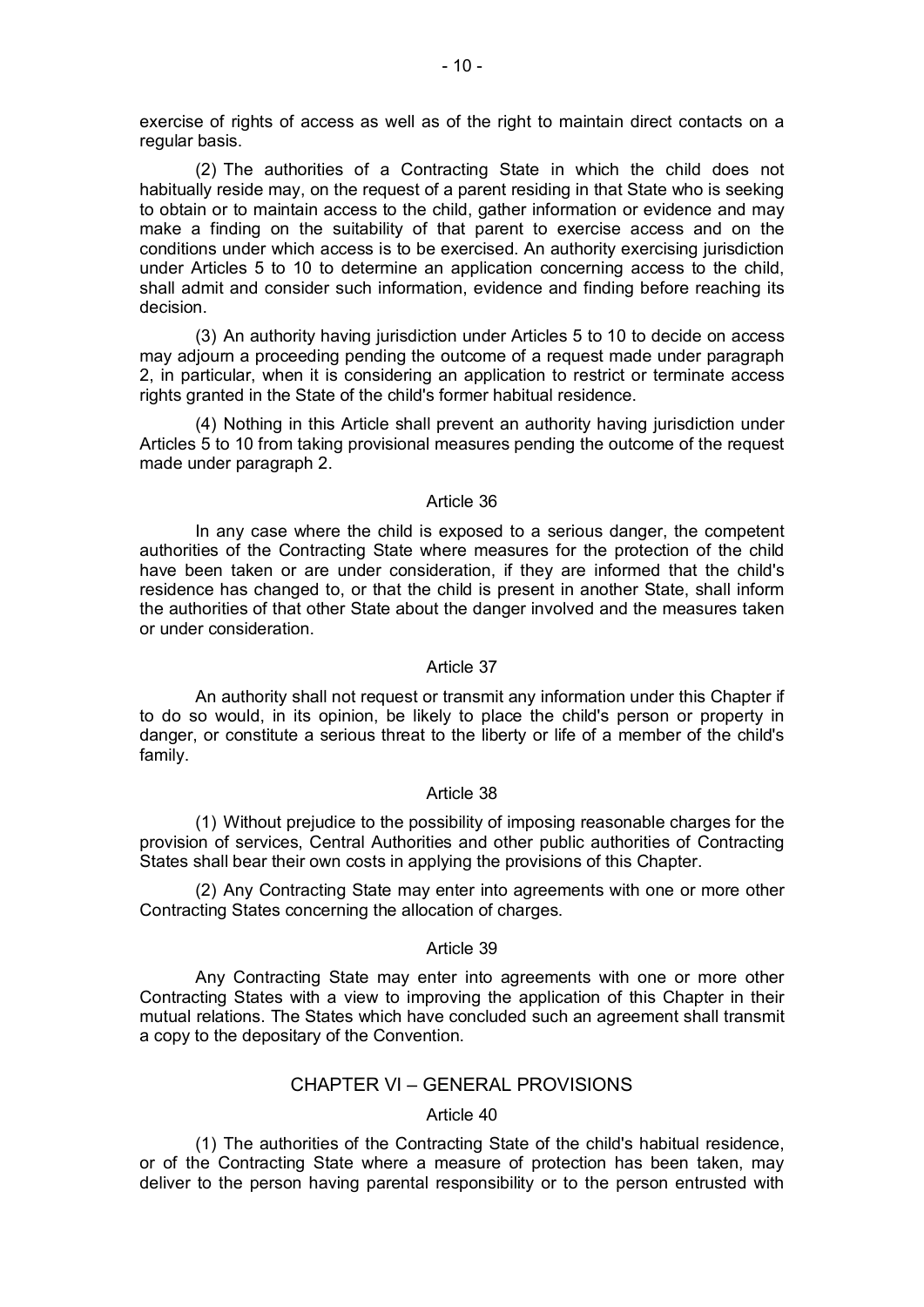protection of the child's person or property, at his or her request, a certificate indicating the capacity in which that person is entitled to act and the powers conferred upon him or her.

(2) The capacity and powers indicated in the certificate are presumed to be vested in that person, in the absence of proof to the contrary.

(3) Each Contracting State shall designate the authorities competent to draw up the certificate.

### Article 41

Personal data gathered or transmitted under the Convention shall be used only for the purposes for which they were gathered or transmitted.

### Article 42

The authorities to whom information is transmitted shall ensure its confidentiality, in accordance with the law of their State.

## Article 43

All documents forwarded or delivered under this Convention shall be exempt from legalisation or any analogous formality.

### Article 44

Each Contracting State may designate the authorities to which requests under Articles 8, 9 and 33 are to be addressed.

## Article 45

(1) The designations referred to in Articles 29 and 44 shall be communicated to the Permanent Bureau of the Hague Conference on Private International Law.

(2) The declaration referred to in Article 34, paragraph 2, shall be made to the depositary of the Convention.

### Article 46

A Contracting State in which different systems of law or sets of rules of law apply to the protection of the child and his or her property shall not be bound to apply the rules of the Convention to conflicts solely between such different systems or sets of rules of law

#### Article 47

On relation to a State in which two or more systems of law or sets of rules of law with regard to any matter dealt with in this Convention apply in different territorial units:

(1) any reference to habitual residence in that State shall be construed as referring to habitual residence in a territorial unit;

(2) any reference to the presence of the child in that State shall be construed as referring to presence in a territorial unit;

(3) any reference to the location of property of the child in that State shall be construed as referring to location of property of the child in a territorial unit;

(4) any reference to the State of which the child is a national shall be construed as referring to the territorial unit designated by the law of that State or, in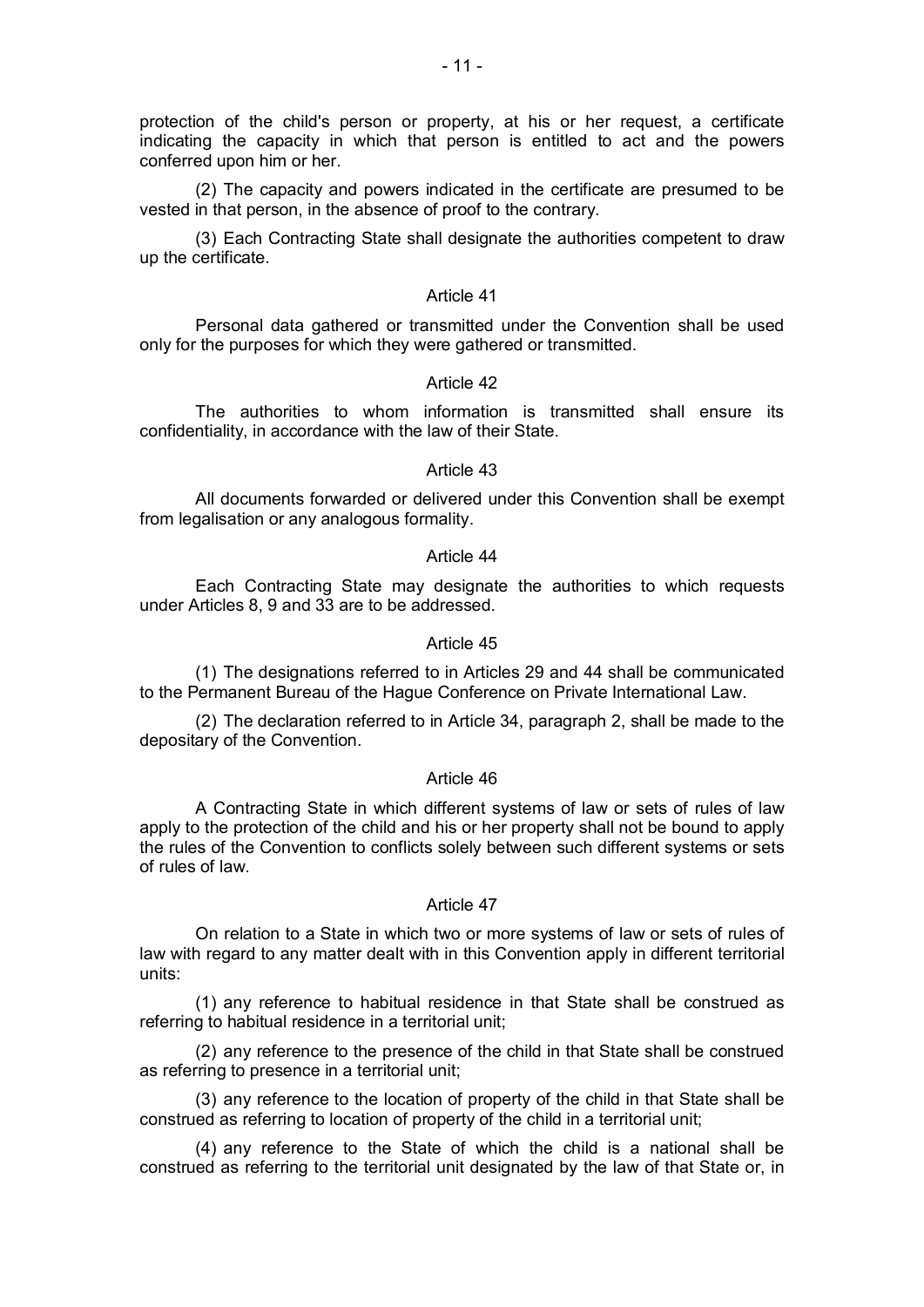the absence of relevant rules, to the territorial unit with which the child has the closest connection:

(5) any reference to the State whose authorities are seised of an application for divorce or legal separation of the child's parents, or for annulment of their marriage, shall be construed as referring to the territorial unit whose authorities are seised of such application:

(6) any reference to the State with which the child has a substantial connection shall be construed as referring to the territorial unit with which the child has such connection;

(7) any reference to the State to which the child has been removed or in which he or she has been retained shall be construed as referring to the relevant territorial unit to which the child has been removed or in which he or she has been retained:

(8) any reference to bodies or authorities of that State, other than Central Authorities, shall be construed as referring to those authorised to act in the relevant territorial unit:

(9) any reference to the law or procedure or authority of the State in which a measure has been taken shall be construed as referring to the law or procedure or authority of the territorial unit in which such measure was taken:

any reference to the law or procedure or authority of the requested  $(10)$ State shall be construed as referring to the law or procedure or authority of the territorial unit in which recognition or enforcement is sought.

#### Article 48

For the purpose of identifying the applicable law under Chapter III, in relation to a State which comprises two or more territorial units each of which has its own system of law or set of rules of law in respect of matters covered by this Convention. the following rules apply:

a) if there are rules in force in such a State identifying which territorial unit's law is applicable, the law of that unit applies;

b) in the absence of such rules, the law of the relevant territorial unit as defined in Article 47 applies.

#### Article 49

For the purpose of identifying the applicable law under Chapter III, in relation to a State which has two or more systems of law or sets of rules of law applicable to different categories of persons in respect of matters covered by this Convention, the following rules apply:

a) if there are rules in force in such a State identifying which among such laws applies, that law applies;

b) in the absence of such rules, the law of the system or the set of rules of law with which the child has the closest connection applies.

#### Article 50

This Convention shall not affect the application of the Convention of 25 October 1980 on the Civil Aspects of International Child Abduction, as between Parties to both Conventions. Nothing, however, precludes provisions of this Convention from being invoked for the purposes of obtaining the return of a child who has been wrongfully removed or retained or of organising access rights.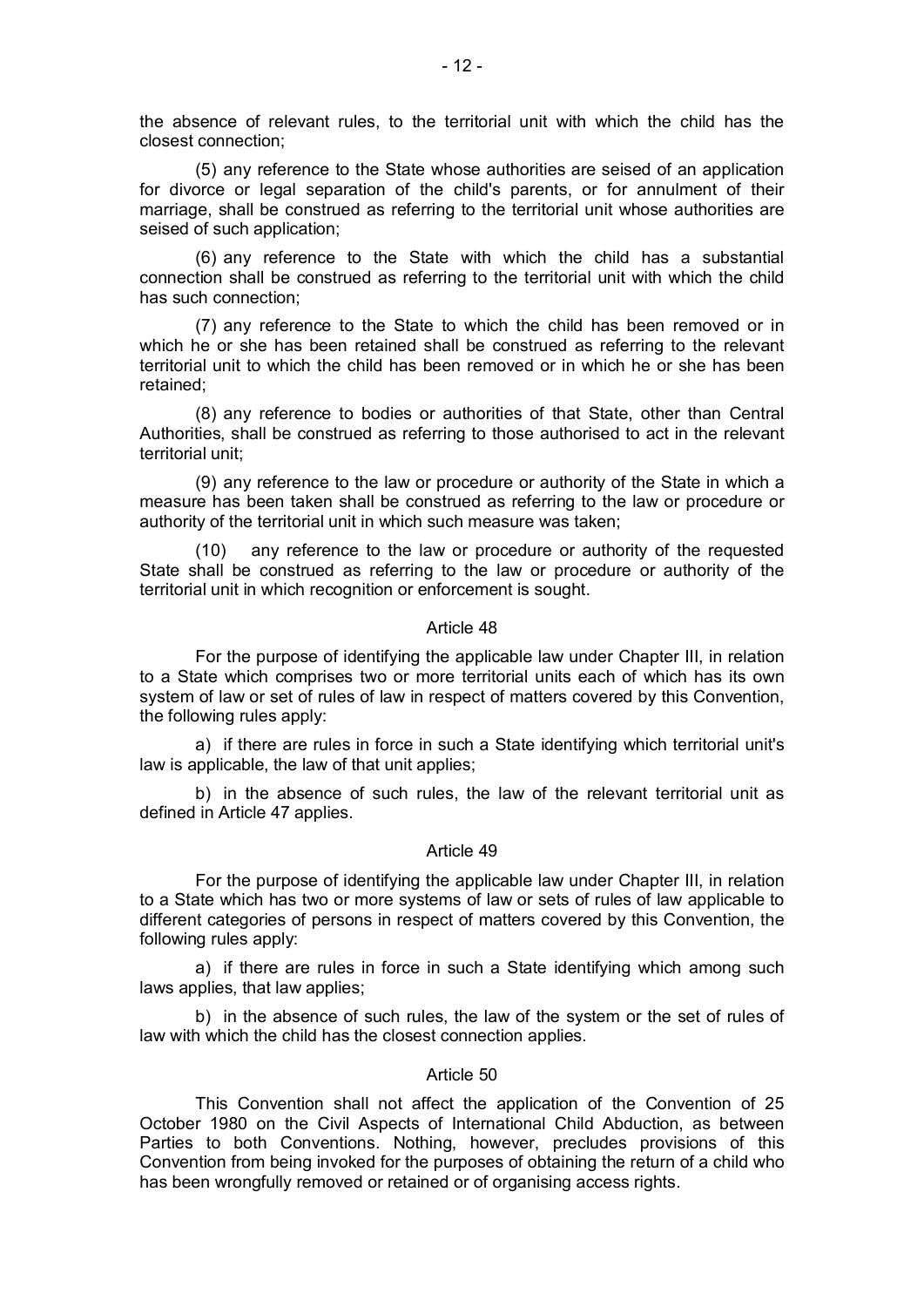In relations between the Contracting States this Convention replaces the Convention of 5 October 1961 concerning the powers of authorities and the law applicable in respect of the protection of minors, and the Convention governing the quardianship of minors, signed at The Hague 12 June 1902, without prejudice to the recognition of measures taken under the Convention of 5 October 1961 mentioned above.

### Article 52

(1) This Convention does not affect any international instrument to which Contracting States are Parties and which contains provisions on matters governed by the Convention, unless a contrary declaration is made by the States Parties to such instrument

(2) This Convention does not affect the possibility for one or more Contracting States to conclude agreements which contain, in respect of children habitually resident in any of the States Parties to such agreements, provisions on matters governed by this Convention.

(3) Agreements to be concluded by one or more Contracting States on matters within the scope of this Convention do not affect, in the relationship of such States with other Contracting States, the application of the provisions of this Convention

(4) The preceding paragraphs also apply to uniform laws based on special ties of a regional or other nature between the States concerned.

#### Article 53

(1) The Convention shall apply to measures only if they are taken in a State after the Convention has entered into force for that State.

(2) The Convention shall apply to the recognition and enforcement of measures taken after its entry into force as between the State where the measures have been taken and the requested State.

#### Article 54

(1) Any communication sent to the Central Authority or to another authority of a Contracting State shall be in the original language, and shall be accompanied by a translation into the official language or one of the official languages of the other State or, where that is not feasible, a translation into French or English.

(2) However, a Contracting State may, by making a reservation in accordance with Article 60, object to the use of either French or English, but not both.

### Article 55

(1) A Contracting State may, in accordance with Article 60,

a) reserve the jurisdiction of its authorities to take measures directed to the protection of property of a child situated on its territory;

b) reserve the right not to recognise any parental responsibility or measure in so far as it is incompatible with any measure taken by its authorities in relation to that property.

(2) The reservation may be restricted to certain categories of property.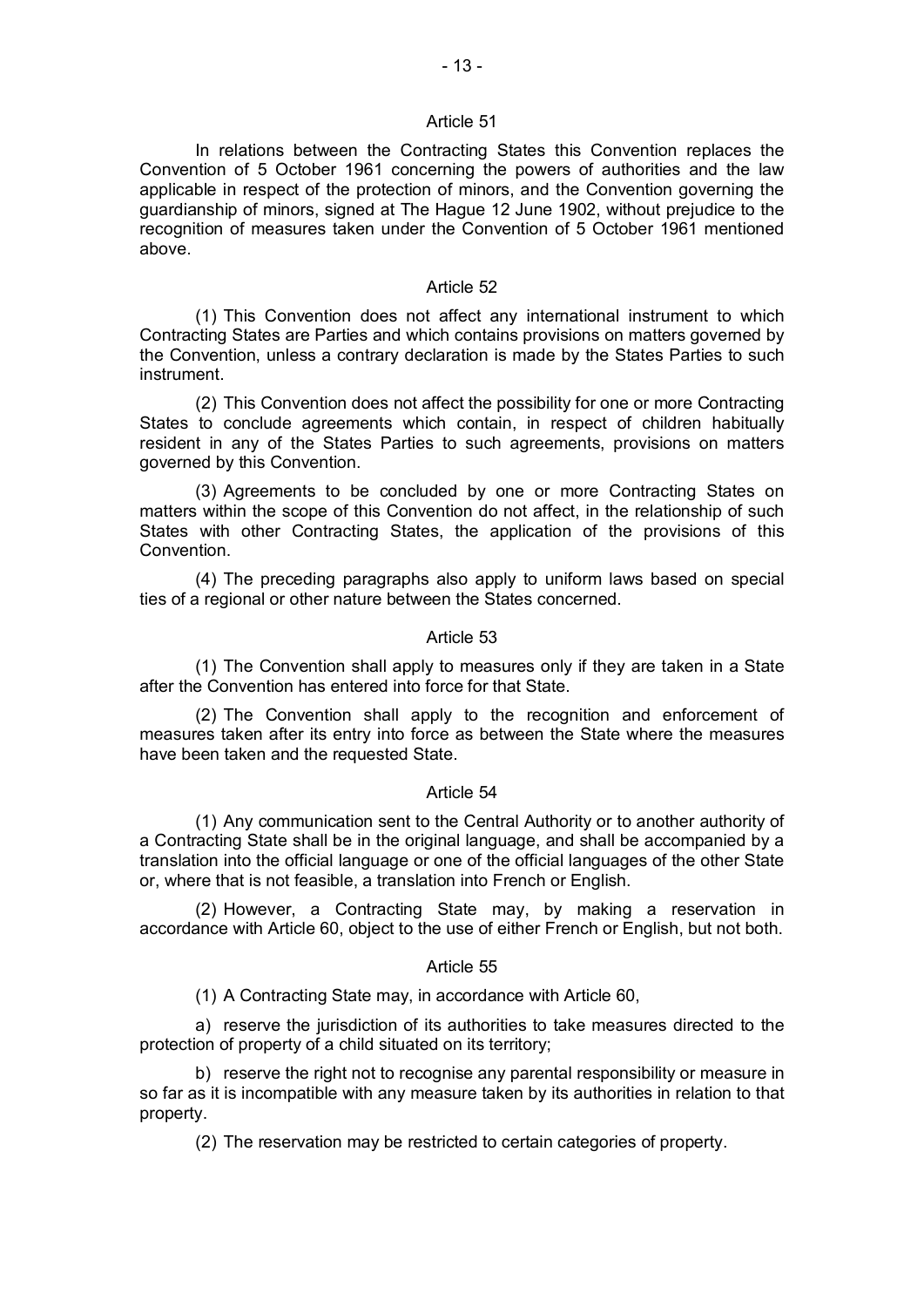The Secretary General of the Haque Conference on Private International Law shall at reqular intervals convoke a Special Commission in order to review the practical operation of the Convention.

## CHAPTER VII - FINAL CLAUSES

#### Article 57

(1) The Convention shall be open for signature by the States which were Members of the Haque Conference on Private International Law at the time of its Eighteenth Session.

(2) It shall be ratified, accepted or approved and the instruments of ratification, acceptance or approval shall be deposited with the Ministry of Foreign Affairs of the Kingdom of the Netherlands, depositary of the Convention.

#### Article 58

(1) Any other State may accede to the Convention after it has entered into force in accordance with Article 61, paragraph 1.

(2) The instrument of accession shall be deposited with the depositary.

(3) Such accession shall have effect only as regards the relations between the acceding State and those Contracting States which have not raised an objection to its accession in the six months after the receipt of the notification referred to in sub-paragraph b of Article 63. Such an objection may also be raised by States at the time when they ratify, accept or approve the Convention after an accession. Any such objection shall be notified to the depositary.

#### Article 59

(1) If a State has two or more territorial units in which different systems of law are applicable in relation to matters dealt with in this Convention, it may at the time of signature, ratification, acceptance, approval or accession declare that the Convention shall extend to all its territorial units or only to one or more of them and may modify this declaration by submitting another declaration at any time.

(2) Any such declaration shall be notified to the depositary and shall state expressly the territorial units to which the Convention applies.

(3) If a State makes no declaration under this Article, the Convention is to extend to all territorial units of that State.

#### Article 60

(1) Any State may, not later than the time of ratification, acceptance, approval or accession, or at the time of making a declaration in terms of Article 59, make one or both of the reservations provided for in Articles 54, paragraph 2, and 55. No other reservation shall be permitted.

(2) Any State may at any time withdraw a reservation it has made. The withdrawal shall be notified to the depositary.

(3) The reservation shall cease to have effect on the first day of the third calendar month after the notification referred to in the preceding paragraph.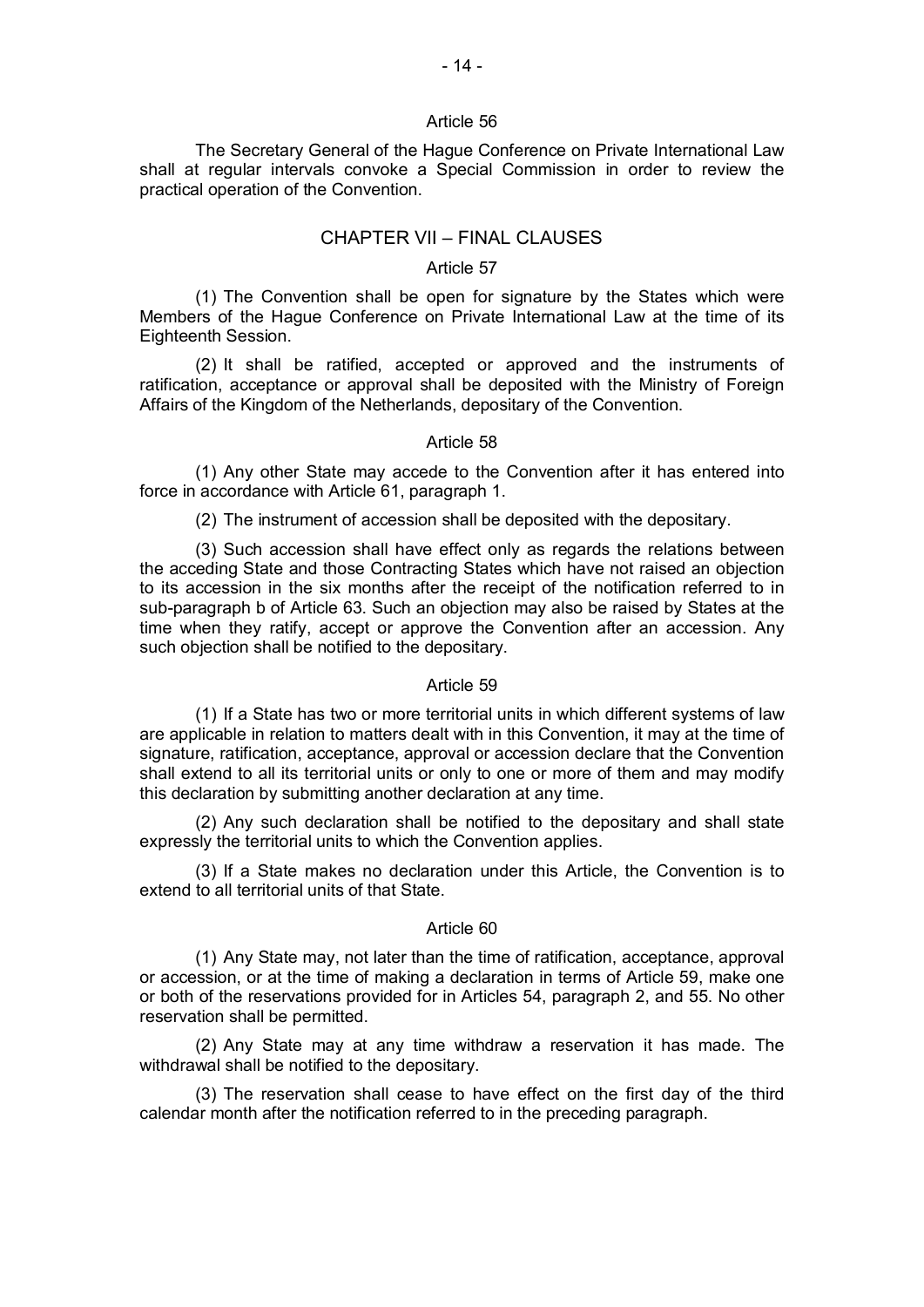(1) The Convention shall enter into force on the first day of the month following the expiration of three months after the deposit of the third instrument of ratification, acceptance or approval referred to in Article 57.

(2) Thereafter the Convention shall enter into force:

a) for each State ratifying, accepting or approving it subsequently, on the first day of the month following the expiration of three months after the deposit of its instrument of ratification, acceptance, approval or accession;

b) for each State acceding, on the first day of the month following the expiration of three months after the expiration of the period of six months provided in Article 58, paragraph 3;

c) for a territorial unit to which the Convention has been extended in conformity with Article 59, on the first day of the month following the expiration of three months after the notification referred to in that Article.

#### Article 62

(1) A State Party to the Convention may denounce it by a notification in writing addressed to the depositary. The denunciation may be limited to certain territorial units to which the Convention applies.

(2) The denunciation takes effect on the first day of the month following the expiration of twelve months after the notification is received by the depositary. Where a longer period for the denunciation to take effect is specified in the notification, the denunciation takes effect upon the expiration of such longer period.

#### Article 63

The depositary shall notify the States Members of the Haque Conference on Private International Law and the States which have acceded in accordance with Article 58 of the following:

a) the signatures, ratifications, acceptances and approvals referred to in Article 57;

b) the accessions and objections raised to accessions referred to in Article  $58;$ 

c) the date on which the Convention enters into force in accordance with Article 61;

d) the declarations referred to in Articles 34, paragraph 2, and 59;

e) the agreements referred to in Article 39;

f) the reservations referred to in Articles 54, paragraph 2, and 55 and the withdrawals referred to in Article 60, paragraph 2;

q) the denunciations referred to in Article 62.

In witness whereof the undersigned, being duly authorised thereto, have signed this Convention.

Done at The Hague, on the 19th day of October 1996, in the English and French languages, both texts being equally authentic, in a single copy which shall be deposited in the archives of the Government of the Kingdom of the Netherlands, and of which a certified copy shall be sent, through diplomatic channels, to each of the States Members of the Hague Conference on Private International Law at the date of its Eighteenth Session.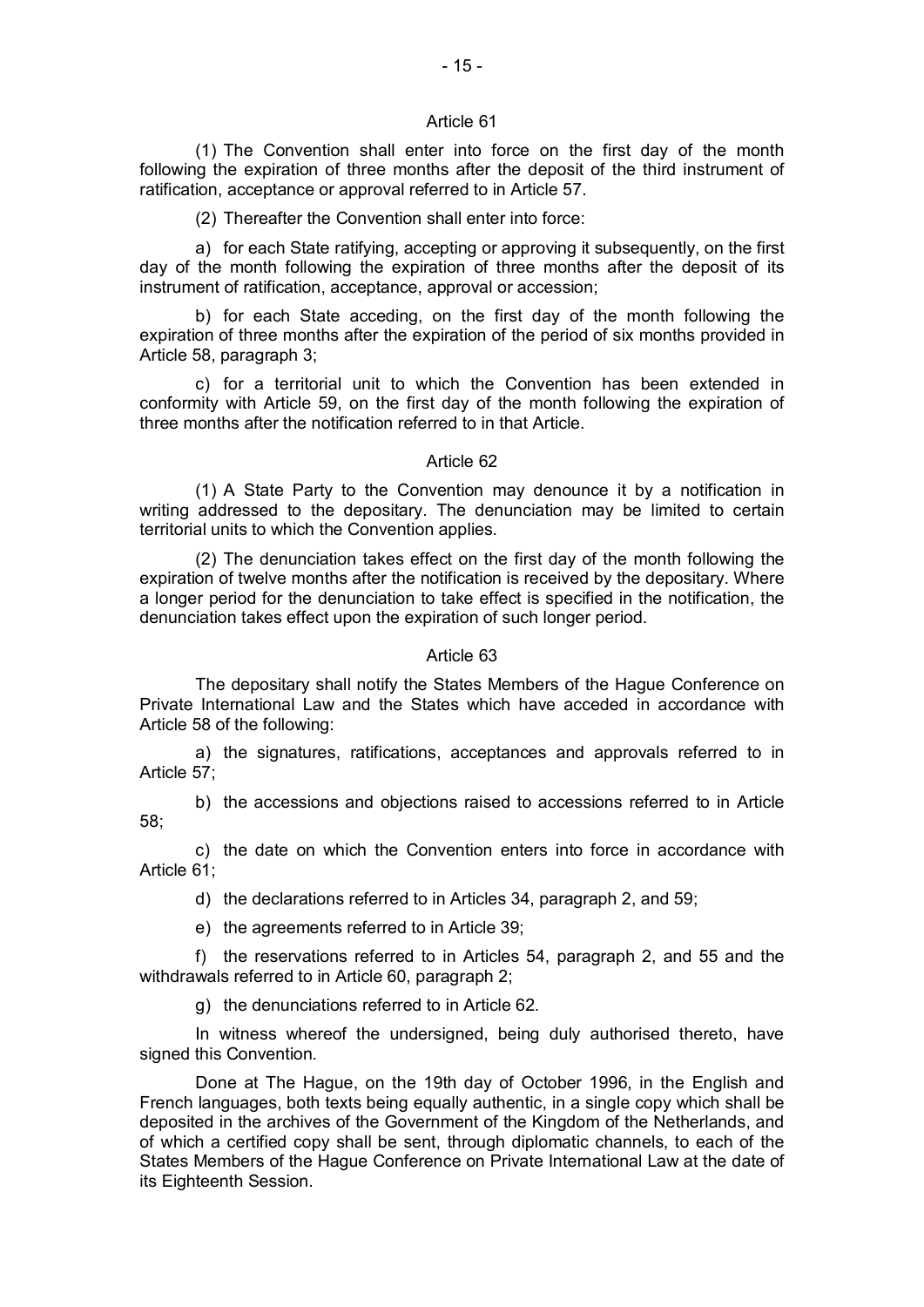# KONVENCIJA O NADLEŽNOSTI, MERODAVNOM PRAVU, PRIZNANJU I IZVRŠENJU ODLUKA I SARADNJI U MATERIJI RODITELJSKE ODGOVORNOSTI I MERA ZA ZAŠTITU DECE

Zakliučena 19. oktobra 1996. godine.

Države potpisnice ove Konvencije,

Polazeći od potrebe unapređenja zaštite dece u situacijama sa međunarodnim elementom.

U želji da izbegnu sukobe pravnih sistema u materiji nadležnosti, merodavnog prava, priznanja i izvršenja mera za zaštitu dece,

Svesne značaja međunarodne saradnje u oblasti zaštite dece.

Potvrđujući da najbolji interes deteta treba da bude od najveće važnosti,

Konstatujući neophodnost da se izmeni Konvencija od 5. oktobra 1961. godine o nadležnosti organa i merodavnom pravu u materiji zaštite maloletnika,

U želji da u tom cilju ustanove zajedničke odredbe, vodeći računa o Konvenciji Ujedinjenih nacija o pravima deteta od 20. novembra 1989. godine.

Saglasile su se o sledećim odredbama:

### GLAVA L - OBIM PRIMENE KONVENCLIE

Član 1

(1) Cilievi ove Konvencije su:

a) određivanje države čiji su organi nadležni za preduzimanje mera za zaštitu ličnosti ili imovine deteta;

b) određivanje prava koje će ti organi primenjivati u vršenju svoje nadležnosti;

v) određivanje merodavnog prava za roditeljsku odgovornost;

g) obezbeđivanje priznanja i izvršenja tih mera zaštite u svim državama ugovornicama;

d) uspostavljanje saradnje između organa država ugovornica koja je neophodna za ostvarivanje ciljeva Konvencije.

(2) Za potrebe ove Konvencije, izraz "roditeljska odgovornost" obuhvata roditeljsko pravo, kao i svaki drugi sličan odnos kojim se određuju prava, ovlašćenja i odgovornosti roditelja, staratelja ili drugih zakonskih zastupnika prema ličnosti i imovini deteta.

Član 2.

Konvencija se primenjuje na decu od trenutka njihovog rođenja do navršenih 18 godina.

 $\tilde{C}$ lan 3

Mere predviđene u članu 1. mogu se, između ostalog, odnositi na:

a) sticanje, vršenje, prestanak ili ograničenje roditeljske odgovornosti, kao i na nieno prenošenie: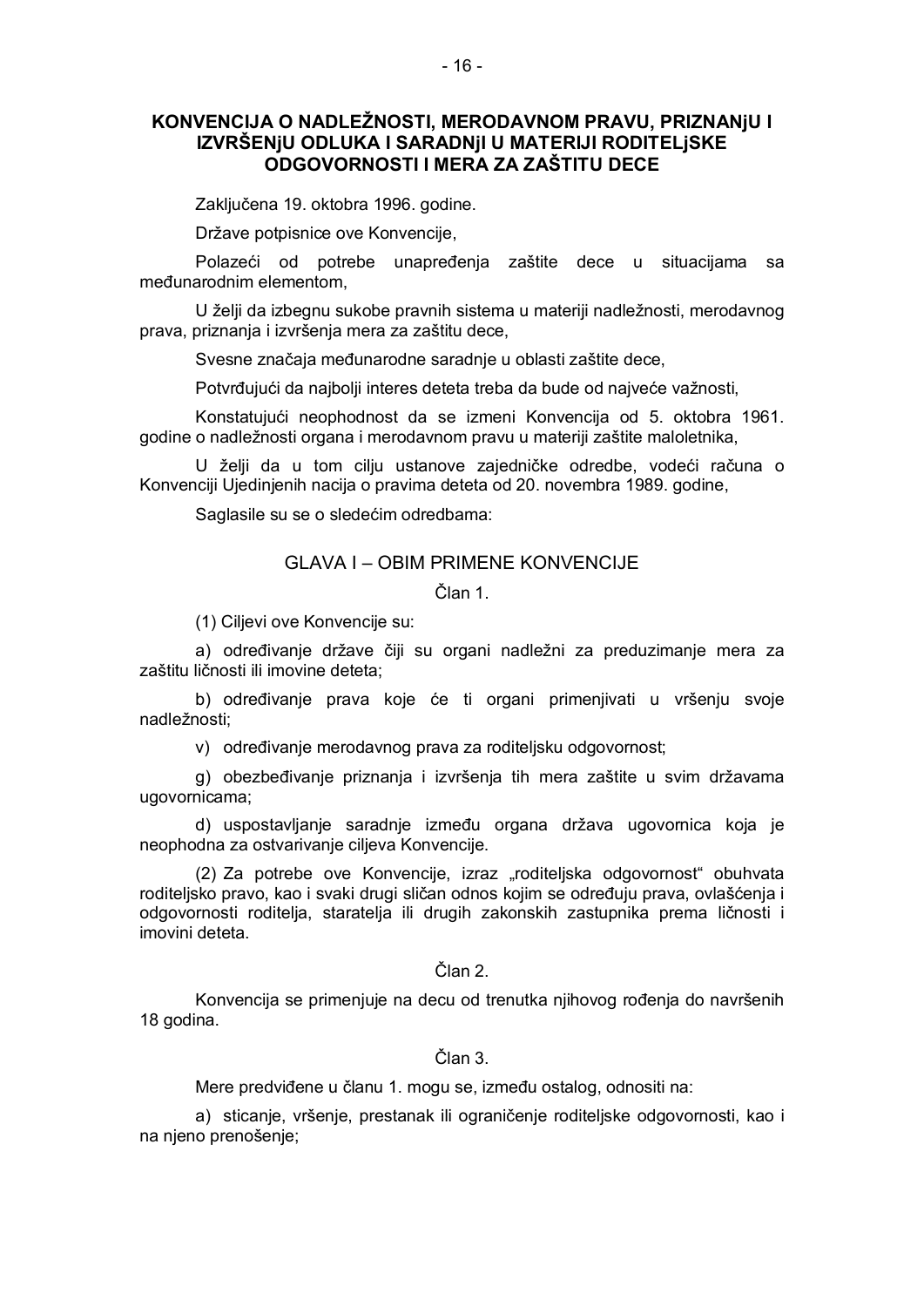b) pravo na staranje, uključujući pravo na staranje o ličnosti deteta i naročito pravo na određivanje boravišta deteta, kao i pravo na viđanje deteta, koje obuhvata i pravo da se dete na određeno vreme odvede van mesta svog uobičajenog boravišta;

v) staratelistvo, tutorstvo i slične pravne ustanove;

g) određivanje lica ili organa nadležnih za staranje o ličnosti ili imovini deteta, zastupanje i pružanje pomoći detetu, kao i njihovih funkcija;

d) smeštaj deteta u hraniteljsku porodicu ili u ustanovu za zaštitu dece ili pružanje zaštite putem ustanove kafala ili neke druge slične ustanove;

đ) nadzor javnih organa ovlašćenih za staranje o detetu nad svakim licem kome je dete povereno na staranje;

e) upravljanje, zaštitu ili raspolaganje imovinom deteta.

Član 4

Konvencija se ne primenjuje na:

a) utvrđivanje ili osporavanje očinstva, odnosno materinstva;

b) odluke o usvojenju, mere koje prethode usvojenju, kao i poništaj ili raskid usvojenja;

v) lično ime deteta:

- g) emancipaciju;
- d) obaveze izdržavanja;
- đ) trast i nasleđivanje;
- e) socijalno osiguranje;
- ž) javne mere opšteg karaktera u oblasti obrazovanja ili zdravlja;
- z) mere koje su određene prema detetu kao izvršiocu krivičnog dela;
- i) odluke o pravu na azil i useljavanje.

# GLAVA II - NADI FŽNOST

### Član 5.

(1) Sudski ili upravni organi države ugovornice u kojoj dete ima uobičajeno boravište nadležni su da odrede mere za zaštitu ličnosti i imovine deteta.

(2) Ako dete zasnuje uobičajeno boravište u drugoj državi ugovornici, nadležni su organi države novog uobičajenog boravišta deteta, osim u slučaju iz člana 7.

### Član 6

(1) Za decu izbeglice i decu koja su, usled događaja u njihovoj zemlji, međunarodno raseljena, nadležnost predviđenu u stavu 1. člana 5. vrše organi države ugovornice na čijoj se teritoriji ta deca nalaze usled raseljavanja.

(2) Odredba prethodnog stava primenjuje se i na decu čije se uobičajeno boravište ne može utvrditi.

# Član 7

(1) U slučaju nezakonitog odvođenia ili zadržavania deteta, organi države ugovornice u kojoj je dete imalo uobičajeno boravište neposredno pre zadržavanja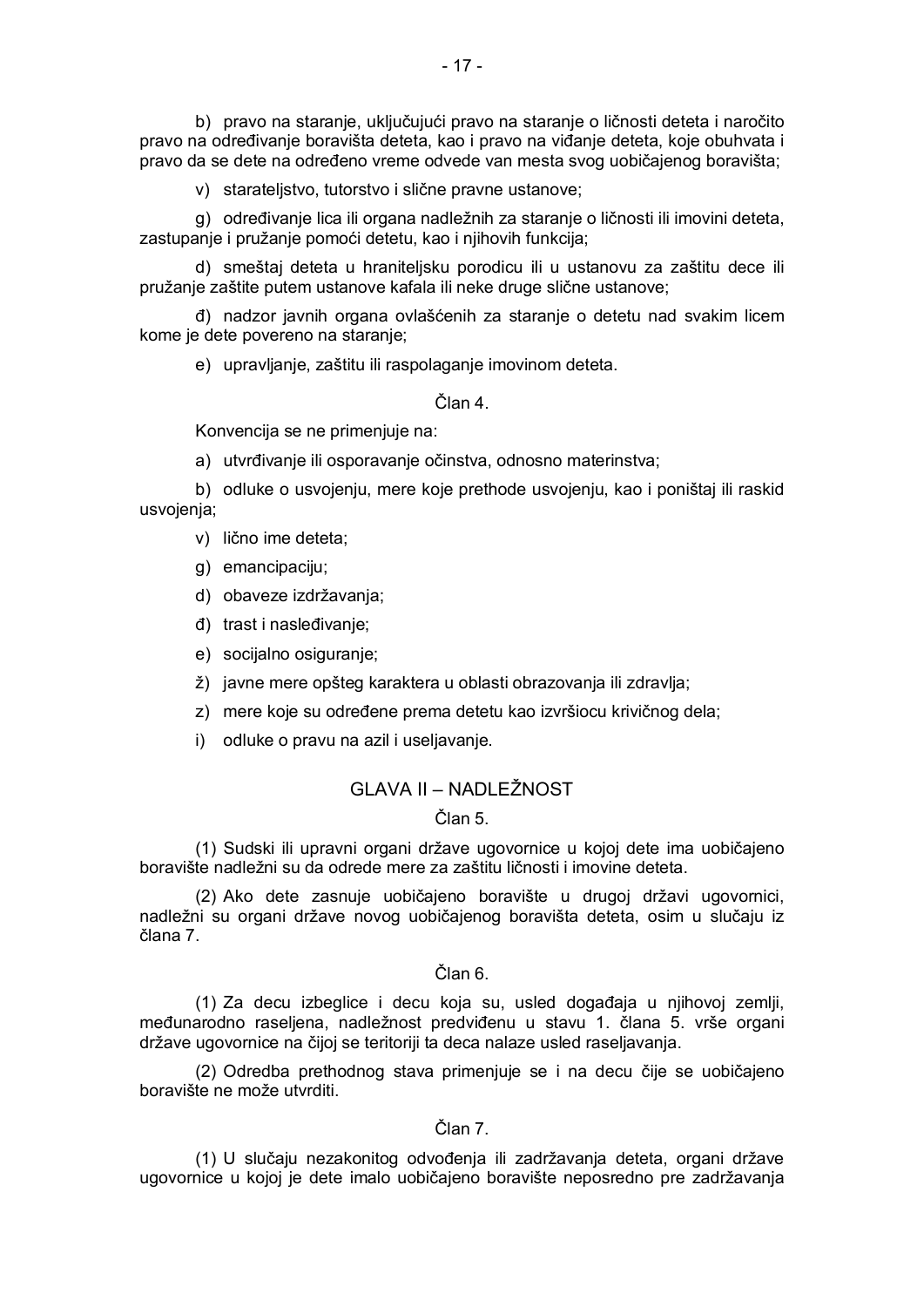odnosno odvođenja zadržavaju nadležnost sve dok dete ne stekne uobičajeno boravište u drugoj državi i:

a) svako lice, ustanova ili drugo telo koje ima pravo staranja ne pristane na to odvođenje odnosno zadržavanje, ili

b) dete u toj drugoj državi boravi u periodu od najmanje godinu dana od trenutka kada je lice, ustanova ili drugo telo koje ima pravo staranja saznalo ili moralo saznati gde se dete nalazi, nijedan postupak po zahtevu za vraćanje deteta podnet u tom periodu nije u toku, a dete se prilagodilo novoj sredini.

(2) Odvođenje ili zadržavanje deteta smatra se nezakonitim:

a) ako je time povređeno pravo na staranje, bilo zajedničko ili samostalno, koje pripada licu, ustanovi ili drugom telu, prema pravu države u kojoj je dete imalo uobičajeno boravište neposredno pre odvođenja odnosno zadržavanja; i

b) ako se u trenutku odvođenja ili zadržavanja to pravo stvarno vršilo, bilo zajednički bilo samostalno, ili bi se vršilo da nije došlo do odvođenja odnosno zadržavanja.

Pravo na staranje navedeno u tački a) stava 2. ovog člana, između ostalog, može biti zasnovano na zakonu, na odluci suda ili organa uprave ili na sporazumu koji proizvodi dejstvo po pravu te države.

(3) Sve dok organi navedeni u stavu 1. ovog člana zadržavaju nadležnost, organi države ugovornice u koju je dete odvedeno ili u kojoj je zadržano mogu odrediti samo hitne mere neophodne za zaštitu ličnosti ili imovine deteta, u skladu sa članom 11.

Član 8.

(1) Izuzetno, ako organ države ugovornice nadležan na osnovu čl. 5. ili 6. smatra da bi u konkretnom slučaju organ druge države ugovornice bio u boljem položaju da oceni najbolij interes deteta. može:

zatražiti od tog drugog organa, neposredno ili uz pomoć centralnog organa te države, da preuzme nadležnost za određivanje mera zaštite koje smatra neophodnim, ili

prekinuti postupak i uputiti stranke da podnesu takav zahtev organu te druge države.

(2) Države ugovornice čijim se organima može podneti zahtev naveden u prethodnom stavu su:

a) država čiji je dete državljanin;

b) država u kojoj se nalazi imovina deteta;

v) država čijim je organima podnet zahtev za razvod ili zakonsku rastavu roditelja deteta ili za poništaj njihovog braka;

g) država sa kojom dete ima značajnu vezu.

(3) Organi iz st. 1. i 2. ovog člana mogu da pristupe razmeni mišljenja.

(4) Organ kome je podnet zahtev iz stava 1. ovog člana može preuzeti nadležnost umesto organa nadležnog na osnovu čl. 5. ili 6., ako smatra da je to u naiboliem interesu deteta.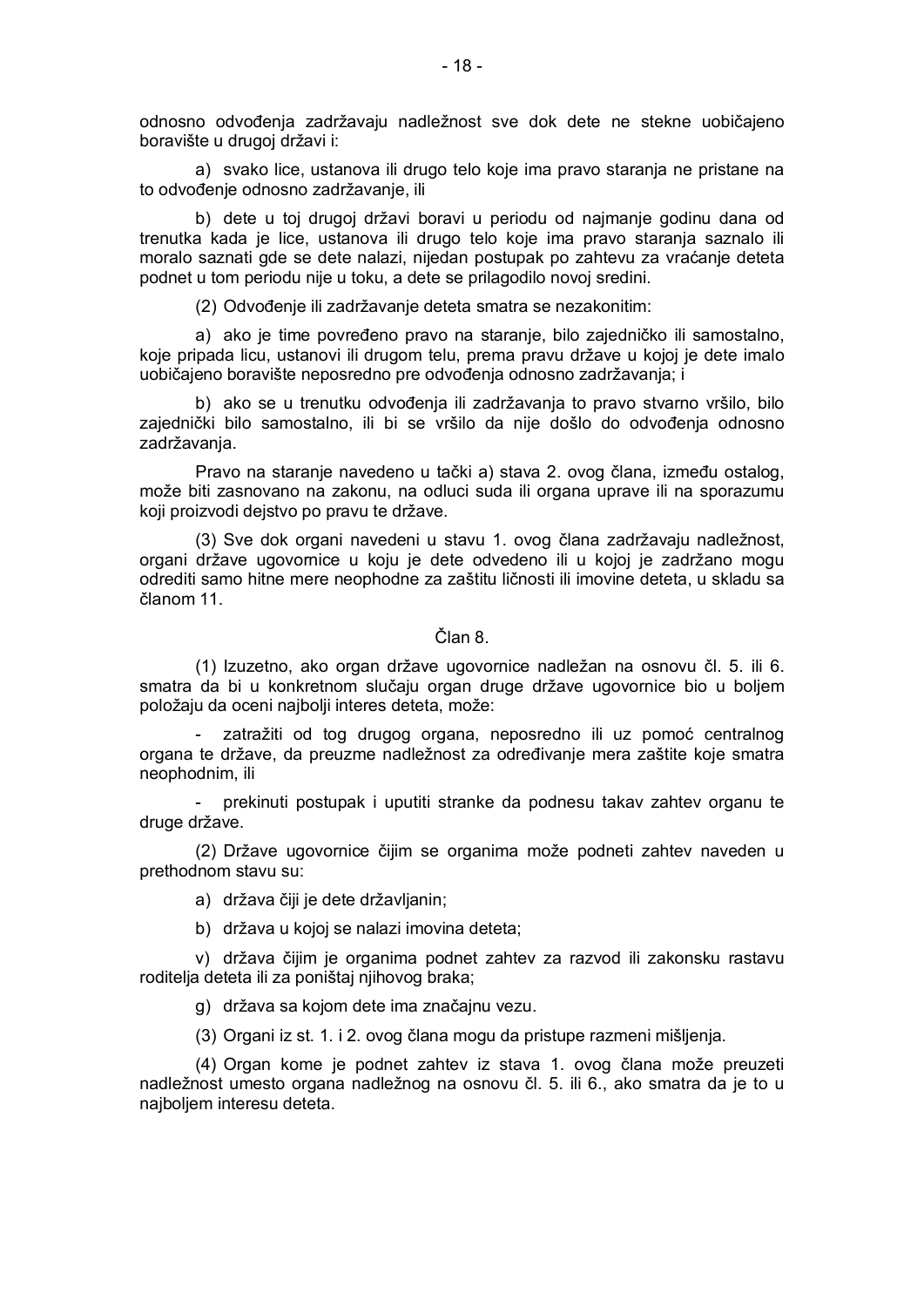(1) Ako organi države ugovornice navedeni u članu 8. stav 2. smatraju da su u boljem položaju da u konkretnom slučaju procene najbolji interes deteta, mogu:

zatražiti od nadležnog organa države ugovornice u kojoj dete ima uobičajeno boravište, neposredno ili uz pomoć centralnog organa te države, da im se dozvoli da zasnuju nadležnost za određivanje mera zaštite koje smatraju neophodnim, ili

uputiti stranke da takav zahtev podnesu organima države ugovornice u kojoj dete ima uobičajeno boravište.

(2) Organi iz stava 1. ovog člana mogu da pristupe razmeni mišljenja.

(3) Organ koji podnosi zahtev može preuzeti nadležnost umesto organa države ugovornice uobičajenog boravišta deteta samo ako je ovaj drugi organ prihvatio zahtev.

### Član 10

(1) Bez uticaja na čl. 5. – 9. organi države ugovornice nadležni za razvod. zakonsku rastavu ili poništaj braka roditelja deteta koje ima uobičajeno boravište u drugoj državi ugovornici, mogu, ako im pravo njihove države dozvoljava, odrediti mere za zaštitu ličnosti ili imovine tog deteta:

a) ako u trenutku pokretania postupka jedan od roditelia uobičajeno boravi u toj državi i jedan od njih je titular roditeljske odgovornosti u odnosu na to dete, i

b) ako su roditelii, odnosno drugo lice koje je titular roditeljske odgovornosti u odnosu na to dete prihvatili nadležnost ovih organa za određivanje mera i ako je takva nadležnost u najboljem interesu deteta.

(2) Nadležnost za određivanje mera za zaštitu deteta iz stava 1. ovog člana prestaje čim odluka kojom se usvaja ili odbija zahtev za razvod, zakonsku rastavu ili poništaj braka postane pravnosnažna ili se taj postupak okonča iz drugog razloga.

### Član 11.

(1) U svim hitnim slučajevima, organi svake države ugovornice na čijoj teritoriji se nalazi dete ili njegova imovina nadležni su za određivanje neophodnih mera zaštite.

(2) Mere određene na osnovu stava 1. ovog člana u odnosu na dete koje ima uobičajeno boravište u drugoj državi ugovornici, prestaju da važe čim organi nadležni na osnovu čl. 5. – 10. odrede mere koje zahteva situacija.

(3) Mere određene na osnovu stava 1. ovog člana u odnosu na dete koje ima uobičajeno boravište u državi neugovornici prestaju da važe u svakoj državi ugovornici čim mere koje zahteva situacija, određene od strane organa druge države. budu priznate u državi ugovornici u pitanju.

# Član 12

(1) Osim u slučaju iz člana 7, organi države ugovornice na čijoj se teritoriji nalazi dete ili njegova imovina nadležni su za određivanje mera zaštite ličnosti ili imovine deteta privremenog karaktera i čije je dejstvo ograničeno na teritoriju te države, ukoliko one nisu nespojive sa merama koje su već odredili organi nadležni na osnovu čl.  $5. - 10.$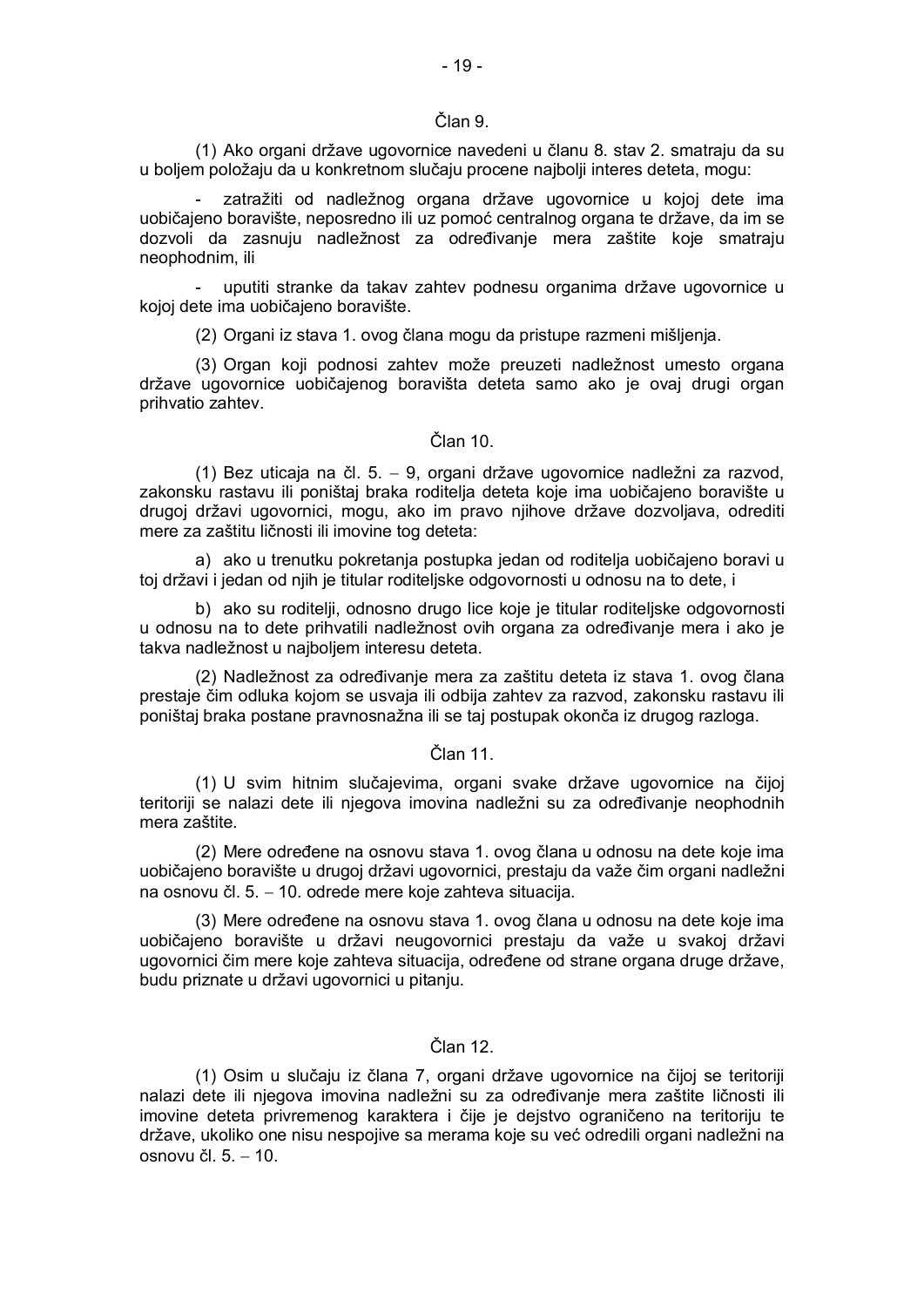(2) Mere određene na osnovu stava 1. ovog člana u odnosu na dete koje ima uobičajeno boravište u državi ugovornici prestaju da važe čim organi nadležni na osnovu čl. 5. – 10. donesu odluku o merama zaštite koje bi situacija mogla zahtevati.

(3) Mere određene na osnovu stava 1. ovog člana u odnosu na dete koje ima uobičajeno boravište u državi neugovornici prestaju da važe u državi ugovornici u kojoj su te mere određene čim mere koje zahteva situacija, određene od strane organa druge države, budu priznate u državi ugovornici u pitanju.

### Član 13.

(1) Organi države ugovornice nadležni za određivanje mera zaštite ličnosti ili imovine deteta na osnovu čl. 5. - 10. dužni su da se uzdrže od odlučivanja ako su u trenutku pokretanja postupka već bile zatražene slične mere od organa druge države ugovornice, nadležnih na osnovu čl. 5. – 10, a njihovo razmatranje je još uvek u toku.

(2) Odredba stava 1. ovog člana ne primenjuje se ako su se organi kojima je zahtev za određivanje mera prvobitno podnet oglasili nenadležnim.

# Član 14.

Mere određene na osnovu čl. 5. - 10. ostaju na snazi u granicama onoga što je njima predviđeno čak i kada, usled promenjenih okolnosti, više ne postoji osnov na .<br>kome je nadležnost bila zasnovana, sve dok ih organi nadležni prema ovoj Konvenciji ne izmene, zamene ili ukinu.

# **GLAVA III - MERODAVNO PRAVO**

#### Član 15

(1) Organi država ugovornica nadležni na osnovu odredaba Glave II primenjuju svoje pravo.

(2) Međutim, ukoliko je to potrebno radi zaštite ličnosti ili imovine deteta, organi iz stava 1. ovog člana mogu izuzetno primeniti ili uzeti u obzir i pravo druge države sa kojom je situacija značajno povezana.

(3) U slučaju promene uobičajenog boravišta deteta u drugu državu ugovornicu, na uslove za sprovođenje mera određenih u državi prethodnog uobičajenog boravišta primenjuje se, od trenutka promene, pravo te druge države.

#### Član 16

(1) Za sticanje ili prestanak roditeljske odgovornosti neposredno na osnovu zakona, bez učešća suda ili organa uprave, merodavno je pravo države u kojoj dete ima uobičajeno boravište.

(2) Za sticanie ili prestanak roditeliske odgovornosti na osnovu sporazuma ili jednostranog akta, bez učešća suda ili organa uprave, merodavno je pravo države u kojoj dete ima uobičajeno boravište u trenutku kada sporazum ili jednostrani akt proizvode dejstvo.

(3) Roditeljska odgovornost koja postoji prema pravu države uobičajenog boravišta postoji i nakon sticanja novog uobičajenog boravišta u drugoj državi.

(4) Ako se uobičajeno boravište deteta promeni, za sticanie roditeliske odgovornosti neposredno na osnovu zakona od strane lica koje do tada nije bilo njen titular, merodavno je pravo države novog uobičajenog boravišta.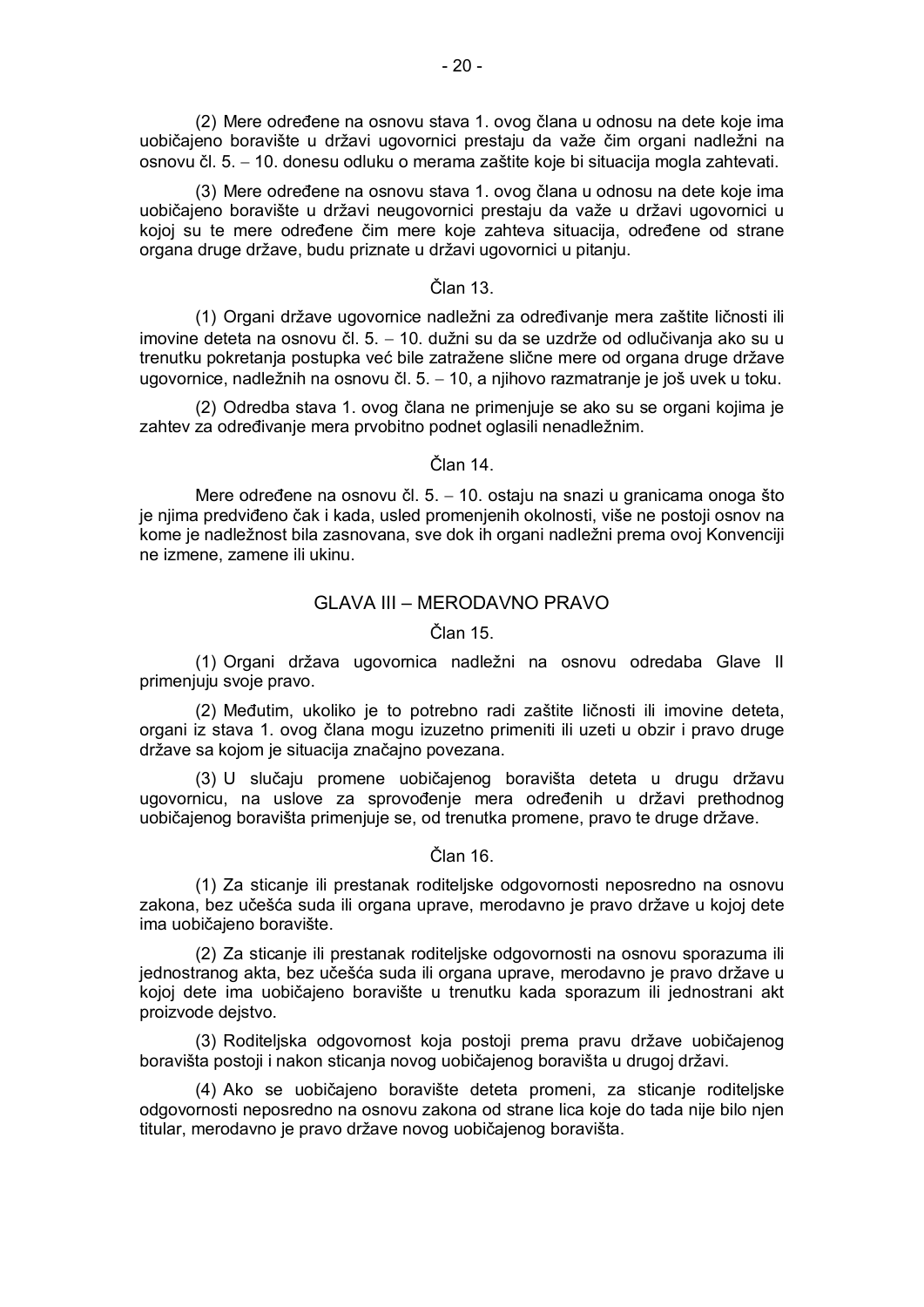Za vršenie roditeliske odgovornosti merodavno je pravo države u kojoj dete ima uobičajeno boravište. Ako se uobičajeno boravište deteta promeni, merodavno je pravo države novog uobičajenog boravišta.

#### Član 18

Roditeliska odgovornost navedena u članu 16. može prestati ili se uslovi njenog vršenja mogu izmeniti merama određenim na osnovu ove Konvencije.

### Član 19.

(1) Punovažnost pravnog posla zaključenog između trećeg lica i lica koje bi po pravu države u kojoj je pravni posao zaključen imalo svojstvo zakonskog zastupnika deteta, ne može se osporavati, niti se treće lice može smatrati odgovornim samo zato što to drugo lice nije bilo ovlašćeno da deluje kao zakonski zastupnik deteta prema pravu određenom odredbama ove Glave, osim ako je treće lice znalo ili moralo znati da je za roditeljsku odgovornost merodavno to pravo.

(2) Stav 1. ovog člana se primenjuje samo ako je pravni posao zaključen između lica koja se nalaze na teritoriji iste države.

#### Član 20

Odredbe ove Glave primeniuju se čak i ako ukazuju na pravo države neugovornice.

### Član 21

(1) U smislu ove Glave, reč "pravo" označava pravo koje je na snazi u državi, uz isključenje njegovih kolizionih normi.

(2) Međutim, ako je na osnovu člana 16 merodavno pravo države neugovornice i ako kolizione norme te države ukazuju na primenu prava neke druge države neugovornice koja bi primenila svoje pravo, primenjuje se pravo te druge države. Ako ta druga država neugovornica ne bi primenila svoje pravo, merodavno je pravo na koje upućuje član 16.

## Član 22

Primena prava merodavnog na osnovu odredaba ove Glave može se odbiti samo ako bi bila očigledno suprotna javnom poretku, uzimajući u obzir najbolji interes deteta.

# GLAVA IV - PRIZNANJE I IZVRŠENJE

# Član 23.

(1) Mere koje su odredili organi države ugovornice priznaju se neposredno na osnovu zakona u svim drugim državama ugovornicama.

(2) Međutim, priznanie se može odbiti:

a) ako je meru odredio organ čija nadležnost nije bila zasnovana na odredbama Glave II:

b) ako je mera određena u sudskom ili upravnom postupku, u kome, suprotno osnovnim procesnim načelima države priznanja, detetu nije pružena mogućnost da bude saslušano, osim u hitnim slučajevima;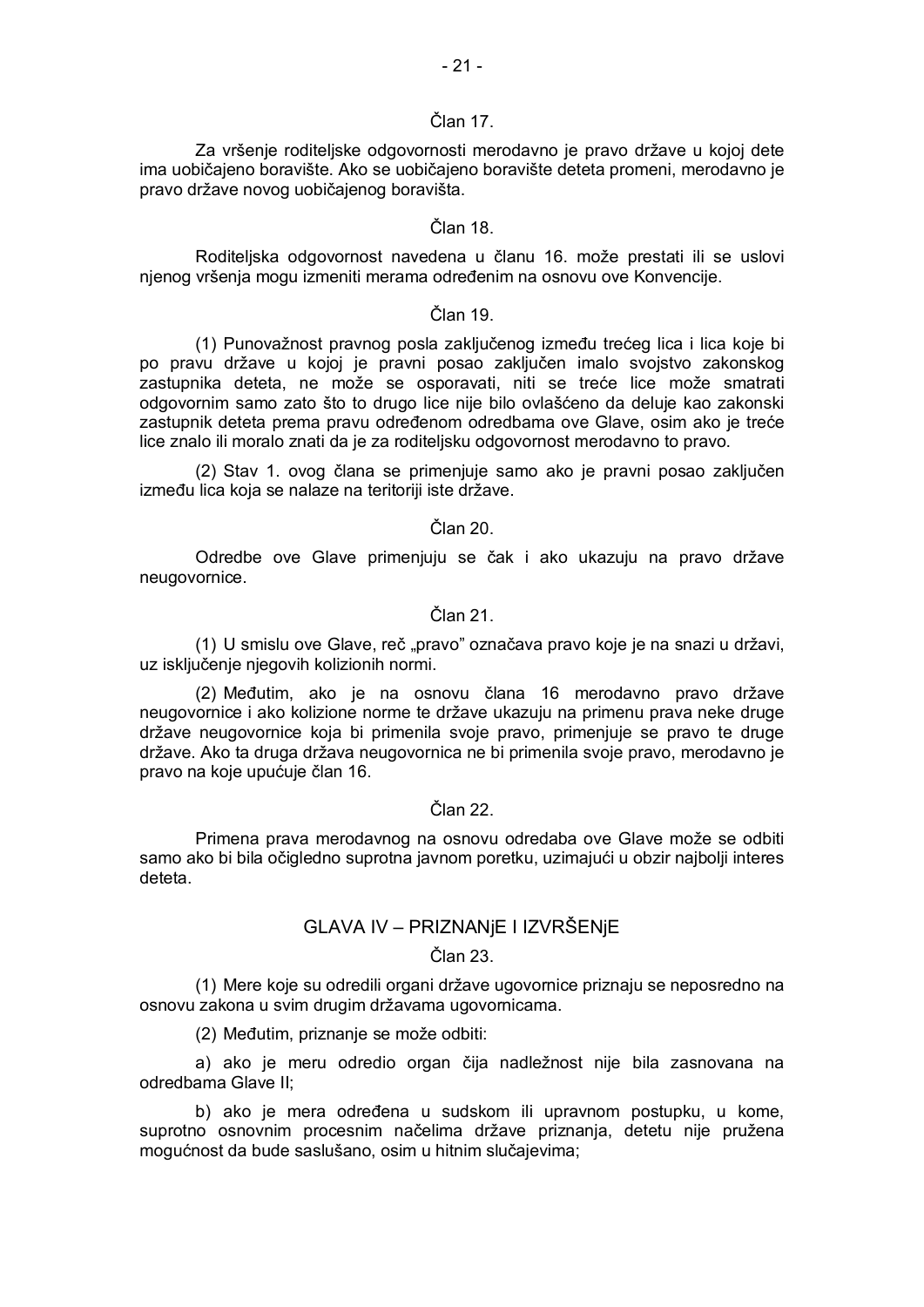v) na zahtev svakog lica koje tvrdi da se tom merom krši njegova roditeljska odgovornost, ako je takva mera određena a da tom licu nije bila pružena mogućnost da bude saslušano, osim u hitnim slučajevima;

g) ako je priznanje očigledno suprotno javnom poretku države priznanja, uzimajući u obzir najbolji interes deteta;

d) ako je mera nespojiva sa kasnijom merom određenom u državi uobičajenog boravišta deteta koja nije ugovornica, a ta kasnija mera ispunjava uslove za priznanje u državi u kojoj je zatraženo priznanje;

đ) ako nije sproveden postupak predviđen članom 33.

#### Član 24

Bez uticaja na član 23. stav 1. svako zainteresovano lice može zahtevati od nadležnih organa države ugovornice da odluče o priznanju odnosno nepriznanju mere određene u drugoj državi ugovornici. Postupak se uređuje pravom države u kojoj je zahtev podnet.

# Član 25

Organ države u kojoj je zahtev podnet vezan je činjenicama na osnovu kojih je organ države u kojoj je mera određena zasnovao svoju nadležnost.

#### Član 26

(1) Ako mere određene u jednoj državi ugovornici koje su u nioj postale i izvršne, zahtevaju izvršenje u drugoj državi ugovornici, one će, na zahtev svakog zainteresovanog lica, biti oglašene izvršnim ili registrovane za potrebe izvršenja u toj drugoj državi, po postupku koji predviđa njeno zakonodavstvo.

(2) Svaka država ugovornica na oglašavanje izvršnosti tih mera ili na njihovu registraciju primenjuje jednostavan i brz postupak.

(3) Oglašavanie izvršnosti ili registracija mogu se odbiti samo iz razloga navedenih u članu 23. stav 2.

# Član 27

Osim ako je neophodno za primenu prethodnih članova, organ države priznanja neće razmatrati (preispitivati) sadržinu mere koja je određena.

#### Član 28.

Mere određene u jednoj državi ugovornici koje su oglašene izvršnim ili su registrovane u cilju izvršenja u drugoj državi ugovornici, izvršavaju se u toj drugoj državi kao da su ih odredili njeni sopstveni organi. Izvršenje se sprovodi u skladu sa pravom države u kojoj se podnosi zahtev, u granicama koje predviđa njeno pravo, uzimajući u obzir najbolji interes deteta.

### **GLAVA V - SARADNIA**

# Član 29

(1) Svaka država ugovornica određuje centralni organ za izvršavanje obaveza koje su mu naložene ovom Konvencijom.

(2) Federalna država, država u kojoj važi više pravnih sistema ili država koja se sastoji iz autonomnih teritorijalnih jedinica može odrediti više od jednog centralnog organa i precizirati teritorijalni ili personalni obim njihovih ovlašćenja. Država koja je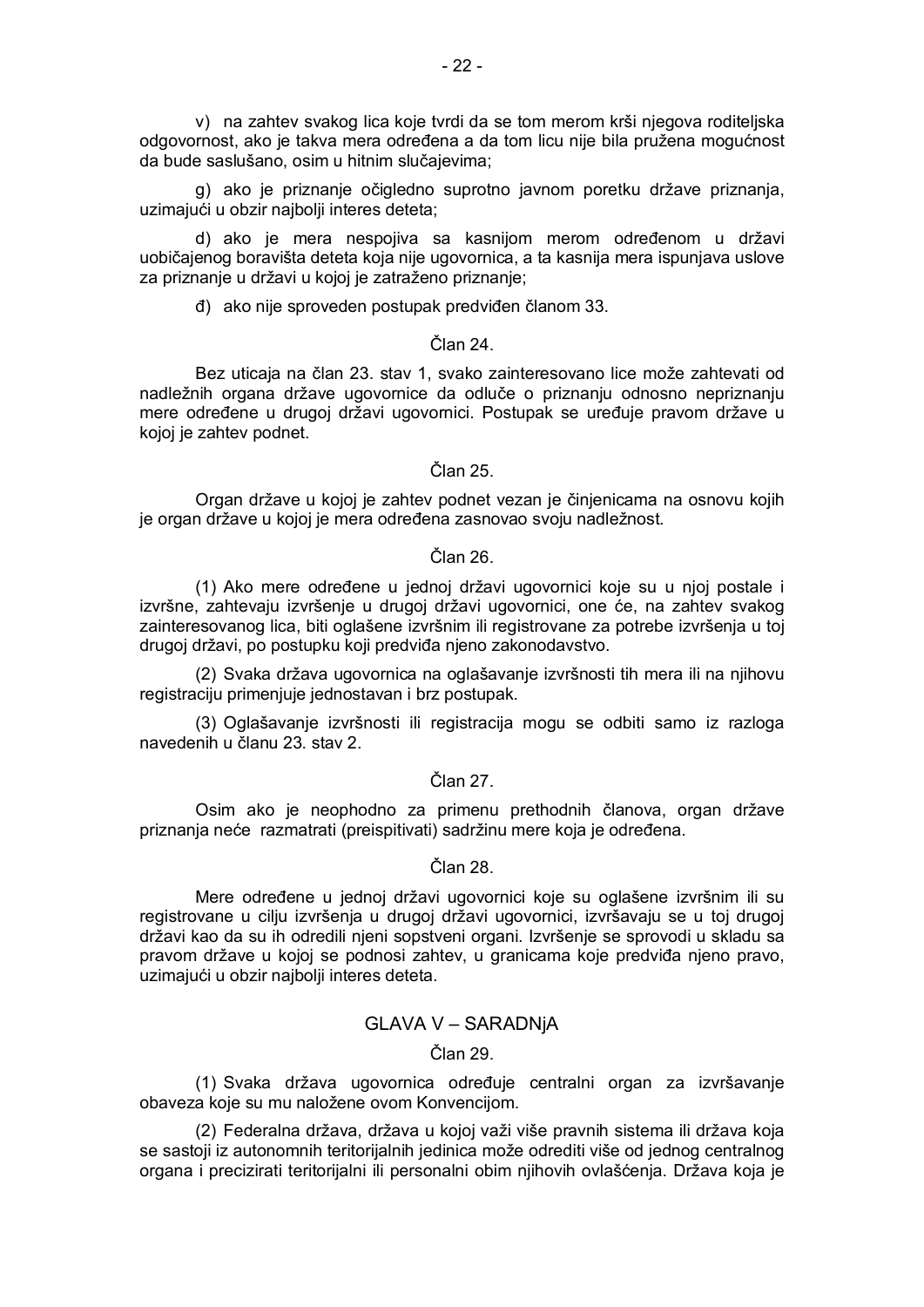iskoristila ovu mogućnost, određuje centralni organ kome se mogu uputiti svi podnesci radi njihovog dostavljanja odgovarajućem (nadležnom) centralnom organu unutar države.

### Član 30

(1) Centralni organi međusobno sarađuju i unapređuju saradnju nadležnih organa svojih država, radi ostvarivanja ciljeva Konvencije.

(2) Oni, u vezi sa primenom Konvencije, preduzimaju odgovarajuće korake za davanje obaveštenja o zakonodavstvu i raspoloživim uslugama u njihovim državama u materiji zaštite dece.

## Član 31

Centralni organ države ugovornice, bilo neposredno ili uz pomoć javnih organa i drugih tela, preduzima sve odgovarajuće korake kako bi:

a) olakšao komunikaciju i ponudio pomoć predviđenu čl. 8. i 9. i u ovoj Glavi;

b) olakšao, putem medijacije, mirenja ili sličnih metoda, sprovođenje dogovorenih rešenja u pogledu zaštite ličnosti ili imovine deteta u slučajevima na koje se Konvencija primenjuje;

v) pružio pomoć, na zahtev nadležnog organa druge države ugovornice, u pronalaženiu deteta kada se pretpostavlja da se ono nalazi na teritoriji zamoljene države i da mu je potrebna zaštita.

# Član 32

Na obrazloženi zahtev centralnog organa ili drugog nadležnog organa države ugovornice sa kojom dete ima značajnu vezu, centralni organ države ugovornice u kojoj dete ima uobičajeno boravište i u kojoj se ono nalazi može, bilo neposredno ili uz pomoć javnih organa i drugih tela:

a) sačiniti izveštaj o situaciji u kojoj se dete nalazi:

b) zatražiti od nadležnog organa svoje države da razmotri potrebu za određivanjem mera za zaštitu ličnosti ili imovine tog deteta.

## Član 33

(1) Ako organ nadležan na osnovu čl. 5. – 10. razmatra mogućnost smeštaja deteta u hraniteljsku porodicu, ili u neku ustanovu za zaštitu dece ili pružanje zaštite putem kafale ili sličnog instituta, i ako taj smeštaj, odnosno pružanje zaštite treba da se sprovedu u drugoj državi ugovornici, taj organ će se prethodno konsultovati sa centralnim organom ili drugim nadležnim organom te druge države. U tom cilju on će dostaviti izveštaj o detetu i obrazloženje svog predloga za smeštaj ili pružanje zaštite.

(2) Odluka o smeštaju ili pružanju zaštite detetu može biti doneta u državi molilji samo ako se centralni organ ili drugi nadležni organ zamoljene države saglasi sa takvim smeštajem ili pružanjem zaštite, uzimajući u obzir najbolji interes deteta.

# Član 34.

(1) Kada se razmatra mera zaštite, nadležni organi na osnovu Konvencije mogu, ako to nalaže situacija u kojoj se nalazi dete, zatražiti od svakog organa druge države ugovornice koji poseduje informacije od značaja za zaštitu deteta, da im te informacije dostavi.

(2) Svaka država ugovornica može dati izjavu da se zahtevi predviđeni u stavu 1. ovog člana dostavljaju samo preko njenog centralnog organa.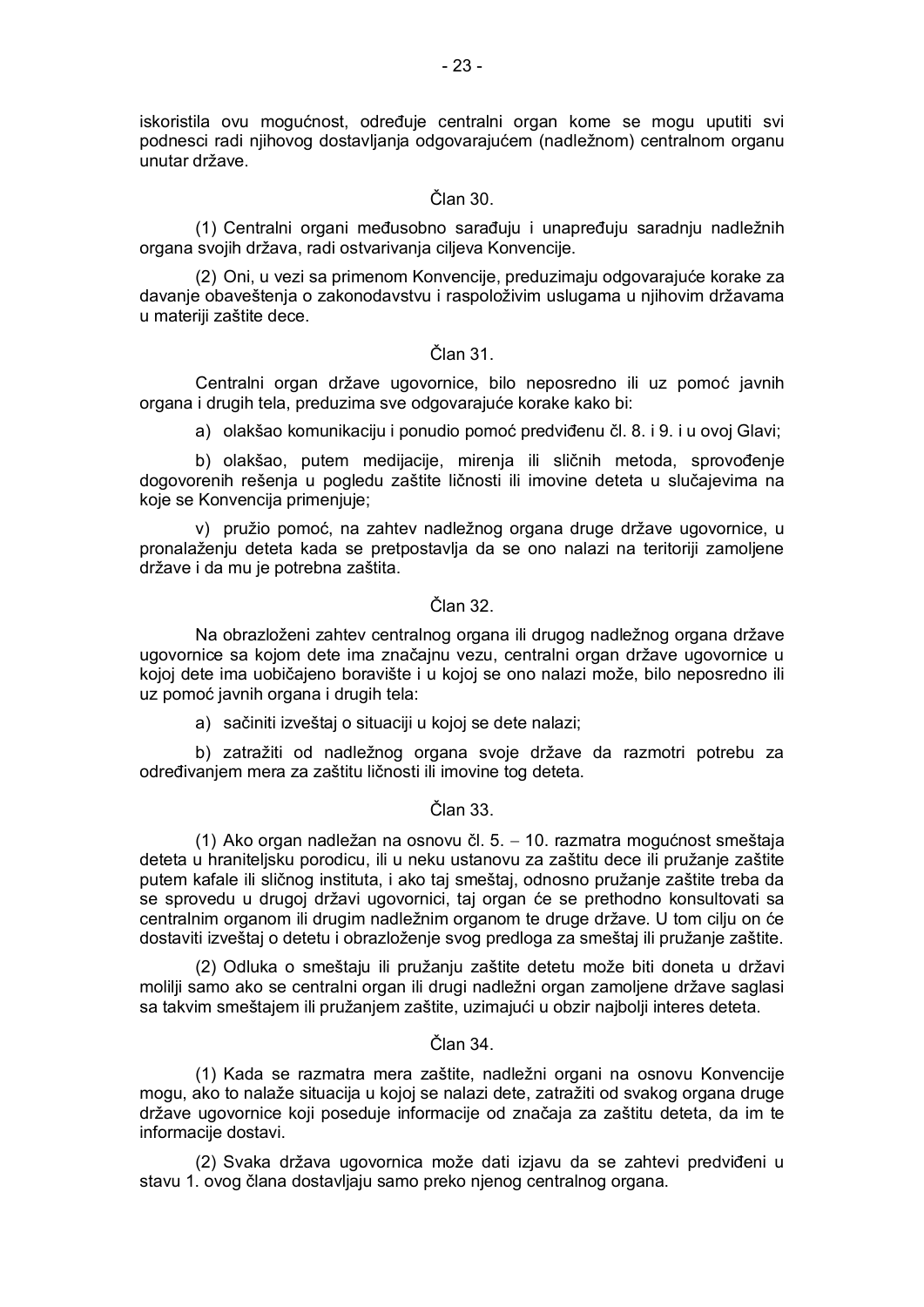(1) Nadležni organi države ugovornice mogu zatražiti od organa druge države ugovornice pomoć u sprovođenju mera zaštite određenih na osnovu ove Konvencije. naročito da bi se obezbedilo delotvorno vršenje prava na viđanje deteta i prava na održavanje redovnih ličnih odnosa sa detetom.

(2) Organi države ugovornice u kojoj dete nema uobičajeno boravište mogu, na zahtev jednog od roditelja koji ima boravište u toj državi i koji želi da stekne ili zadrži pravo na viđanje, prikupiti informacije ili dokaze i utvrditi podobnost tog roditelja za vršenje prava na viđanje i uslove pod kojima bi to pravo trebalo da se vrši. Organ nadležan za odlučivanje o pravu na viđanje deteta na osnovu čl. 5. – 10. će, pre nego što donese odluku, primiti i razmotriti te informacije, dokaze i zaključke.

(3) Organ koji je na osnovu čl. 5. - 10. nadležan za odlučivanje o pravu na viđanie može prekinuti postupak u očekivaniu ishoda po zahtevu predviđenom u stavu 2. ovog člana naročito ako razmatra zahtev za izmenu ili oduzimanje prava na viđanje koje su dodelili organi države ranijeg uobičajenog boravišta deteta.

(4) Ostale odredbe ovog člana ne sprečavaju organ nadležan na osnovu čl. 5. – 10. da odredi privremene mere u očekivanju ishoda po zahtevu predviđenom u stavu 2. ovog člana.

### Član 36

U slučaju kada je dete izloženo ozbiljnoj opasnosti, nadležni organi države ugovornice u kojoj su određene mere za zaštitu deteta ili u kojoj se razmatra određivanje takvih mera, ako budu obavešteni da se boravište deteta promenilo ili da se dete nalazi u drugoj državi, obavestiće organe druge države o toj opasnosti i o merama koje su određene, odnosno koje se razmatraju.

### Član 37.

Nadležni organ ne sme zahtevati niti davati bilo kakve podatke na osnovu ove Glave ako smatra da bi se time mogli dovesti u opasnost ličnost ili imovina deteta ili da bi to predstavljalo ozbiljnu pretnju za slobodu ili život člana njegove porodice.

#### Član 38.

(1) Ne dovodeći u pitanje mogućnost određivanja naknade razumnih troškova za pružanje usluga, centralni organi i drugi javni organi država ugovornica snosiće sopstvene troškove koji nastanu primenom odredaba ove Glave.

(2) Država ugovornica može zaključivati sporazume o raspodeli troškova sa jednom ili više drugih država ugovornica.

### Član 39

Svaka država ugovornica može zakliučivati sa jednom ili više država ugovornica sporazume u cilju unapređenja primene ove Glave u njihovim međusobnim odnosima. Države koje su zaključile takav sporazum, dostaviće njegovu kopiju depozitaru Konvencije.

# GLAVA VL – OPŠTE ODREDBE

### Član 40

(1) Organi države ugovornice uobičajenog boravišta deteta ili države ugovornice u kojoj je određena mera zaštite, mogu izdati potvrdu na zahtev titulara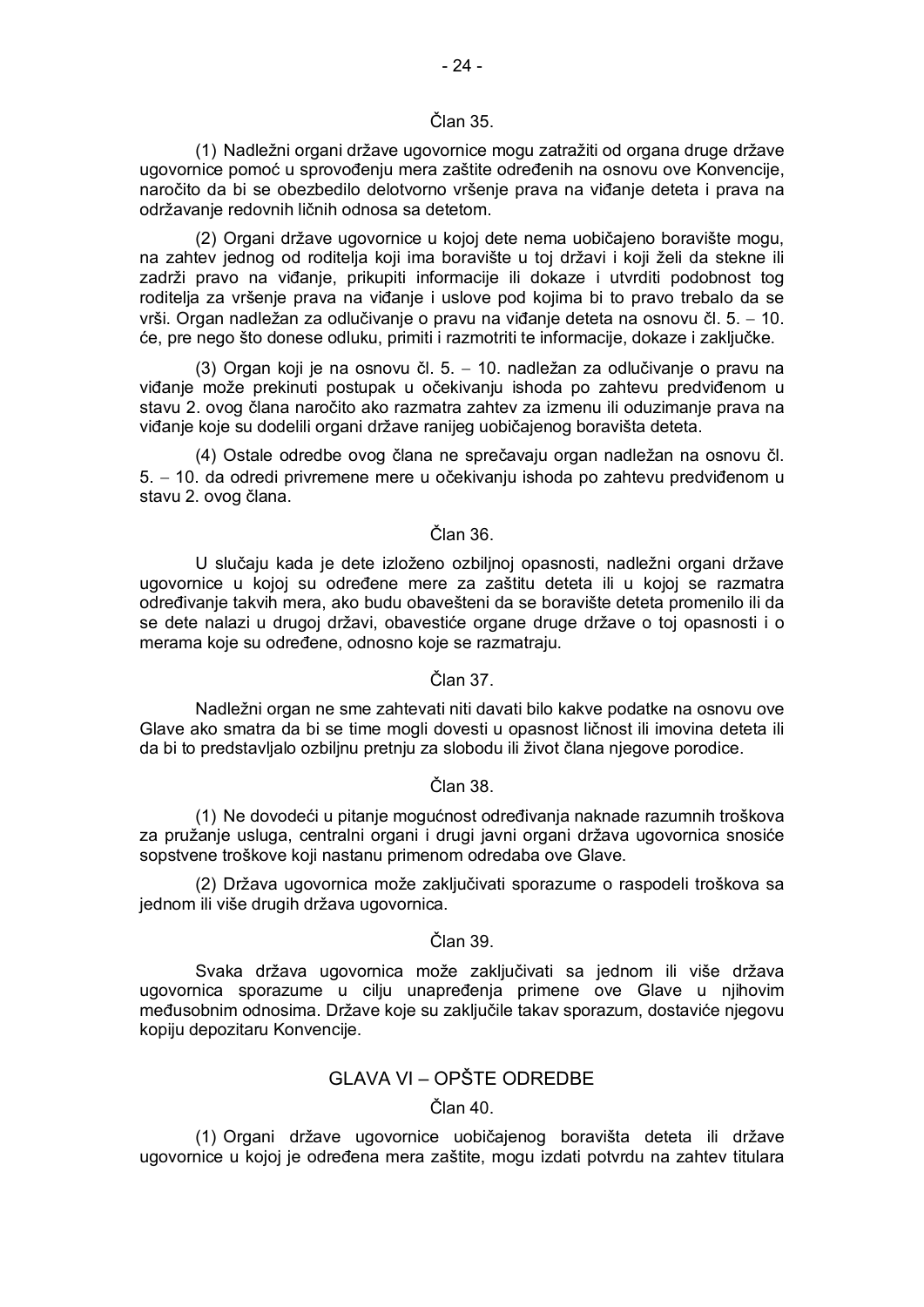roditeljske odgovornosti ili lica kome je poverena zaštita ličnosti ili imovine deteta u kome se navode njegovo svojstvo i ovlašćenja koja su mu data.

(2) Smatra se da lice iz stava 1. ovog člana ima svojstvo i ovlašćenja navedena u potvrdi, ukoliko se suprotno ne dokaže.

(3) Svaka država ugovornica odrediće organe koji su nadležni za izdavanje potvrde.

### $\check{\mathrm{C}}$ lan 41.

Lični podaci pribavljeni ili dostavljeni u skladu sa Konvencijom mogu se koristiti samo u svrhu zbog koje su pribavljeni ili dostavljeni.

### Član 42

Organi kojima se podaci dostavljaju obezbeđuju čuvanje tajnosti podataka u skladu sa pravom svoje države.

### Član 43

Sve isprave, izdate ili prosleđene na osnovu Konvencije, oslobođene su legalizacije ili bilo koje slične formalnosti.

### Član 44.

Svaka država ugovornica može odrediti organe kojima se upućuju zahtevi predviđeni čl. 8, 9. i 33.

#### Član 45.

(1) Obaveštenja o određivanju organa navedenih u čl. 29. i 44. dostavljaju se Stalnom birou Haške konferencije za međunarodno privatno pravo.

(2) Izjava iz člana 34. stav 2. daje se depozitaru Konvencije.

## Član 46.

Država ugovornica u kojoj se na zaštitu ličnosti ili imovine deteta primeniuju različiti pravni sistemi ili grupe pravnih normi nije obavezna da primenjuje pravila Konvencije na sukobe koji se tiču samo tih različitih sistema ili grupa pravnih normi.

## Član 47

U odnosu na državu u kojoj se na pitanja regulisana ovom Konvencijom u različitim teritorijalnim jedinicama primenjuju dva ili više pravnih sistema ili grupe pravnih normi:

(1) svako upućivanje na uobičajeno boravište u toj državi ukazuje na uobičajeno boravište u određenoj teritorijalnoj jedinici;

(2) svako upućivanje na prisutnost deteta u toj državi ukazuje na prisutnost u određenoj teritorijalnoj jedinici;

(3) svako upućivanje na mesto nalaženja imovine deteta u toj državi ukazuje na mesto nalaženja imovine deteta u određenoj teritorijalnoj jedinici;

(4) svako upućivanje na državu čiji je dete državljanin ukazuje na teritorijalnu jedinicu određenu pravom te države ili, ako odgovarajućih normi nema, na teritorijalnu jedinicu sa kojom je dete u najbližoj vezi;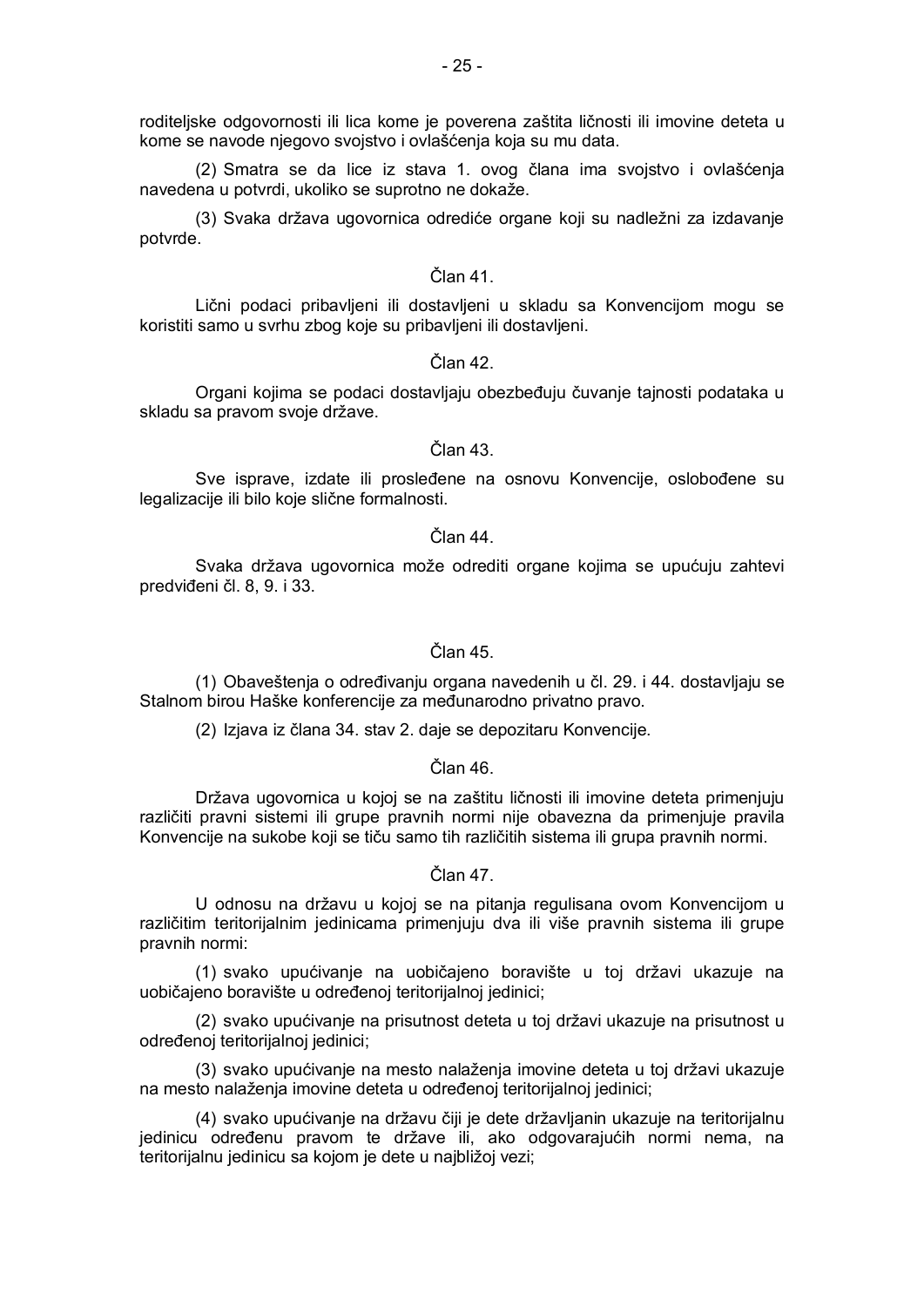(5) svako upućivanje na državu čijim je organima podnet zahtev za razvod ili zakonsku rastavu roditelja deteta ili za poništaj njihovog braka ukazuje na teritorijalnu jedinicu čijim je organima podnet takav zahtev;

(6) svako upućivanje na državu sa kojom dete ima značajnu vezu ukazuje na teritorijalnu jedinicu sa kojom dete ima takvu vezu;

(7) svako upućivanje na državu u koju je dete odvedeno ili u kojoj je zadržano ukazuje na teritorijalnu jedinicu u koju je dete odvedeno odnosno u kojoj je zadržano;

(8) svako upućivanje na tela ili organe te države, osim centralnih organa, ukazuje na tela ili organe ovlašćene da deluju u odnosnoj teritorijalnoj jedinici;

(9) svako upućivanje na pravo, postupak ili organ države u kojoj je neka mera određena ukazuje na pravo, postupak ili organ teritorijalne jedinice u kojoj je ta mera određena:

(10) svako upućivanje na pravo, postupak ili organ države u kojoj se zahteva priznanje ili izvršenje ukazuje na pravo, postupak ili organ teritorijalne jedinice u kojoj se zahteva priznanje ili izvršenje.

#### Član 48.

Za određivanie merodavnog prava na osnovu Glave III unutar države koja se sastoji od dve ili više teritorijalnih jedinica od kojih svaka ima sopstveni pravni sistem ili grupe pravnih normi u pogledu materije regulisane ovom Konvencijom, primeniuju se sledeća pravila:

a) ako u toj državi postoje važeće norme koje određuju teritorijalnu jedinicu čije je pravo merodavno, primenjuje se pravo te jedinice;

b) ako takvih normi nema, primenjuje se pravo teritorijalne jedinice na koje ukazuje član 47.

#### Član 49

Za određivanje merodavnog prava na osnovu Glave III unutar države koja primenjuje dva ili više pravnih sistema ili grupe pravnih normi na različite kategorije lica u pogledu materije regulisane ovom Konvencijom, primenjuju se sledeća pravila:

a) ako u toj državi postoje norme koje određuju koje je od ovih prava merodavno, primenjuje se to pravo;

b) ako takvih normi nema, primenjuje se pravni sistem ili grupa pravnih normi sa kojom je dete u najbližoj vezi.

#### Član 50.

Ova Konvencija ne utiče na primenu Konvencije o građanskopravnim aspektima međunarodne otmice dece od 25. oktobra 1980. godine u odnosima između država ugovornica obeju konvencija. Međutim, ništa ne sprečava mogućnost pozivanja na odredbe ove Konvencije radi povratka nezakonito odvedenog ili zadržanog deteta ili radi organizovanja prava na viđanje.

#### Član 51.

U odnosima između država ugovornica, ova Konvencija zamenjuje Konvenciju o nadležnosti organa i merodavnom pravu u materiji zaštite maloletnika od 5. oktobra 1961. godine i Konvenciju o starateljstvu nad maloletnicima potpisanu u Hagu 12. juna 1902, godine, pri čemu ne utiče na priznanje mera određenih na osnovu navedene Konvencije od 5. oktobra 1961. godine.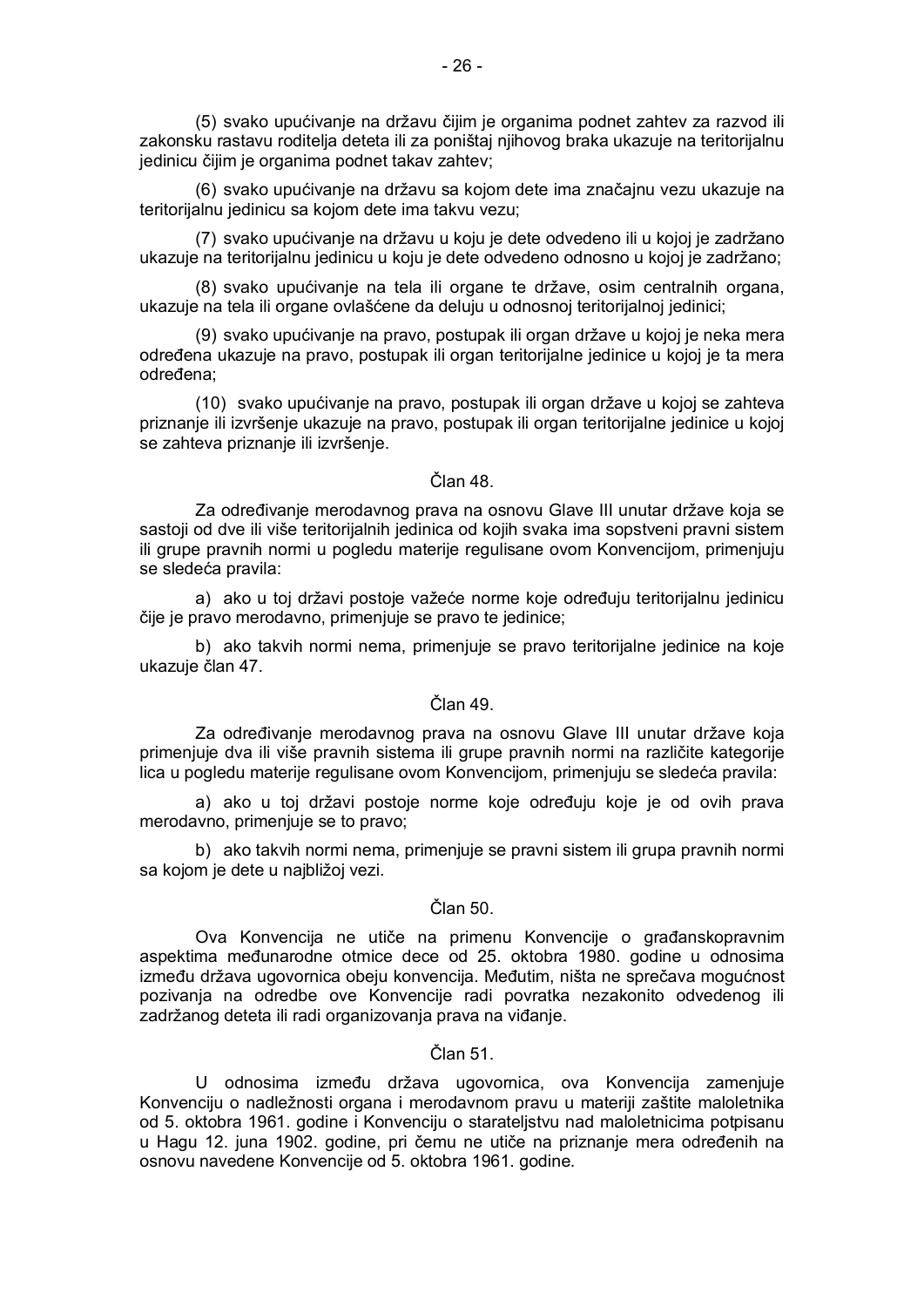(1) Ova Konvencija ne utiče na primenu drugih međunarodnih ugovora čije su članice države ugovornice i koji sadrže odredbe o materiji regulisanoj ovom Konvencijom, osim ako države obavezane takvim ugovorima daju suprotnu izjavu.

(2) Ova Konvencija ne utiče na mogućnost da jedna ili više država ugovornica zaključe sporazume koji sadrže odredbe o pitanjima regulisanim ovom Konvencijom u pogledu dece sa uobičajenim boravištem u bilo kojoj od država ugovornica tih sporazuma.

(3) Sporazumi koje zaključe jedna ili više država ugovornica o pitanjima regulisanim ovom Konvencijom ne utiču, u odnosima tih država sa drugim državama ugovornicama, na primenu odredaba ove Konvencije.

(4) Prethodni stavovi se, takođe, primenjuju na jednoobrazne zakone zasnovane na posebnim vezama regionalne i druge prirode koje postoje između država u pitanju.

#### Član 53.

(1) Konvencija se primenjuje samo na mere koje su određene u državi posle stupanja na snagu Konvencije u odnosu na tu državu.

(2) Konvencija se primenjuje na priznanje i izvršenje mera određenih nakon nienog stupania na snagu između države u kojoj su mere određene i države u kojoj se traži priznanje i izvršenje.

### Član 54

(1) Svaki podnesak koji se šalje centralnom organu ili drugom organu države ugovornice sastavlja se na izvornom jeziku i propraćen je prevodom na službeni jezik ili na jedan od službenih jezika te države ili, ukoliko to nije moguće, prevodom na francuski ili na engleski jezik.

(2) Međutim, država ugovornica se može stavljanjem rezerve u skladu sa članom 60. usprotiviti upotrebi bilo francuskog bilo engleskog jezika.

### Član 55

(1) Država ugovornica može u skladu sa članom 60:

a) zadržati nadležnost svojih organa za određivanje mera za zaštitu imovine deteta koja se nalazi na njenoj teritoriji;

b) zadržati pravo da ne prizna roditeljsku odgovornost ili meru koja je nespojiva sa merom određenom od strane njenih organa u pogledu te imovine.

(2) Rezerva se može ograničiti na određene vrste imovine.

### Član 56

Generalni sekretar Haške konferencije za međunarodno privatno pravo povremeno saziva Specijalnu komisiju radi ispitivanja praktične primene Konvencije.

# GLAVA VII - ZAVRŠNE ODREDBE

Član 57

Konvencija je otvorena za potpisivanje državama koje su bile članice Haške konferencije za međunarodno privatno pravo u vreme njenog osamnaestog zasedanja.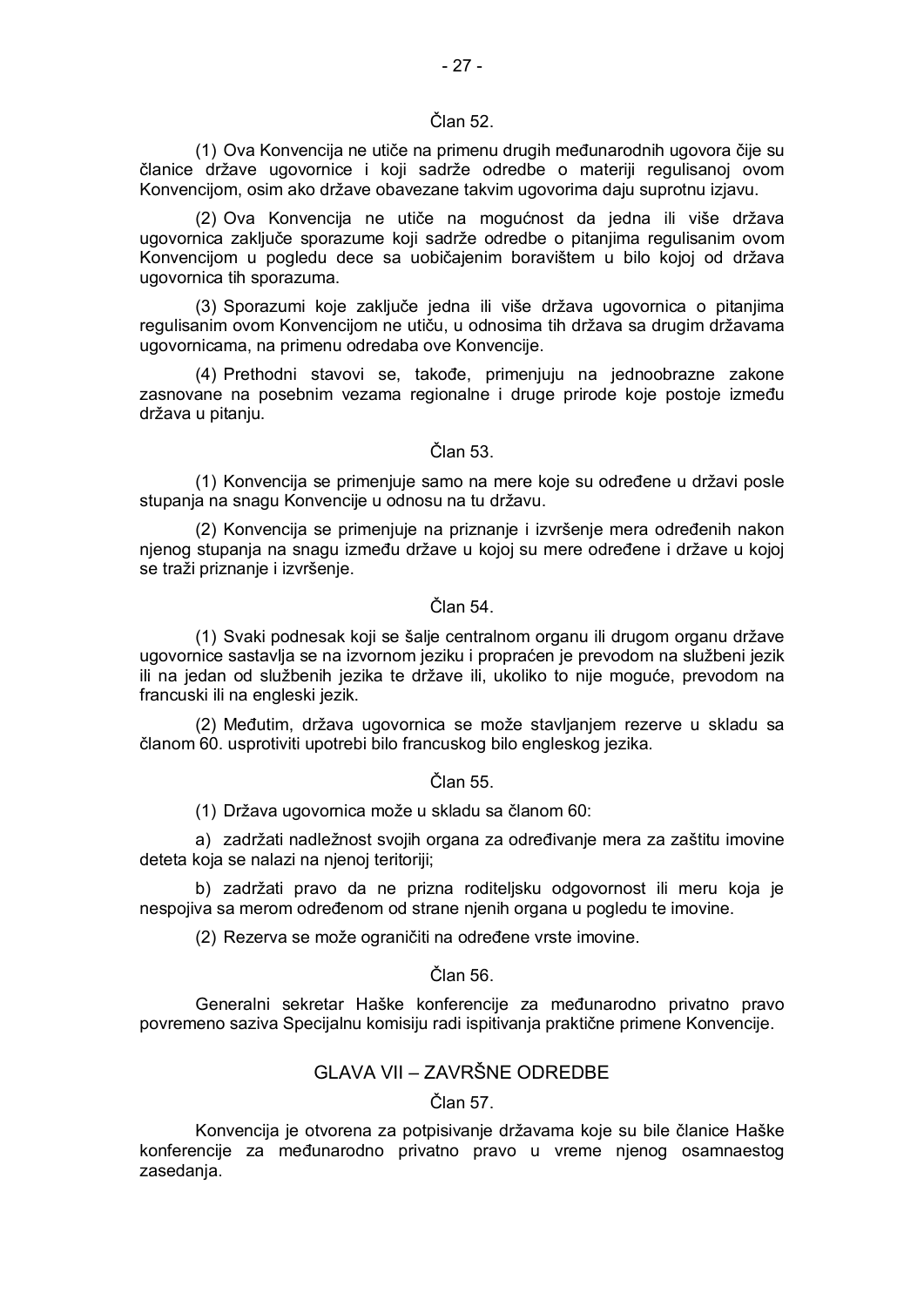(1) Svaka druga država može pristupiti Konvenciji nakon njenog stupanja na snagu u skladu sa članom 61. stav 1.

(2) Instrument o pristupanju deponuje se kod depozitara.

(3) Pristupanje ima dejstvo samo u odnosima između države koja pristupa i država ugovornica koje nisu istakle prigovor u pogledu njenog pristupanja u roku od šest meseci nakon prijema obaveštenja predviđenog članom 63. tačka b). Takav prigovor može istaći i svaka država u trenutku ratifikacije, prihvatanja ili odobravanja Konvencije nakon pristupanja. Ti prigovori dostavljaju se depozitaru.

# Član 59.

(1) Država sastavljena od dve ili više teritorijalnih jedinica u kojima se primenjuju različiti pravni sistemi u materiji regulisanoj ovom Konvencijom može, u trenutku potpisivanja, ratifikacije, prihvatanja, odobrenja ili pristupanja, izjaviti da se ova Konvencija primenjuje na sve teritorijalne jedinice ili samo na jednu ili više njih i može da izmeni ovu izjavu podnošenjem druge izjave u bilo kom trenutku.

(2) Ove izjave se dostavljaju depozitaru i u njima se izričito navode teritorijalne jedinice na koje se Konvencija primenjuje.

(3) Ako država ne da izjavu predviđenu ovim članom, Konvencija se primenjuje na celokupnu teritoriju te države.

### Član 60.

(1) Svaka država ugovornica može najkasnije u trenutku ratifikacije, prihvatania ili odobravania. ili davania iziave u skladu sa članom 59. staviti jednu ili obe rezerve predviđene članom 54. stav 2. i članom 55. Nijedna druga rezerva nije dopuštena.

(2) Svaka država može u svakom trenutku povući rezervu koju je stavila. O povlačenju rezerve obaveštava se depozitar.

(3) Dejstvo rezerve prestaje prvog dana trećeg kalendarskog meseca nakon obaveštenja navedenog u prethodnom stavu.

### $\text{Član }61.$

(1) Konvencija stupa na snagu prvog dana meseca koji sledi nakon isteka perioda od tri meseca posle deponovanja trećeg instrumenta o ratifikaciji, prihvatanju ili odobrenju, predviđenih članom 57.

(2) Nakon toga, Konvencija stupa na snagu:

a) za svaku državu koja je ratifikuje, prihvati ili naknadno odobri, prvog dana meseca koji sledi nakon isteka perioda od tri meseca posle deponovanja njenog instrumenta o ratifikaciji, prihvatanju, odobrenju ili pristupanju;

b) za svaku državu koja joj pristupi, prvog dana meseca koji sledi nakon proteka tri meseca od isteka perioda od šest meseci predviđenog članom 58. stav 3:

v) za teritorijalne jedinice na koje je, u skladu sa članom 59. proširena primena Konvencije, prvog dana meseca koji sledi nakon isteka perioda od tri meseca posle obaveštenja predviđenog tim članom.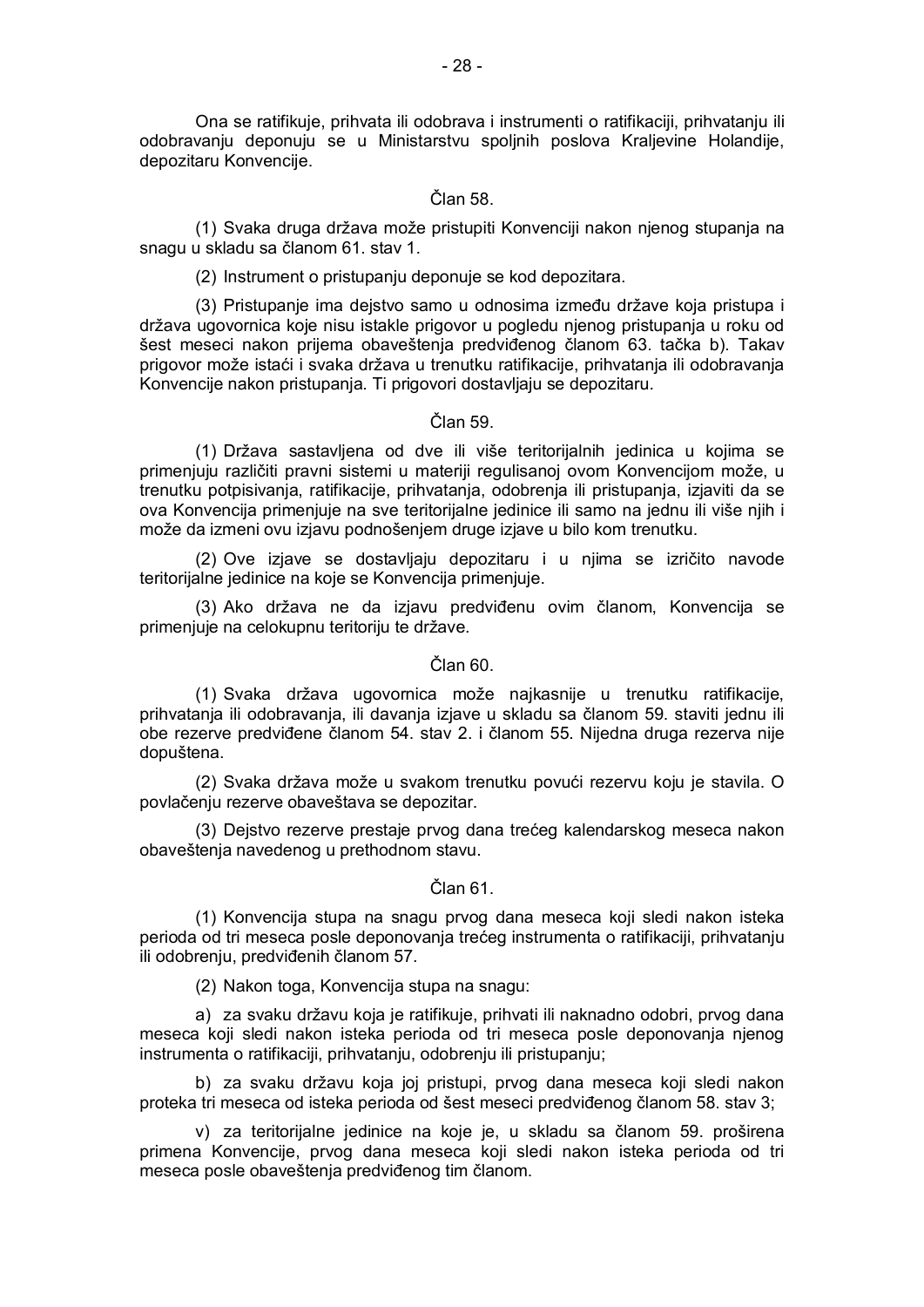Svaka država ugovornica može otkazati Konvenciju pisanim saopšteniem depozitaru. Otkazivanie se može ograničiti na pojedine teritorijalne jedinice na koje se Konvencija primenjuje.

Otkazivanje proizvodi dejstvo prvog dana meseca nakon isteka dvanaest meseci od dana prijema saopštenja od strane depozitara. Kada je u saopštenju preciziran duži period, otkazivanje će proizvesti dejstvo po isteku tok dužeg perioda.

### Član 63.

Depozitar obaveštava države članice Haške konferencije za međunarodno privatno pravo kao i države koje su pristupile Konvenciji u skladu sa odredbama člana 58. o sledećem:

a) potpisivanju, ratifikaciji, prihvatanju i odobrenju predviđenim članom 57;

- b) pristupanjima i prigovorima protiv pristupanja predviđenim članom 58;
- v) datumu stupanja na snagu Konvencije u skladu sa članom 61;
- g) izjavama navedenim u članu 34. stav 2. i članu 59;
- d) sporazumima navedenim u članu 39;

đ) rezervama navedenim u članu 54. stav 2. i članu 55. i o povlačeniu navedenom u članu 60. stav 2:

e) otkazivanjima predviđenim članom 62.

Kao potvrdu, dole navedeni, kao propisno ovlašćeni, potpisali su ovu Konvenciju.

Sačinjeno u Hagu, 19. oktobra 1996. godine, na francuskom i engleskom jeziku, pri čemu su oba teksta podjednako verodostojna, u jednom primerku koji će biti deponovan u arhivama Vlade Kraljevine Holandije i čija će overena kopija biti dostavljena diplomatskim putem svakoj državi koja je bila članica Haške konferencije za međunarodno privatno pravo u vreme održavania nienog osamnaestog zasedanja.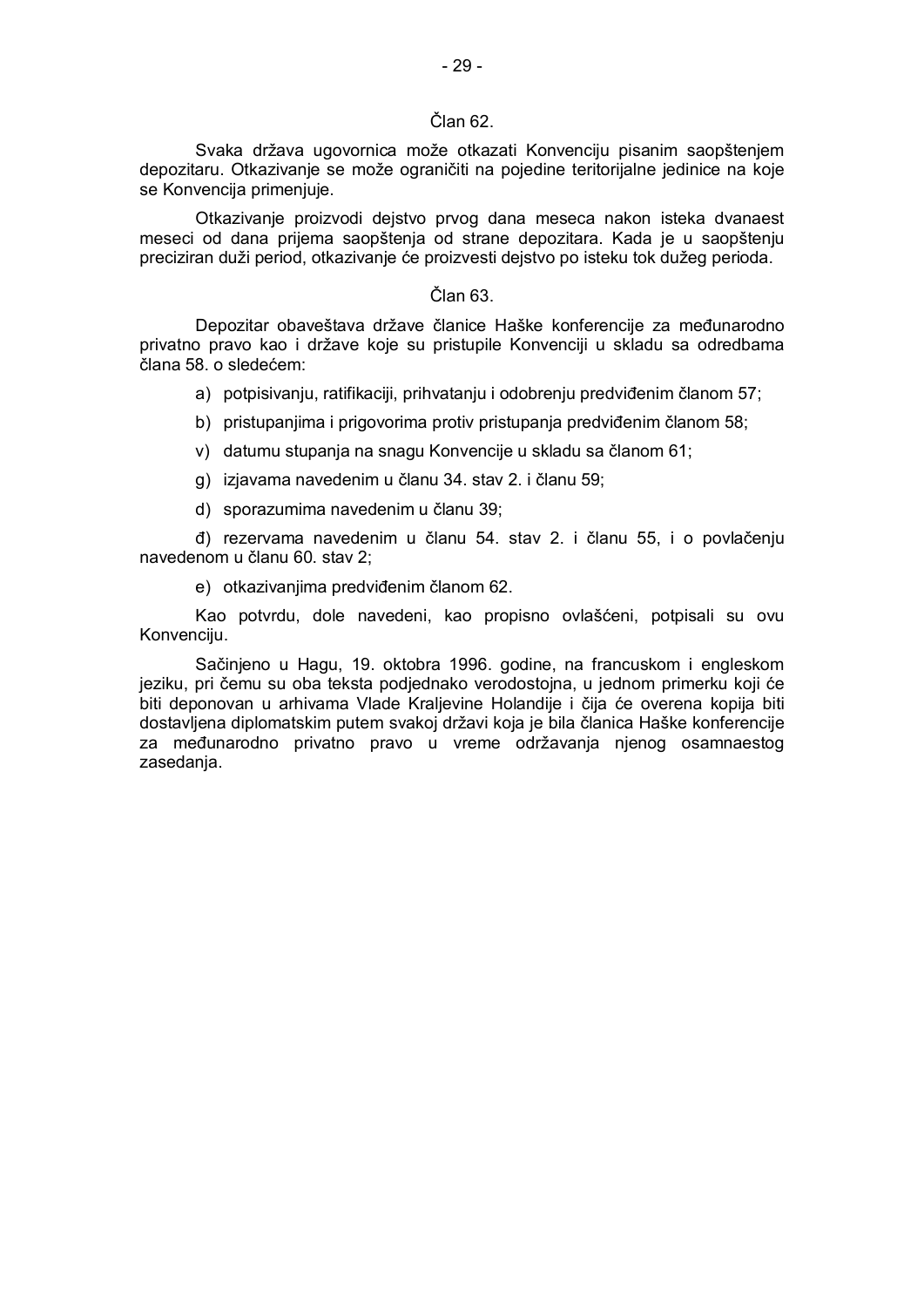### Član 3.

Određuje se ministarstvo nadležno za porodičnu zaštitu da postupa kao centralni organ Republike Srbije nadležan za izvršavanje obaveza iz Konvencije.

Ministarstvo nadležno za porodičnu zaštitu nadležno je i za prijem zahteva predviđenih u čl. 8, 9. i 33. Konvencije i za izdavanje potvrda iz člana 40. stav 3. Konvencije.

# $\check{\mathsf{C}}$ lan 4

Prilikom deponovanja ratifikacionog instrumenta, nadležni organ Republike Srbije će depozitara. Ministarstvo spolinih poslova Kraljevine Holandije, u skladu sa članom 34. stav 2. i članom 45. stav 2. Konvencije, obavestiti da je za prijem zahteva drugih država ugovornica za dostavljanje informacija od značaja za zaštitu deteta nadležno ministarstvo nadležno za porodičnu zaštitu.

#### Član 5.

Prilikom deponovanja ratifikacionog instrumenta, u skladu sa članom 60. stav 1. Konvencije, nadležni organ Republike Srbije će depozitara, Ministarstvo spoljnih poslova Kraljevine Holandije, obavestiti da Republika Srbija, u skladu sa članom 55. stav 1. Konvencije, zadržava nadležnost svojih organa za određivanje mera za zaštitu imovine deteta koja se nalazi na njenoj teritoriji i zadržava pravo da ne prizna roditeljsku odgovornost ili meru koja je nespojiva sa merom određenom od strane nienih organa u pogledu te imovine.

# Član 6.

O izvršavanju odredaba ovog zakona stara se ministarstvo nadležno za porodičnu zaštitu.

### Član 7.

Ovai zakon stupa na snagu osmog dana od dana objavljivanja u "Službenom glasniku Republike Srbije - Međunarodni ugovori".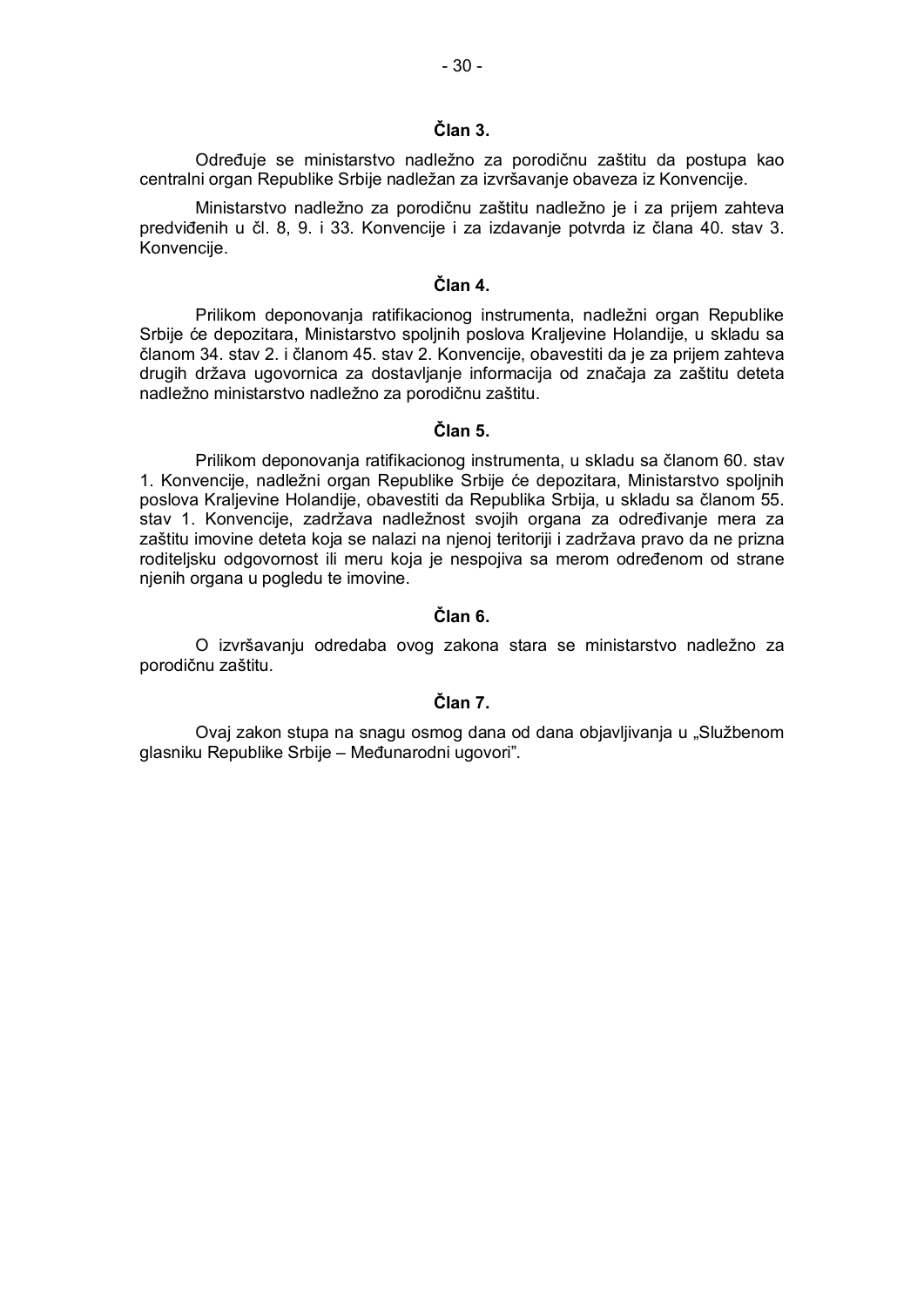### **I. USTAVNI OSNOV**

Ustavni osnov za donošenje Zakona o potvrđivanju Konvencija o nadležnosti, merodavnom pravu, priznanju i izvršenju i saradnij u materiji roditeljske odgovornosti i mera za zaštitu dece sadržan je u članu 16. st. 1. i 2, članu 97. stav 1. tački 1. i članu 99. stav 1. tački 4. Ustava Republike Srbije, kojima je propisano da je Republika Srbija, pored ostalog, nadležna i za uređivanje spoljne politike zemlje koja treba da počiva na opšte priznatim principima i pravilima međunarodnog prava, odnosno, prema kojima su potvrđeni međunarodni ugovori sastavni deo unutrašnjeg pravnog poretka, zatim da Republika Srbija uređuje međunarodni položaj i odnose sa drugim državama i međunarodnim organizacijama, odnosno, da Narodna skupština potvrđuje međunarodne ugovore kad je zakonom predviđena obaveza njihovog potvrđivania.

# II. RAZLOZI ZBOG KOJIH SE PREDLAŽE POTVRĐIVANJE KONVENCIJE

### 1. Predmet regulisanja, države ugovornice i odnos sa pravnim tekovinama Evropske unije

Konvencija o nadležnosti, merodavnom pravu, priznanju i izvršenju i saradnij u materiji roditeliske odgovornosti i mera za zaštitu dece (u daljem tekstu: Konvencija) usvojena je 1996. godine pod okriljem Haške konferencije za međunarodno privatno pravo, a stupila je na snagu 2002. godine.

Konvencija uređuje pitanje roditeljske odgovornosti, koja podrazumeva ne samo ovlašćenja i dužnosti roditelja, već i starateljstvo, hraniteljstvo i druge slične ustanove, kao i zastupanje deteta u prekograničnim situacijama. Drugim rečima, mere za zaštitu dece iz Konvencije mogu se ticati nijhove ličnosti ili imovine, te je već u samoj Konvenciji data, exempli causae, lista mera na koju se ona odnosi. Imajući u vidu da ove mere mogu biti i javnopravnog i porodičnopravnog karaktera, Konvencija omogućava relativno široku zaštitu dece i primenjuje se od rođenja deteta do navršenih 18 godina života. Iz polja primene Konvencije izričito su isključena sledeća pitania: utvrđivanje i osporavanje materinstva ili očinstva, odluke o usvojenju, mere koje imaju za cili zasnivanje, poništaj ili raskid usvojenja, lično ime deteta, emancipacija, izdržavanje, nasleđivanje, socijalno osiguranje, javne mere opšteg karaktera u oblasti obrazovanja ili zdravlja, mere koje su određene prema detetu kao izvršiocu krivičnog dela i odluke o pravu na azil i useljavanje.

Konvencija je do sada okupila 41 državu ugovornicu, uključujući i sve države Evropske unije, sem Italije. Poslednja država Evropske unije koja je ratifikovala Konvenciju je Belgija (28. maja 2014. godine), tako da Konvencija trenutno obavezuje 27 država članica. Svi ugovori koje Evropska Unija zaključi sa međunarodnim organizacijama (neposredno ili, u slučaju Konvencije, države članice na osnovu posebnog ovlašćenja) predstavljaju, prema shvatanjima Suda pravde, deo komunitarnog prava. U tom smislu, države koje pristupaju Evropskoj uniji dužne su da otpočnu proces prilagođavanja svog zakonodavstva pristupanjem ovim ugovorima. U Izveštaju Evropske komisije o napretku Republike Srbije za 2014. godinu, koji prati saopštenje Evropskom parlamentu, Evropskom Savetu, Evropskom ekonomskom i socijalnom komitetu i Komitetu regiona; Strategija proširenja i ključni izazovi za period 2014–2015 (COM Evropska komisija (2014) 700 konačni); Poglavlje 24, (str. 92 Izveštaja), navedeno je da Republika Srbija još uvek nije pristupila Konvenciji. Stoga je pristupanje Konvenciji jedan od neophodnih koraka Republike Srbije u procesu evrointegracija.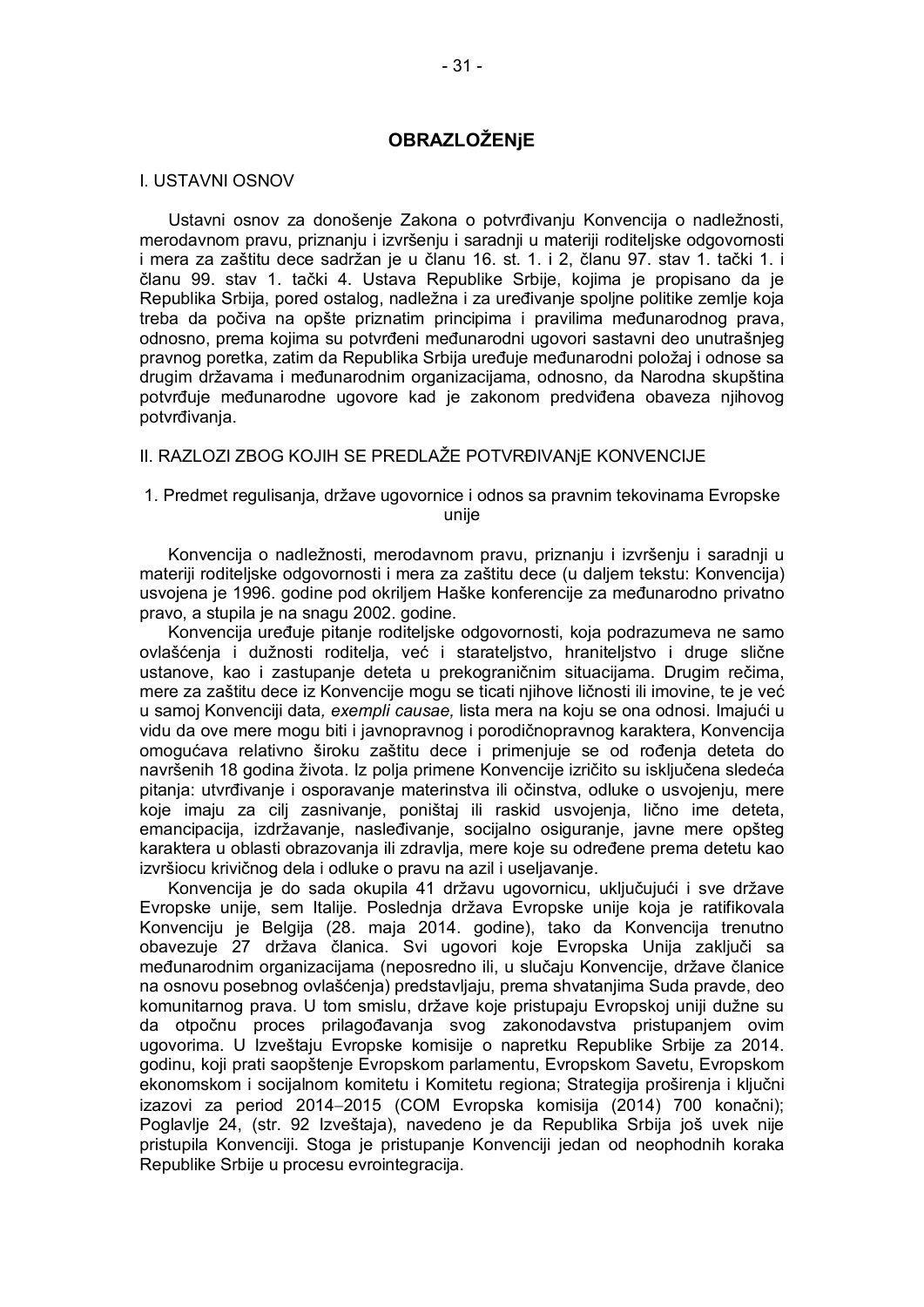### 2. Osnovna rešenja Konvencije

Konvencija uređuje materiju roditeljske odgovornosti i drugih mera za zaštitu dece, kombinujući metod unifikacije i metod saradnje, tako da obuhvata sledeće celine:

1. utvrđivanje međunarodne nadležnosti za odlučivanje o roditeljskoj odgovornosti i merama za zaštitu dece:

2. određivanje merodavnog prava za ta pitanja;

3. međusobno priznanje i izvršenje odluka o roditeljskoj odgovornosti i merama za zaštitu dece donete u državama ugovornicama;

4. saradnja država ugovornica posredstvom sistema centralnih organa.

Osnovne ideje Konvencije su: a) sprovesti princip jednakog tretmana dece koja žive u istoj državi; b) odrediti nadležni organ koji može adekvatno da proceni najbolji interes deteta; y) omogućiti da nadležni organ primenjuje svoje pravo ili korigovati osnovno koliziono rešenje ako je to u najboljem interesu deteta u konkretnom slučaju; g) omogućiti jednostavniju cirkulaciju odluka o merama za zaštitu kroz pojednostavljen sistem priznanja; d) organizovati saradnju kao pomoć metodu unifikacije i zaštiti deteta.

Konvencija je podeljena na sedam glava: Polje primene (čl. 1–4); Nadležnost (čl. 5–14); Merodavno pravo (čl. 15–22); Priznanje i izvršenje (čl. 23–28); Saradnja (čl.

29-39); Opšte odredbe (čl. 40-56); Završne odredbe (čl56–63).

2.1. Nadležnost

Međunarodna nadležnost se, prema Konvenciji, određuje, po pravilu, na osnovu kriterijuma uobičajenog boravišta deteta. Na tai način, Konvencija štiti princip najboljeg interesa deteta *in abstracto* i uspostavlja princip jednakog tretmana dece koja žive u istoj državi bez obzira na njihovo državljanstvo. Nadležni organ u državi uobičajenog boravišta deteta ovlašćen je da preduzima sve vrste mera za zaštitu dece (redovne mere, hitne mere, kao i one koje su privremenog karaktera). U slučaju, pak, dece koja spadaju u posebno ugroženu kategoriju (deca izbeglice, deca bez uobičajenog boravišta i međunarodno raseljena deca), Konvencija uspostavlja redovnu nadležnost organa države na čijoj se teritoriji deca nalaze.

Konvencija štiti princip najboljeg interesa deteta, jer omogućava da se u atipičnim situacijama kriterijum nadležnosti koriguje tako da odgovara najboljem interesu konkretnog deteta. To se postiže ustanovom transfera, odnosno ustupanja nadležnosti. U tom slučaju, organ koji je redovno nadležan (sud ili upravni organ) odlučuje da li će ustupiti nadležnost organu druge države ugovornice koji je u boljem položaju da sprovede ceo ili deo postupka. Nadležnost se može ustupiti državi državljanstva deteta, državi u kojoj se nalazi imovina deteta, državi u kojoj se odlučuje o razvodu ili poništaju braka odnosno o zakonskoj rastavi roditelja deteta ili državi sa kojom dete ima neku drugu značajnu vezu. U suštini, reč je o zasnivanju nadležnosti na osnovu zajedničke odluke organa dve države ugovornice o tome koji od njih može efikasnije da proceni najbolji interes deteta.

Osim slučaja transfera nadležnosti, Konvencija dozvoljava i da sud koji odlučuje o razvodu ili poništaju braka odnosno zakonskoj rastavi roditelja može, pod određenim uslovima, odlučiti i o roditeljskoj odgovornosti i drugim merama za zaštitu deteta koje nema uobičajeno boravište u državi suda.

Konačno, Konvencija predviđa nadežnost za odlučivanje o hitnim i privremenim merama za zaštitu deteta, na osnovu kriterijuma prisutnosti deteta na teritoriji konkretne države ugovornice. Razlika između ove dve vrste mera je u tome što one privremenog karaktera ne mogu imati eksteritorijalno deistvo, dok se hitne mere moqu priznati i izvršiti u drugim državama ugovornicama. Ukoliko se hitne ili privrmene mere odrede u državi ugovornici prema detetu koje ima uobičajeno boravište u državi neugovornici, takve mere prestaju da važe u državi ugovornici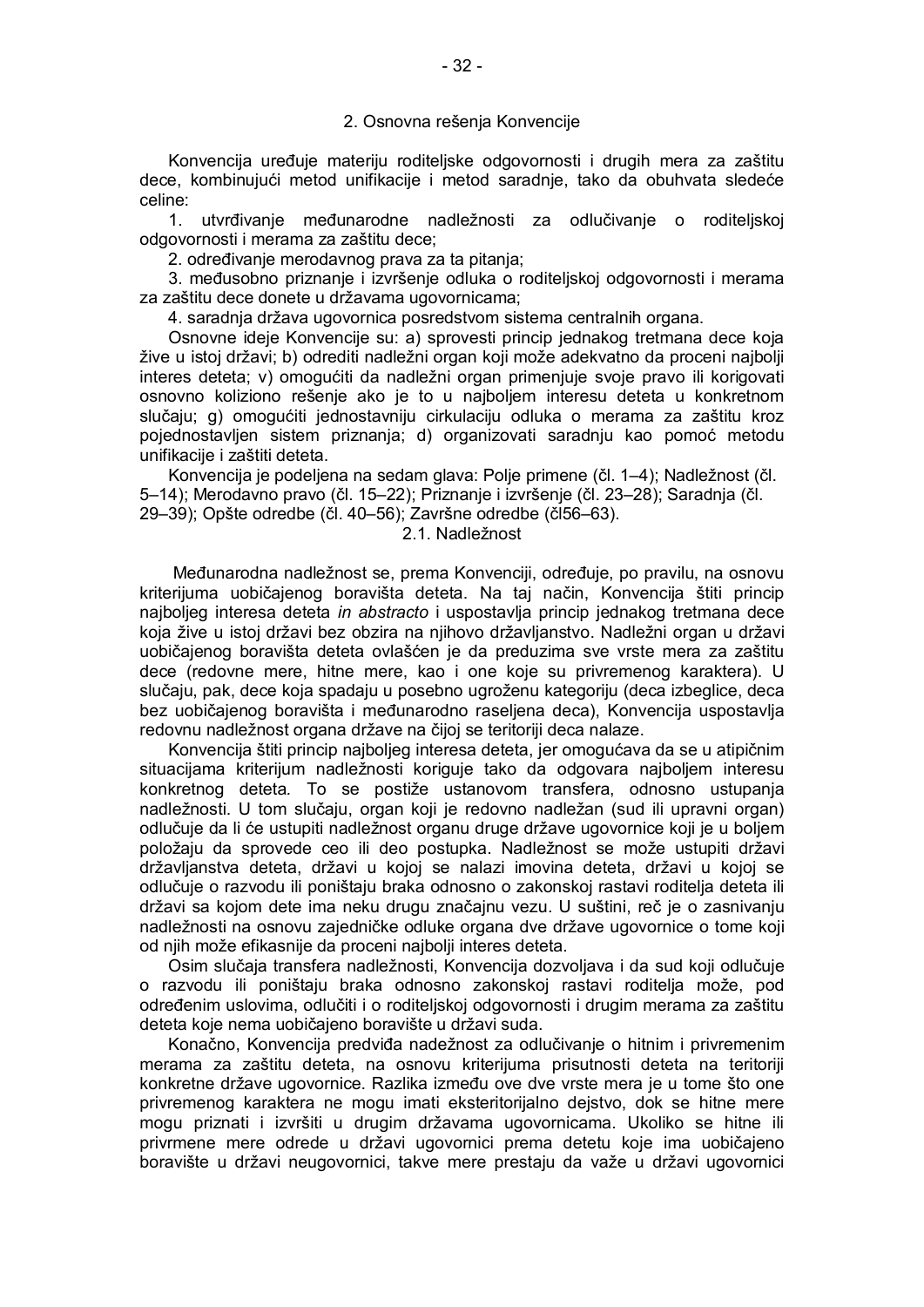nakon priznanja odluke o zaštiti deteta koju je naknadno doneo organ države neugovornice.

#### 2.2. Merodavno pravo

Kada je reč o merodavnom pravu, Konvencija predviđa kolizionu normu za roditelisku odgovornost i za mere zaštite dece u slučaju kada se o ovim pitanjima odlučuje u sudskom ili upravnom postupku, ali i kolizione norme za roditeljsku odgovornost koja postoji bez meritornog odlučivanja. U prvom slučaju, nadležni organ (sud ili organ uprave) primenjuje svoje pravo, što je prilično jednostavno rešenje jer se ne mora utvrđivati sadržina stranog prava. Iako je to značajna olakšica za sudove ili upravne organe, cili ove kolizione norme usmeren je ka što efikasnijoj zaštiti dece. Naime, ako o meri za zaštitu deteta odlučuje organ koji je na osnovu kriterijuma nadležnosti najpogodniji da proceni najbolji interes deteta, onda će u najvećem broju slučajeva pravo države tog organa isto tako biti u najbližoj vezi sa situacijom u kojoj se dete nalazi. Ipak, ako to zahteva najbolji interes deteta u konkretnom slučaju, nadležni organ može isto tako primeniti ili uzeti u obzir i pravo druge države sa kojom dete ima značajnu vezu. U slučaju zasnivanja novog uobičajenog boravišta deteta u drugoj državi ugovornici, na uslove za sprovođenje već određenih mera u prethodnoj državi ugovornici primenjuje se od trenutka promene pravo države novog uobičajenog boravišta deteta.

U situaciji kada sticanje ili prestanak roditeljske odgovornosti ne zahteva meritorno odlučivanje (ex lege roditeljska odgovornost, sporazum o roditeljskoj odgovornosti, roditeliska odgovornost koja postoji na osnovu jednostranog akta). merodavno pravo se određuje na osnovu uobičajenog boravišta deteta. Ista tačka vezivanja važi i u pogledu merodavnog prava za vršenje roditeljske odgovornosti. U slučaju promene uobičajenog boravišta deteta, za sticanje i vršenje roditeljske odgovornosti merodavno je pravo države novog uobičajenog boravišta.

Određivanjem merodavnog prava na osnovu uobičajenog boravišta deteta, Konvenncija uspostvalja princip jednakog tretmana dece koja žive u istoj državi bez obzira na nijhovo državljanstvo.

U pogledu svih kolizionih normi važi princip univerzalne primene, što znači da se primenjuje i pravo države koja nije ugovornica ako na nju ukaže koliziona norma Konvencije. Na taj način, pristupanje Republike Srbije Konvenciji staviće ad acta u ovoj materiji kolizione norme Zakona o rešavanju sukoba zakona sa propisima drugih zemalja ("Službeni list SFRJ", br. 43/82 i 72/82 - ispr. "Službeni list SRJ", broj 46/96 i "Službeni glasnik RS", broj 46/06 - dr. zakon), te će se primenjivati samo odredbe Konvencije o određivanju merodavnog prava.

#### 2.3. Priznanie i izvršenie

Konvencija predviđa pojednostavljeni sistem priznanja mera za zaštitu dece, tako što omogućava priznanje ipso iure. To znači da se mera za zaštitu priznaje bez potrebe pokretanja posebnog postupka ako se u skladu sa njom postupa dobrovoljno, odnosno dok se lice koje treba da postupa u skladu sa izrečenom merom za zaštitu istoj ne protivi. Ukoliko je potrebno da se dokaže postojanje odluke o određenoj meri, dovolino je priložiti samu odluku (overeni prepis) ili potvrdu o nioj. Čak ni tada akcenat nije na formalnim uslovima – dovoljan je i faks iz države porekla odluke, a u hitnim slučajevima i telefonski poziv centralnog organa ili suda države porekla, uz preporuku da nakon toga sledi, što je pre moguće, i pisani dokument kojim bi se potvrdilo postojanje mere. Ovakav sistem je efikasan s aspekta zaštite deteta, zato što njegova zaštita ne zavisi od egzekvature odluke i dete ne mora da čeka priznanje da bi bilo zaštićeno u konkretnoj državi ugovornici, što je od posebnog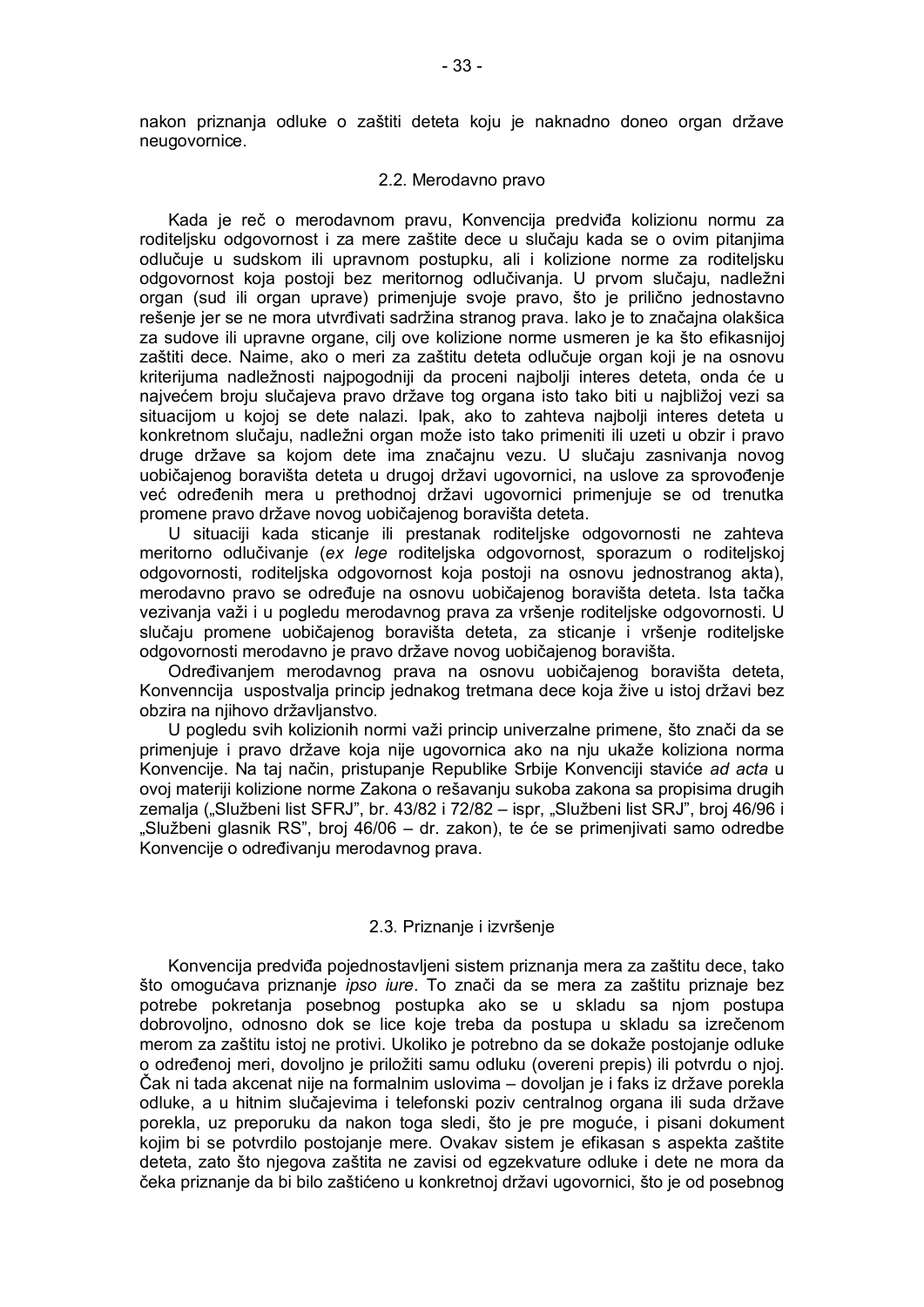značaja kada je potrebno hitno zaštititi dete (na primer, u slučaju nasilja u porodici). Imajući u vidu da klasičan postupak priznanja može da potraje (posebno ako treba utvrditi ugroženost javnog poretka ili postojanje faktičke uzajamnosti), prednosti *ipso iure* priznanja, sa aspekta zaštite deteta, su očigledne.

Ipak, ukoliko lice u pitanju ne postupa u skladu sa merom za zaštitu deteta, moguće je pokrenuti klasičan postupak priznanja. Kada je reč o uslovima za priznanje, pojedini su tradicionalni (indirektna nadležnost, pravo na odbranu, javni poredak), dok su drugi specifični, zato što doslovno prate Konvenciju o pravima deteta (mišljenje deteta), ili zato što omogućavaju zaštitu deteta menjanjem uslova koji su uobičajeni (ispituje se protivurečnost mere u odnosu na kasniju odluku) ili su, pak, vezani za sakcionisanje propusta u saradnji centralnih organa (saglasnost za smeštaj deteta u hraniteljsku porodicu ili u instituciju). Takođe, Konvencija dozvoljava i priznanje unapred, kada svako zainteresovano lice može podneti zahtev za priznanje ili odbijanje priznanja mere za zaštitu. Konačno, princip najboljeg interesa deteta se uzima u obzir i u postupku neposrednog izvršenja mere za zaštitu deteta.

### 2.4. Saradnia

Konvencija obavezuje države ugovornice da odrede centralne organe koji treba da međusobno sarađuju u cilju efikasnije zaštite dece. Njihova uloga naročito dolazi do izražaja u pogledu obaveze razmene informacija o pravnim propisima i dostupnim uslugama za zaštitu dece, pružanju pomoći prilikom postupka transfera nadležnosti, sprovođeniu medijacije i pronalaženiu i zaštiti dece koja su nezakonito odvedena ili zadržana. Nadležni organi države ugovornice mogu, ako to nalaže situacija u kojoj se nalazi dete, zahtevati od svakog organa druge države ugovornice koji poseduje informacije od značaja za zaštitu deteta da im te informacije dostavi. Centralni organi su dužni da pružaju pomoć u sprovođenju mera zaštite preduzetih na osnovu Konvencije, naročito u cilju obezbeđivanja delotvornog vršenja prava na viđanje deteta i prava na održavanje redovnih ličnih odnosa sa detetom. Osim toga, na obrazloženi zahtev centralnog organa ili drugog nadležnog organa države ugovornice sa kojom dete ima značajnu vezu, centralni organ države ugovornice u kojoj dete ima uobičajeno boravište i u kojoj se nalazi može, bilo neposredno bilo uz pomoć javnih organa i drugih tela, da sačini izveštaj o situaciji u kojoj se dete nalazi ili da zatraži od nadležnog organa sopstvene države da razmotri potrebu za preduzimanje mera za zaštitu ličnosti ili imovine tog deteta. U slučaju organizovanja hraniteljstva ili smeštaja deteta u ustanovu, centralni organ države molilje šalje državi u kojoj treba primeniti te mere zaštite izveštaj o detetu sa predlozima u pogledu mera koje treba preduzeti. Bez saglasnosti zamoljene države odluka države molilje o primeni mere se ne može doneti, a ako do toga dođe, odluka neće biti priznata. Država ugovornica koja je odredila mere zaštite deteta koje je izloženo ozbiljnoj opasnosti ili u kojoj se razmatra određivanje takvih mera, u slučaju promene uobičajenog boravišta deteta ili ako se dete nalazi u drugoj državi, obaveštava tu državu o toj opasnosti i o merama za zaštitu deteta koje su određene ili se razmatraju. Konvencija štiti ličnost i imovinu deteta, odnosno slobodu i život člana porodice deteta, na način da obavezuje nadležne organe da ne smeju zahtevati ili davati bilo kakve podatke predviđene odredbama glave Konvencije koje se odnose na saradnju, ako bi se time ugrozile navedene vrednosti.

### 3. Odnos Konvencije i drugih haških konvencija o zaštiti dece koje je ratifikovala Republika Srbija

Imajući u vidu da Republika Srbija ratifikovala Hašku konvenciju o građanskopravnim aspektima međunarodne otmice dece, Hašku konvenciju o zaštiti dece i saradnji u oblasti međunarodnog usvojenja i Haški protokol o određivanju merodavnog prava za obaveze izdržavanja, koje, svaka na svoj način, uređuju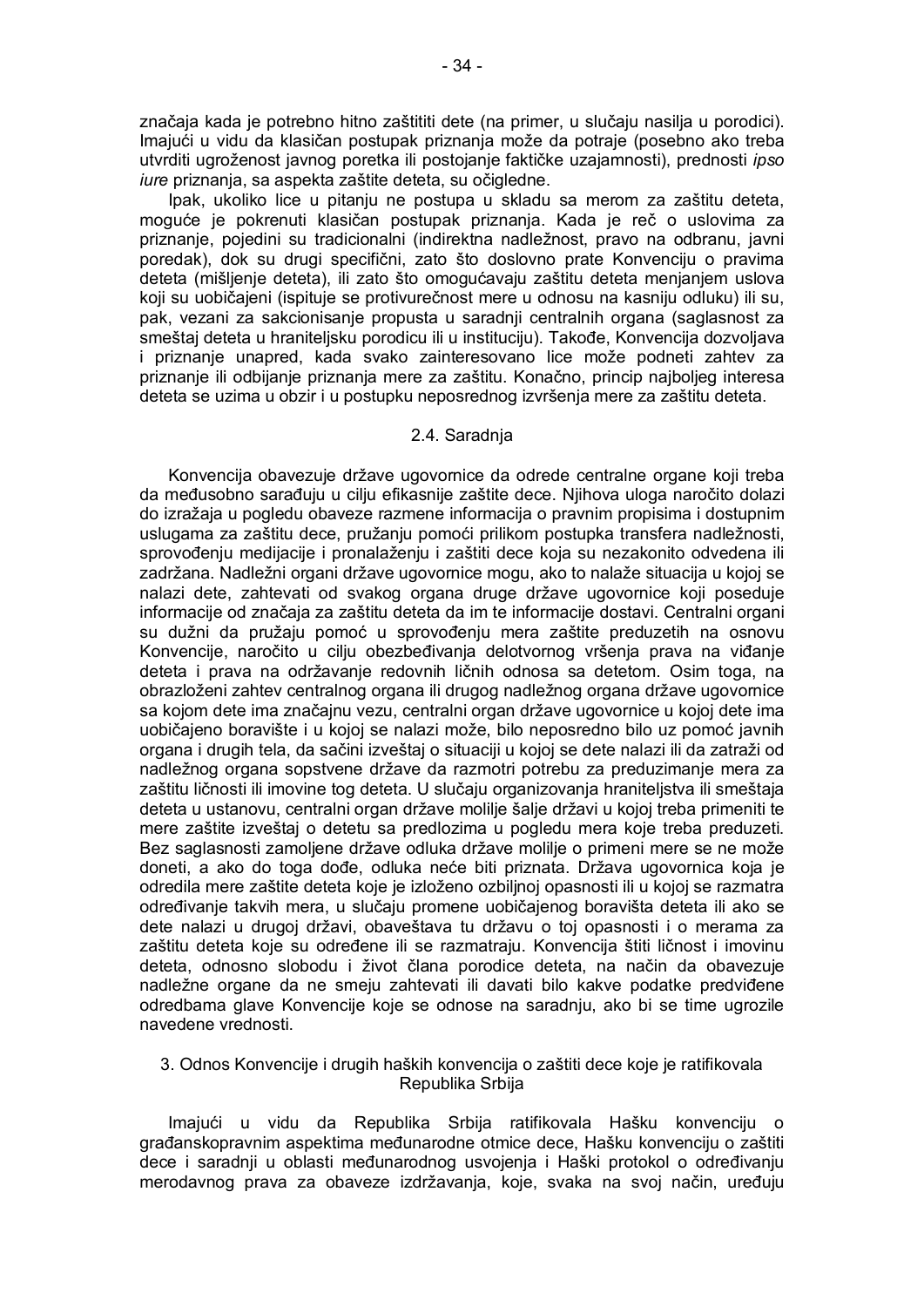pitanje zaštite dece u materiji kojoj su posvećene, trebalo bi imati u vidu da sve one omogućavaju kontinuiranu zaštitu dece u prekograničnim situacijama tek zajedno sa Konvencijom. Naime, zaštita dece počinje upravo Konvencijom, zato što ona uređuje najvažniji odnos iz ugla deteta - odnos između roditelja i deteta (porodice) i pravo deteta na porodični život. Istovremeno, ona štiti dete ustanovama staratelistva. hraniteljstva i sl. U izuzetnim situacijama, kada je pravo na staranje uspostavljeno Konvencijom povređeno tako što je dete nezakonito odvedeno ili zadržano van države svog uobičajenog boravišta, rešenje, po pravilu, predviđa Konvencija o građanskopravnim aspektima međunarodne otmice dece. Ipak, ni tada Konvencija nije bez značaja, jer u pojedinim slučajevima njena primena može doći u obzir. Naime, Konvencija omogućava da sudovi države u kojoj je dete neposredno pre otmice imalo svoje uobičajeno boravište zadrže nadležnost za odlučivanje o svim merama za zaštitu ličnosti i imovine deteta. Prema ovoj odredbi, da bi sud države utočišta mogao da zasnuje redovnu nadležnost, potrebno je da se ispune određeni, vrlo strogi uslovi. Na taj način sprečava se da sud države utočišta meritorno odlučuje o pravu na staranje nakon što je odbijen povratak deteta, čime se otklanja jedna od naivećih slabosti Konvencije o građanskopravnim aspektima međunarodne otmice dece. Na istoj ideji počiva i Konvencija o građanskopravnim aspektima međunarodne otmice dece, ali ona ne predviđa mehanizme za nieno ostvarivanie. Takođe, ako lice koje je titular prava na staranje raspolaže odlukom suda ili upravnog organa organa o tome, povratak deteta se može obezbediti i sistemom priznanja i izvršenja koji predviđa Konvencija. Osim toga, u slučaju da država utočišta smatra da dete treba vratiti, ali pod uslovom da je organizovana njegova zaštita po povratku, ne mora da čeka intervenciju države uobičajenog boravišta deteta, već može da preduzme hitnu meru, koja će, prema Konvenciji, biti priznata *ipso jure* i u državi u koju se dete vraća. Konvencija omogućava obaveštavanje ne samo o pravu država ugovornica već i o postojećim načinima zaštite dece u svakoj od država ugovornica. Nasuprot tome, Konvenija o građanskopravnim aspektima međunarodne otmice dece obavezuje samo na razmenu informacija o važećem pravu. Sumirajući značaj uloge Konvencije u odnosu na Konvenciju o građanskopravnim aspektima međunarodne otmice dece (kada su obe države njihove ugovornice), može se reći da Konvencija čini Konvenciju o građanskopravnim aspektima međunarodne otmice dece efikasnijom i sprečava zasnivanje nadležnosti suda države utočišta kada odbije povratak deteta. Činjenica da je centralni organ za Konvenciju o građanskopravnim aspektima međunarodne otmice dece ministarstvo nadležno za poslove pravosuđa, a da je predlog da centralni organ za Konvenciju bude ministarstvo nadležno za porodičnu zaštitu, neophodno je da u slučajevima otmice dece u odnosima sa državama ugovornicama obeju konvencija biti neophodna tesna saradnja ta dva ministarstva.

U pogledu odnosa Konvencije i Konvencije o zaštiti dece i saradnji u oblasti međunarodnog usvojenja, može se desiti da alternativni oblici staranja (starateljstvo, hraniteljstvo, institucionalni smeštaj), koji se mogu organizovani upravo prema Konvenciii, ne pružaju detetu adekvatnu zaštitu. Tada se, ako nema mogućnosti za primenu domaćeg usvojenja primenjuje Konvencija o zaštiti dece i saradnji u oblasti međunarodnog usvojenja i sistem međunarodnog usvojenja. Konvencija se primenjuje nakon što međunarodno usvojenje bude zasnovano, jer se dete nakon uspostavljanja roditeljskog odnosa ponovo štiti Konvencijom na isti način kao da je reč o biološkoj porodici.

Konačno, pitanje izdržavanja dece je aktuelno bez obzira ko se stara o detetu (Haški Protokol). S obzirom da u postupku za ostvarivanie izdržavania dete mora imati zastupnika, on se može odrediti na osnovu Konvencije.

4. Uloga Konvencije u odnosu na Konvenciju Ujedinjenih Nacija o pravima deteta

Konvencija UN o pravima deteta, kao što je poznato, predviđa obavezu međunarodne saradnje, odnosno zaključivanja međunarodnih ugovora, koji treba da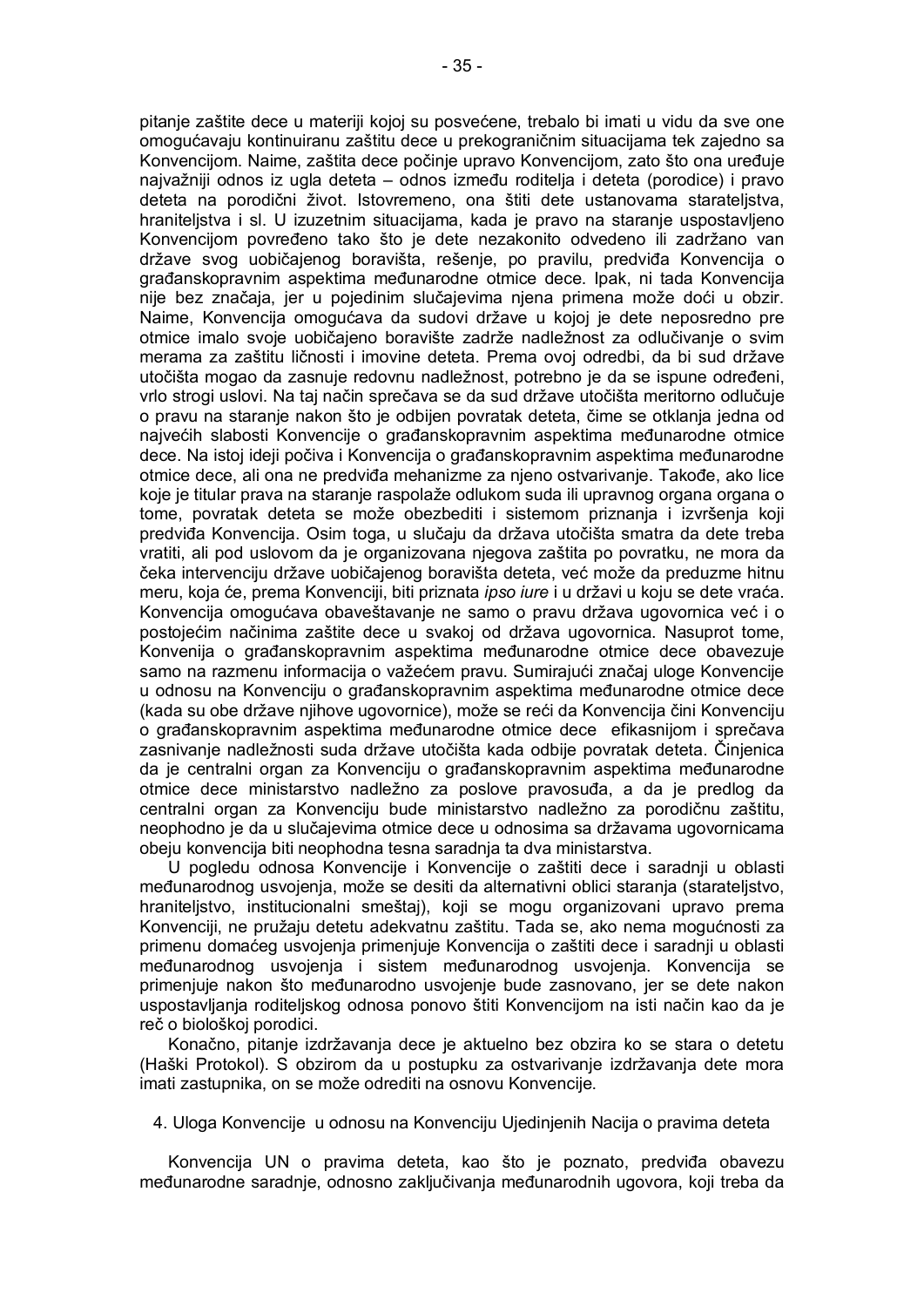omoguće ostvarivanje tih prava i u prekograničnim slučajevima, tako da se pristupanje Konvenciji može posmatrati i kao način ispunjenja te međunarodne obaveze. U tom smislu, Konvencija UN o pravima deteta predviđa posebnu zaštitu deteta. Dete ima pravo da živi sa roditeljima i da održava lične odnose sa roditeljem sa kojim ne živi. Takođe, postoje i situacije kada se najbolji interes deteta menja i podrazumeva upravo suprotnu situaciju - prisustvo roditelja ili ugrožava dete (zlostavljanje, zanemarivanje) ili njihov zajednički život više nije moguć (odvojeni život roditelja) ili, pak nikada nije ni postojao. Tada država, u zavisnosti od okolnosti, ili određuje roditelja sa kojim će dete živeti i uređuje održavanje ličnih odnosa sa drugim roditeljem ili organizuje alternativne načine staranja, kao što su, na primer, staratelistvo ili hranitelistvo, jer je, usled izmenjenih okolnosti, taj vid brige o detetu u njegovom najboljem interesu. Kada sve navedene situacije dobiju međunarodno obeležje, onda se zaštita deteta može ostvariti upravo primenom Konvencije.

Pored toga, veza sa Konvencijom UN o pravima deteta jasna je već iz same Preambule Konvencije, kojom je ukazano da njene odredbe u svojoj osnovi imaju upravo Konvenciju UN o pravima deteta i najbolji interes deteta kao primarni kriterijum, koji služe za tumačenie Konvencije.

#### 5. Odnos Konvencije i pozitivnog zakonodavstva Republike Srbije

Zakon o rešavanju sukoba zakona sa propisima drugih zemalja ("Službeni list SFRJ", br. 43/82 i 72/82 – ispr. "Službeni list SRJ", broj 46/96 i "Službeni glasnik RS", broi 46/06 – dr. zakon) ne omogućava onaj stepen zaštite dece koji bi se postigao pristupaniem Republike Srbije Konvenciji. Najme, navedeni zakon ne sadrži odredbe o nadležnosti i merodavnom pravu za hranitelistvo ili građanskopravnu zaštitu od nasilja u porodici (što može biti obuhvaćeno Konvencijom). Takođe, uobičajeno boravište deteta nije kriterijum ni za određivanje međunarodne nadležnosti domaćih organa ni za određivanje merodavnog prava u pogledu starateljstva ili odnosa roditelja i dece. Kkriterijum nadležnosti je prebivalište ili državljanstvo u različitim kombinacijama, dok se merodavno pravo određuje na osnovu državljanstva štićenika, odnosno prebivališta ili državljanstva roditelja i/ili deteta. Pored toga, zakon ne omogućava da se određivanje merodavnog prava prilagodi potrebi zaštite najboljeg interesa deteta u konkretnom slučaju jer ne predviđa klauzulu odstupanja.

S druge strane, konačna verzija Nacrta zakona o međunarodnom privatnom pravu predviđa znatno efikasniju zaštitu dece, oslanjajući se na principe najboljeg interesa deteta i jednakog tretmana dece koja žive u istoj državi, kao i posebnog regulisanja nadležnosti, merodavnog prava i jednostavnog sistema za priznanje odluka o građanskopravnoj zaštiti od nasilja u porodici. Ipak, Konvencija daje optimalni sistem zaštite dece, jer omogućava oslanjanje na ustanove koje nije moguće predvideti nacionalnim izvorima međunarodnog privatnog prava, zato što iziskuju međunarodnu saradnju – reč je o ustanovi transfera nadležnosti, sistemu priznanja *ipso jure* i sistemu saradnje posredstvom centralnih organa. Konačno, tvorci Nacrta zakona o međunarodnom privatnom pravu se u pogledu merodavnog prava za zaštitu dece pozivaju, u slučaju ratifikacije, na Konvenciju.

#### III. PROCENA FINANSIJSKIH SREDSTAVA POTREBNIH ZA SPROVOĐENIE **ZAKONA**

Za sprovođenje ovog zakona nije potrebno obezbediti finansijska sredstva u budžetu Republike Srbije.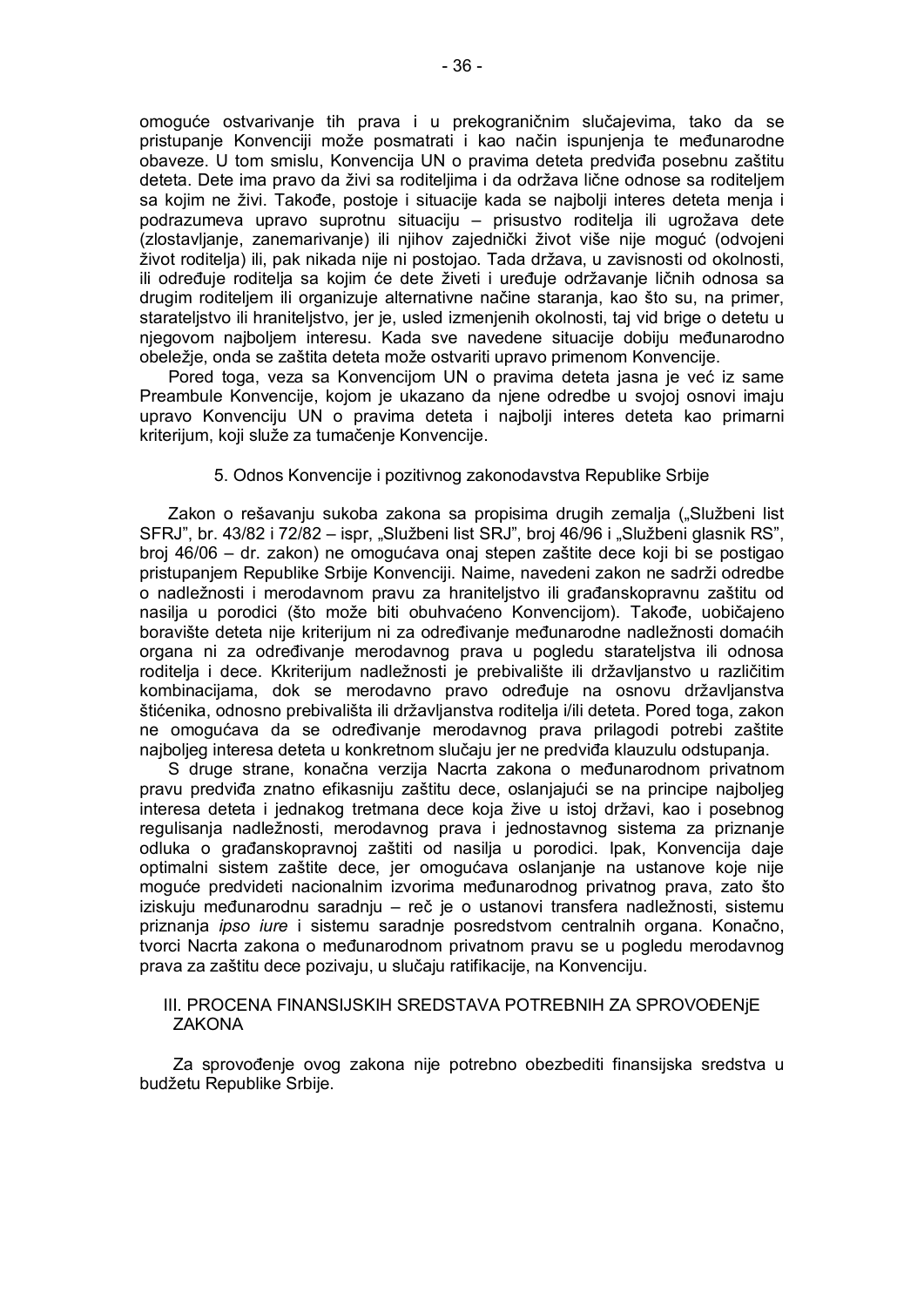### RAZLOGA ZA DAVANJE OBAVEŠTENJA IZ ČLANA 45. KONVENCIJE O NADLEŽNOSTI, MERODAVNOM PRAVU, PRIZNANJU I IZVRŠENJU ODLUKA I SARADNII U MATERIJI RODITELISKE ODGOVORNOSTI I MERA ZA ZAŠTITU **DECE**

U skladu sa članom 45. stav 1. Konvencije, Republika Srbija će obavestiti Stalni biro haške konferencije za međunarodno privatno pravo da je ministarstvo nadležno za porodičnu zaštitu centralni organ Republike Srbije nadležan za izvršavanje obaveza koje mu nalaže Konvencija i za prijem zahteva predviđenih čl. 8, 9, i 33. Konvencije.

#### Razlozi za davanje obaveštenja

Clanom 3. Konvencije određene su mere koje nadležni organi države ugovornice preduzimaju u cilju zaštite ličnosti i imovine deteta. Kada su u pitanju mere iz Konvencije koje se odnose na sticanie, vršenie, prestanak, ograničenie i prenošenie roditeliske odgovornosti, prema Porodičnom zakonu ("Službeni glasnik RS", br. 18/05 i 72/11) o izricaniu, promeni i prestanku tih mera odlučuje sud. U hitnim slučajevima. u skladu sa čl. 132. stav 1. i čl. 332. stav 2. Porodičnog zakona, kada detetu treba hitno obezbediti smeštaj u sigurno okruženje izmeštanjem iz porodice i staviti ga pod starateljstvo, odlukama organa starateljstva može se privremeno ograničiti vršenje roditeliskog prava, do donošenia odluke suda o lišeniu ili vršeniu roditeliskog prava ili zaštite prava deteta. Osim toga, u sudskim postupcima za lišenie i vršenie roditeljskog prava i zaštitu prava deteta, organ starateljstva obavezno daje svoj stručni nalaz i mišljenje.

Kada su u pitanju navedene mere iz Konvencije koje se odnose na starateljstvo, određivanje lica ili organa nadležnih za staranje o ličnosti ili imovini deteta, zastupanie i pružanie pomoći detetu, smeštaj deteta u hraniteljsku porodicu ili u ustanovu za zaštitu dece, nadzor javnih organa ovlašćenih za staranje o detetu nad licem kome je dete povereno na staranje, upravljanje, zaštitu ili raspolaganje imovinom deteta, o njima u Republici Srbiji, na osnovu ovlašćenja iz Porodičnog zakona, odlučuje organ starateljstva.

S obzirom da u Republici Srbiji o primeni većine navedenih mera iz Konvencije odlučuje organ starateljstva, i da taj organ učestvuje u sudskim postupcima u kojima se izriču određene mere iz Konvencije, a da, prema članu 14. Porodičnog zakona, nadzor nad radom i stručnim radom organa staratelistva vrši ministarstvo nadležno za porodičnu zaštitu, i da to ministarstvo, prema članu 16. Zakona o ministarstvima ("Službeni glasnik RS", broj 44/14), obavlja poslove državne uprave koje se odnose na sistem porodičnopravne zaštite, porodicu i decu, pravno je osnovano i celishodno da to ministarstvo bude centralni organ Republike Srbije za izvršavanje obaveza koje nalaže Konvencija. Pritom, treba voditi računa da je, kada se radi o slučajevima otmice dece (čl. 7. i 12. Konvencije), neophodna saradnja ministarstva nadležnog za porodičnu zaštitu sa ministarstvom nadležnim za poslove pravosuđa, koje je centralni organ Republike Srbije za izvršavanje obaveza iz Haške konvencije o građanskopravnim aspektima međunarodne otmice dece.

Prema odredbama čl. 8, 9. i 33. Konvencije, nadležni organi država ugovornica mogu dostavljati zahteve drugim državama ugovrnicama za zasnivanje ili ustupanje nadležnosti u konkretnim slučajevima primene mera koje su određene Konvencijom. Takvi zahtevi se mogu dostavljati neposredno nadležnom organu države ugovornice ili centralnom organu te države. S obzirom da je pravno osnovano i celishodno da ministarstvo nadležno za porodičnu zaštitu bude centralni organ Republike Srbije za izvršavanje obaveza koje mu nalaže Konvencija, taj organ je nadležan i za prijem navedenih zahteva.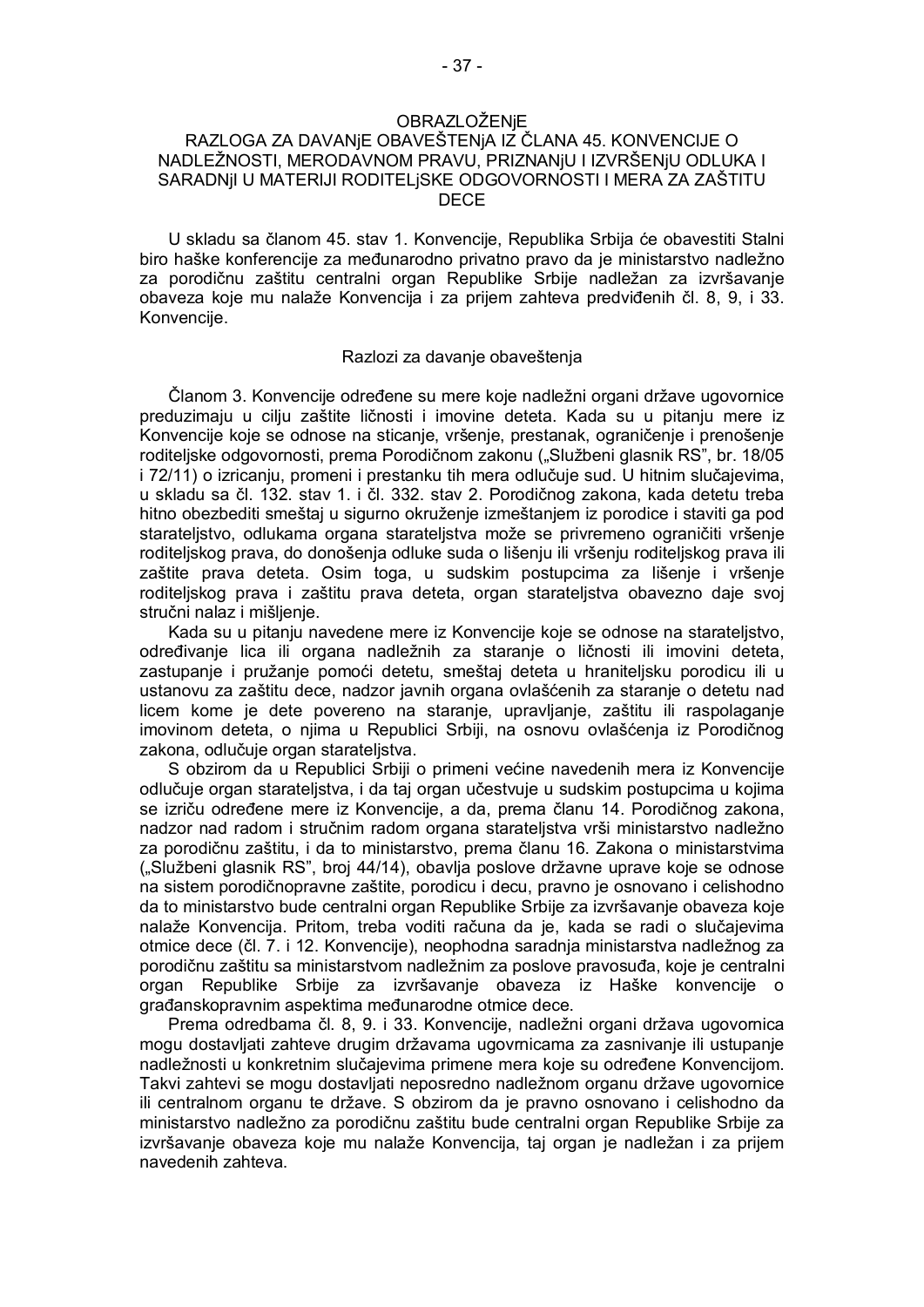### RAZLOGA ZA ODREĐIVANJE ORGANA IZ ČL. 40. STAV 3. KONVENCIJE O NADLEŽNOSTI, MERODAVNOM PRAVU, PRIZNANJU I IZVRŠENJU ODLUKA I SARADNII U MATERIJI RODITELISKE ODGOVORNOSTI I MERA ZA ZAŠTITU **DECE**

Za izdavanje potvrde iz člana 40. stav 3. Konvencije, u Republici Srbiji nadležno je ministarstvo nadležno za porodičnu zaštitu.

#### Razlozi za određivanje

Prema članu 12. Porodičnog zakona, organ starateljstva obavlja poslove zaštite i pomoći porodici i poslove starateljstva. Takođe, taj organ u skladu sa članom 80. Porodičnog zakona vrši nadzor nad vršenjem roditeljskog prava. U skladu sa navedenim ovlašćenjima, kao i na osnovu ovlašćenja iz relevantnih podzakonskih akata donetih na osnovu Porodičnog zakona, organ starateljstva, pored drugih poslova, obavlia i poslove procene stania, funkcionisania, potreba i rizika u porodici, odnosno ostvaruje neposredan uvid u stanje i funkcionisanje porodice, pa je celishodno da taj organ izdaje potvrdu u kojoj se navode svojstvo i ovlašćenja koja su data titularu roditeliske odgovornosti ili licu kome je poverena zaštita ličnosti ili imovine deteta. Međutim, već prilikom deponovanja ratifikacionog instrumenta, neophodno je obavestiti depozitara o kontakt podacima nadležnog organa staratelistva, dakle treba unapred odrediti mesnu nadležnost organa staratelistva da bi se mogli dostaviti kontakt podaci. Član 40. Konvencije, koji se odnosi na ovu potvrdu, podrazumeva dve situacije: 1) u prvoj, Republika Srbija je država uobičajenog boravišta deteta (te se organ starateljstva može vezati za njegovo uobičajeno boravište); 2) u drugoj situaciji, pak, naša nadležnost je zasnovana npr. na osnovu transfera nadležnosti (čl. 8. i 9. Konvencije) ili se radi o hitnim i privremenim merama (čl. 11. i 12. Konvencije), odnosno međunarodno raseljenoj deci (član 6. Haške konvencije), te je nadležnost zasnovana na prisustvu deteta. U svim tim slučajevima, teško je odrediti mesnu nadležnost organa starateljstva već u trenutku kada se daje izjava prilikom deponovanja. Iz tog razloga, celishodno je da za izdavanje potvrde iz člana 40. stav 3. Konvencije, u Republici Srbiji bude nadležno ministarstvo nadležno za porodičnu zaštitu, koje je i centralni organ Republike Srbije nadležan za izvršavanje obaveza iz Konvencije, koje će pravno relevantne činjenice za izdavanje potvrde pribavljati posredno, od organa starateljstva čija će se mesna nadležnost određivati u svakom konkretnom slučaju prema kriterijumima iz člana 40. Konvencije.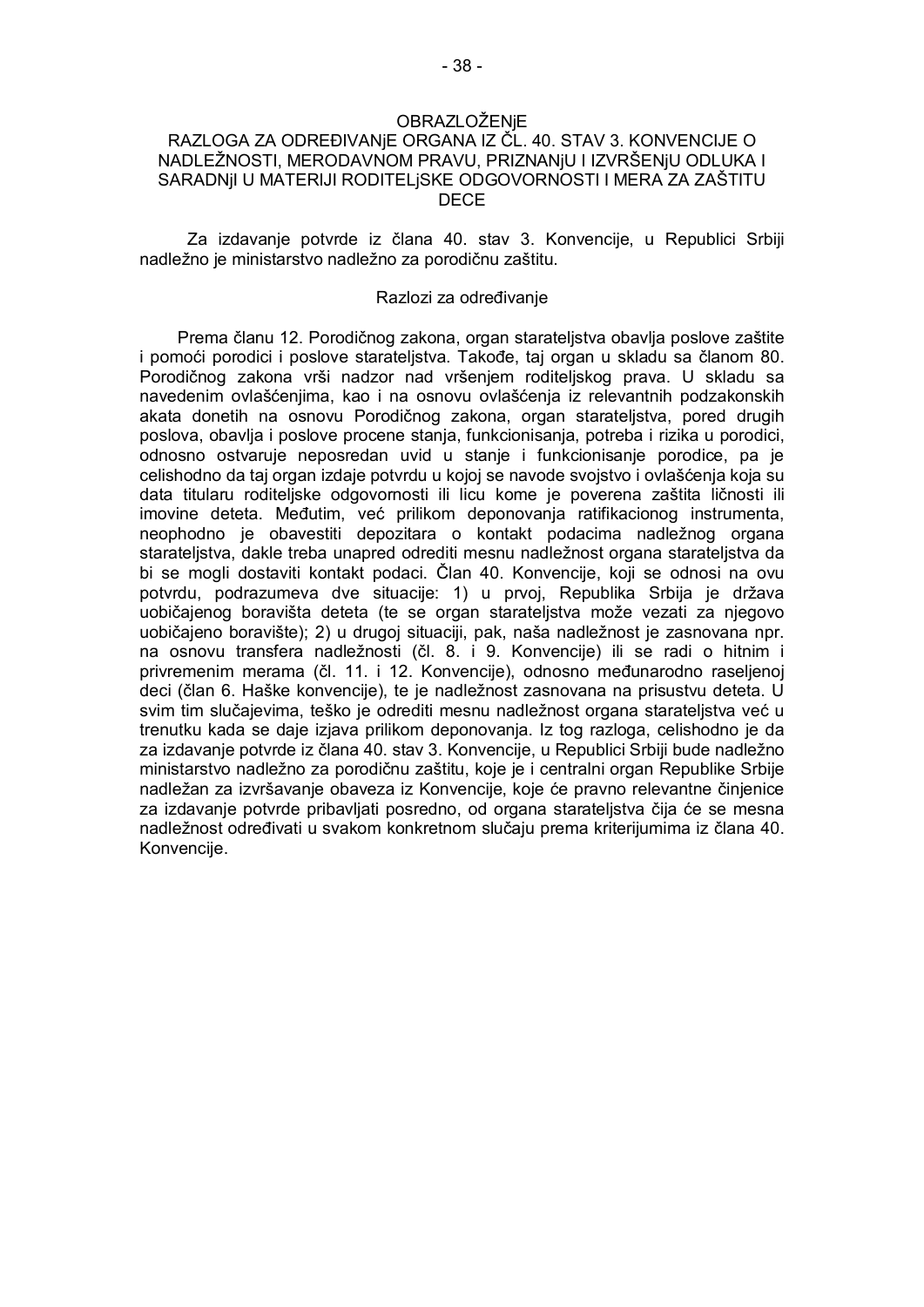### RAZLOGA ZA DAVANJE IZJAVE IZ ČLANA 34. STAV 2. I ČLANA 45. STAV 2. KONVENCIJE O NADLEŽNOSTI, MERODAVNOM PRAVU, PRIZNANJU I IZVRŠENIU ODLUKA I SARADNII U MATERIJI RODITELISKE ODGOVORNOSTI I MERA ZA ZAŠTITU DECE

Prilikom deponovanja ratifikacionog instrumenta, u skladu sa članom 34. stav 2. i članom 45. stav 2. Konvencije, Republika Srbija će depozitara, Ministarstvo spoljnih poslova Kraljevine Holandije, obavestiti da je za prijem zahteva drugih država ugovornica za dostavljanje informacija od značaja za zaštitu deteta nadležno ministarstvo nadležno za porodičnu zaštitu, kao centralni organ Republike Srbije za izvršavanje obaveza koje mu nalaže Konvencija.

#### Razlozi za davanje izjave

Neophodno je da postoji jedinstveni uvid i evidencija dostavljenih zahteva drugih država ugovornica za dostavljanje informacija od značaja za zaštitu deteta. kao i ocena blagovremenosti i sadržine odgovora organa Republike Srbije po tim zahtevima sa aspekta izvršavanja obaveza Republike Srbije koje nalaže Konvencija.